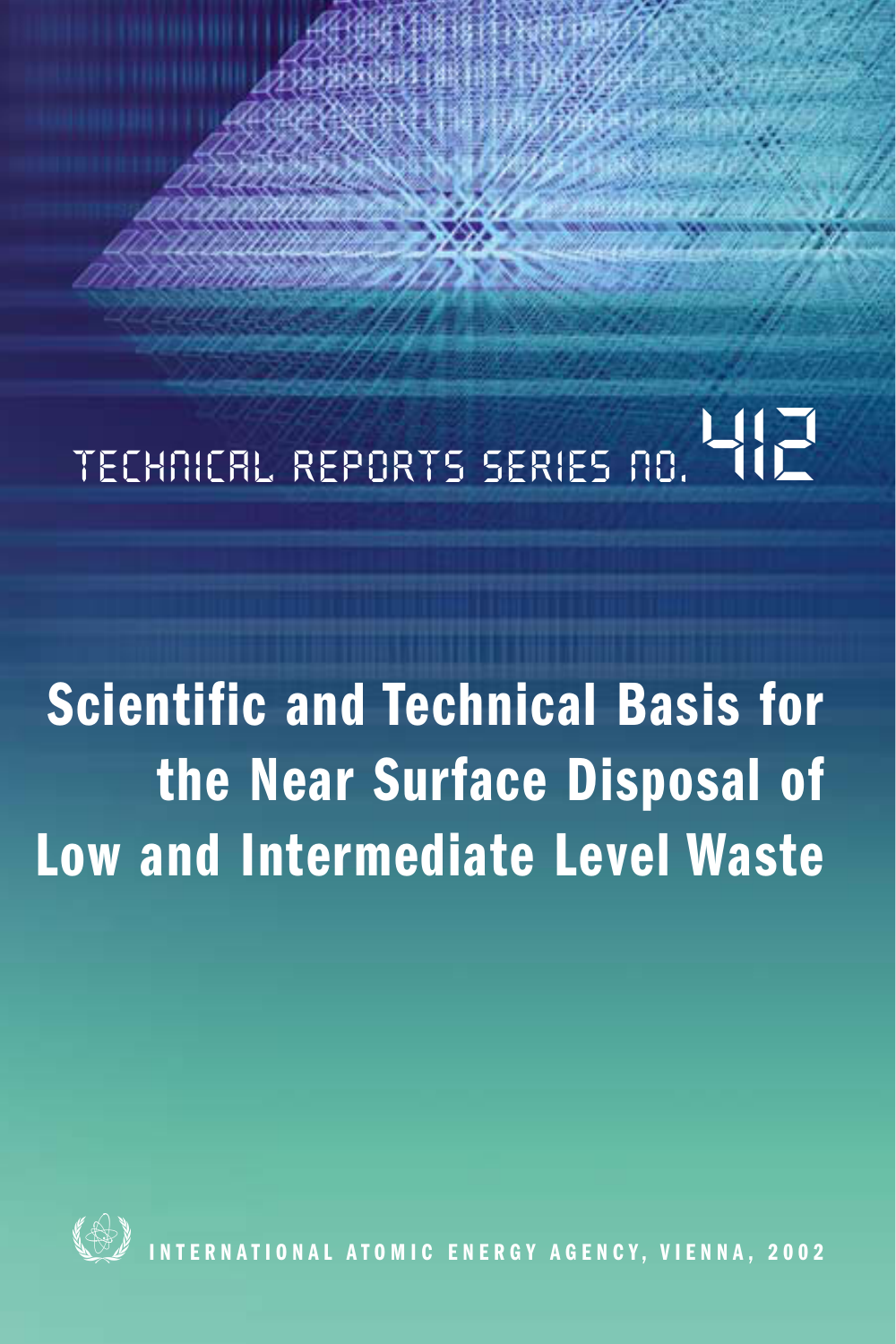SCIENTIFIC AND TECHNICAL BASIS FOR THE NEAR SURFACE DISPOSAL OF LOW AND INTERMEDIATE LEVEL WASTE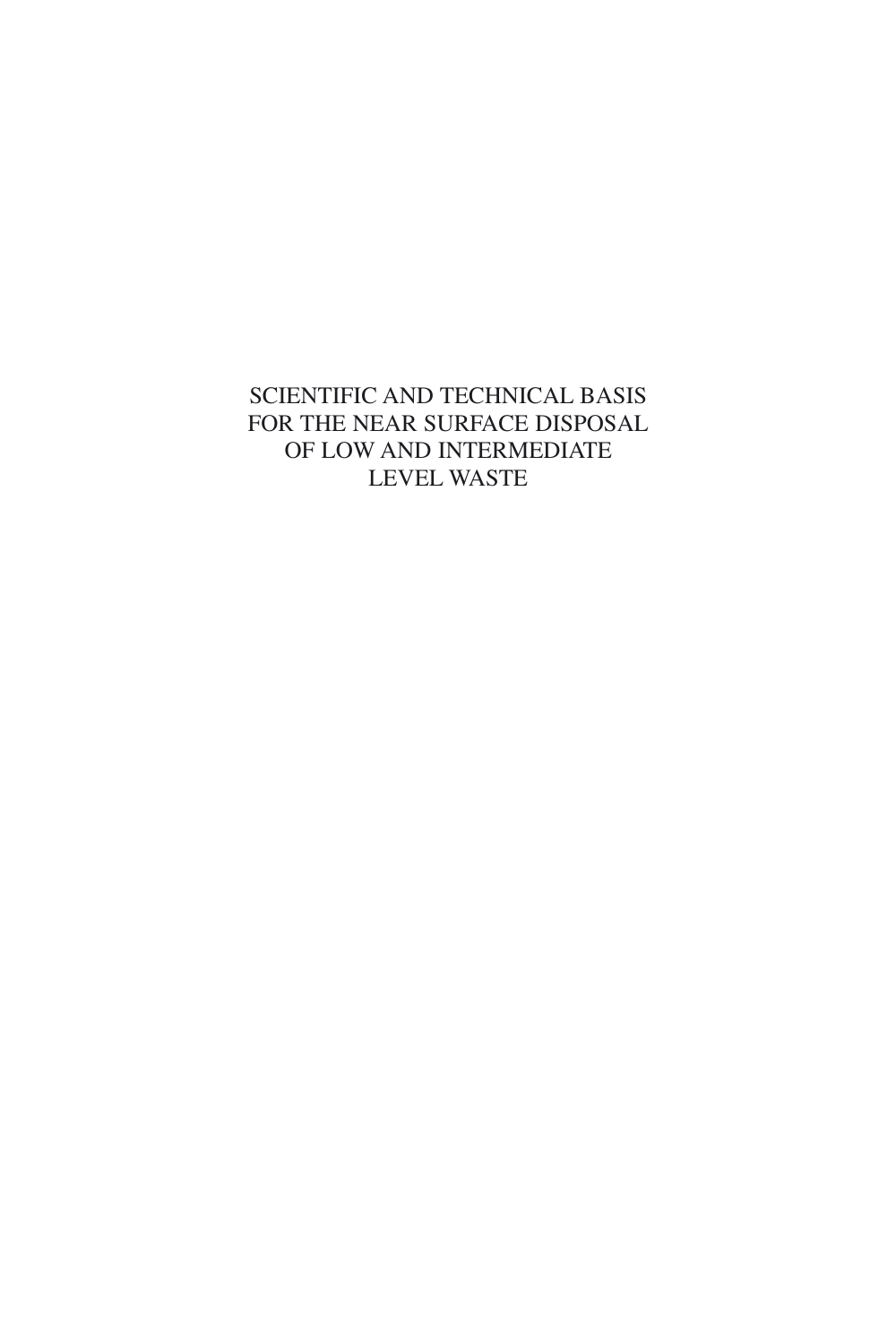The following States are Members of the International Atomic Energy Agency:

AFGHANISTAN ALBANIA ALGERIA ANGOLA ARGENTINA ARMENIA AUSTRALIA AUSTRIA AZERBAIJAN BANGLADESH BELARUS BELGIUM **BENIN** BOLIVIA BOSNIA AND HERZEGOVINA BOTSWANA BRAZIL BULGARIA BURKINA FASO CAMBODIA CAMEROON CANADA CENTRAL AFRICAN REPUBLIC CHILE<sub></sub> CHINA COLOMBIA COSTA RICA CÔTE D'IVOIRE **CROATIA CURA** CYPRUS CZECH REPUBLIC DEMOCRATIC REPUBLIC MAURITIUS OF THE CONGO DENMARK DOMINICAN REPUBLIC ECUADOR EGYPT EL SALVADOR ESTONIA ETHIOPIA FINLAND FRANCE GABON GEORGIA GERMANY

GHANA **GREECE** GUATEMALA HAITI HOLY SEE HUNGARY ICELAND INDIA INDONESIA IRAN, ISLAMIC REPUBLIC OF IRAQ IRELAND ISRAEL ITALY JAMAICA JAPAN JORDAN KAZAKHSTAN KENYA KOREA, REPUBLIC OF KUWAIT LATVIA LEBANON LIBERIA LIBYAN ARAB JAMAHIRIYA LIECHTENSTEIN LITHUANIA LUXEMBOURG MADAGASCAR MALAYSIA MALI MALTA MARSHALL ISLANDS MEXICO MONACO MONGOLIA **MOROCCO** MYANMAR NAMIBIA NETHERLANDS NEW ZEALAND NICARAGUA NIGER NIGERIA NORWAY PAKISTAN

PANAMA PARAGUAY PERU PHILIPPINES POLAND PORTUGAL **OATAR** REPUBLIC OF MOLDOVA ROMANIA RUSSIAN FEDERATION SAUDI ARABIA SENEGAL SIERRA LEONE SINGAPORE SLOVAKIA SLOVENIA SOUTH AFRICA **SPAIN** SRI LANKA SUDAN **SWEDEN** SWITZERLAND SYRIAN ARAB REPUBLIC TAJIKISTAN THAILAND THE FORMER YUGOSLAV REPUBLIC OF MACEDONIA TUNISIA **TURKEY** UGANDA UKRAINE UNITED ARAB EMIRATES UNITED KINGDOM OF GREAT BRITAIN AND NORTHERN IRELAND UNITED REPUBLIC OF TANZANIA UNITED STATES OF AMERICA URUGUAY UZBEKISTAN VENEZUELA VIET NAM YEMEN YUGOSLAVIA, FEDERAL REPUBLIC OF ZAMBIA ZIMBABWE

The Agency's Statute was approved on 23 October 1956 by the Conference on the Statute of the IAEA held at United Nations Headquarters, New York; it entered into force on 29 July 1957. The Headquarters of the Agency are situated in Vienna. Its principal objective is "to accelerate and enlarge the contribution of atomic energy to peace, health and prosperity throughout the world''.

#### © IAEA, 2002

Permission to reproduce or translate the information contained in this publication may be obtained by writing to the International Atomic Energy Agency, Wagramer Strasse 5, P.O. Box 100, A-1400 Vienna, Austria.

> Printed by the IAEA in Austria December 2002 STI/DOC/010/412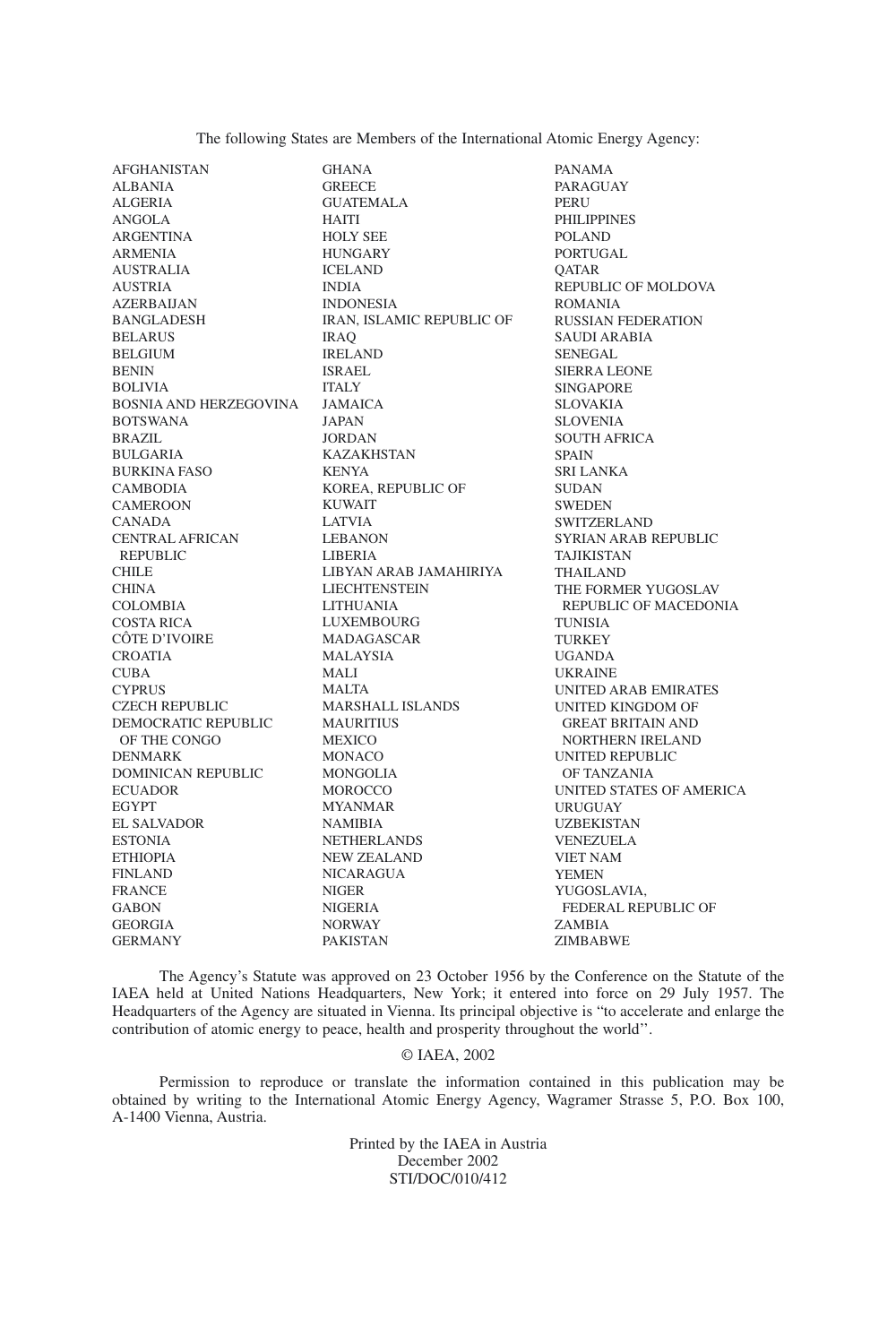TECHNICAL REPORTS SERIES No. 412

## SCIENTIFIC AND TECHNICAL BASIS FOR THE NEAR SURFACE DISPOSAL OF LOW AND INTERMEDIATE LEVEL WASTE

INTERNATIONAL ATOMIC ENERGY AGENCY VIENNA, 2002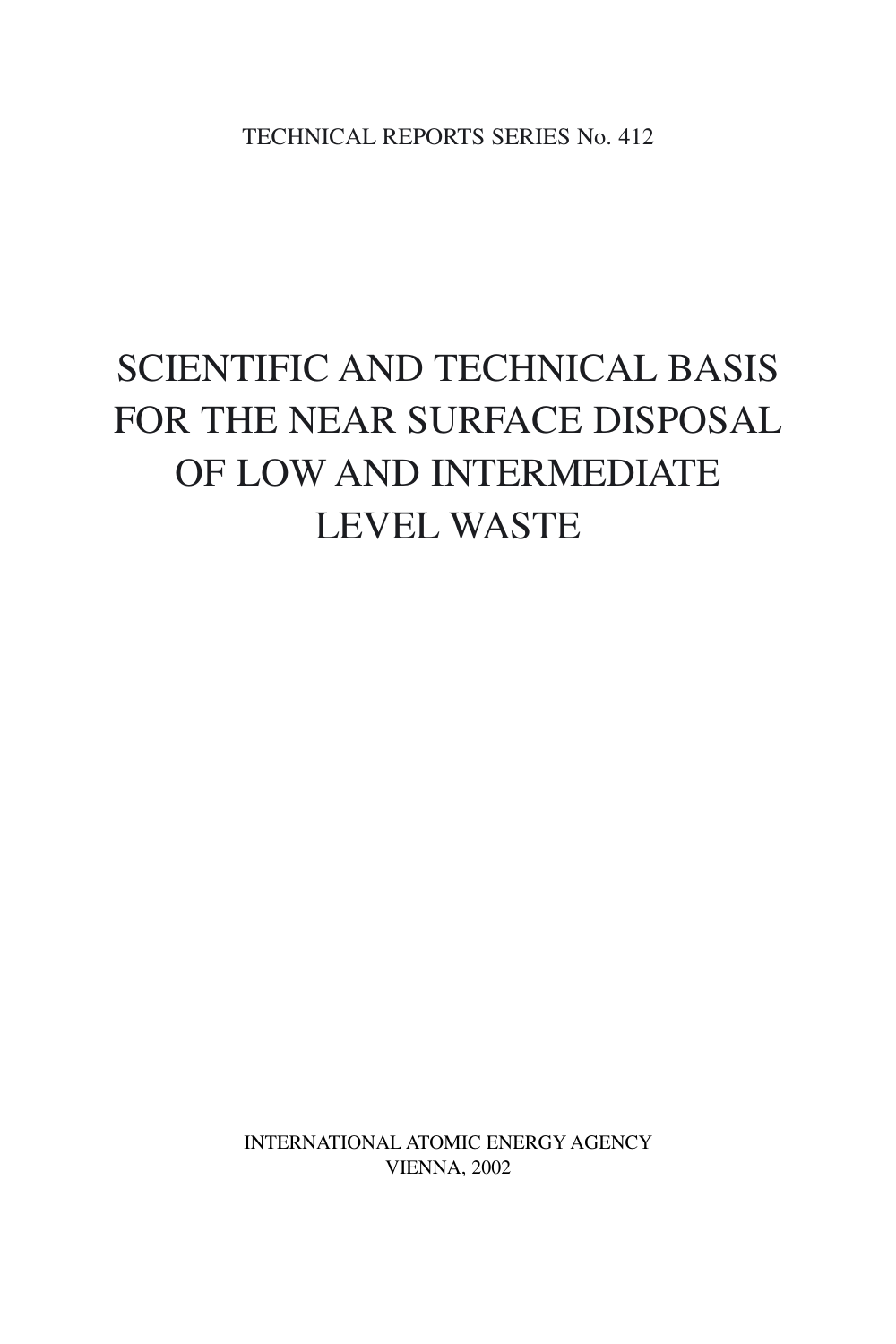#### **IAEA Library Cataloguing in Publication Data**

Scientific and technical basis for the near surface disposal of low and intermediate level waste. — Vienna : International Atomic Energy Agency, 2002.

p. ; 24 cm. — (Technical reports series, ISSN 0074–1914 ; no. 412) STI/DOC/010/412 ISBN 92–0–118702–5 Includes bibliographical references.

1. Radioactive waste disposal in the ground. 2. Radioactive wastes. 3. Radioactivity — Safety measures. I. International Atomic Energy Agency. II. Series: Technical reports series (International Atomic Energy Agency) ; 412.

IAEAL 02–00306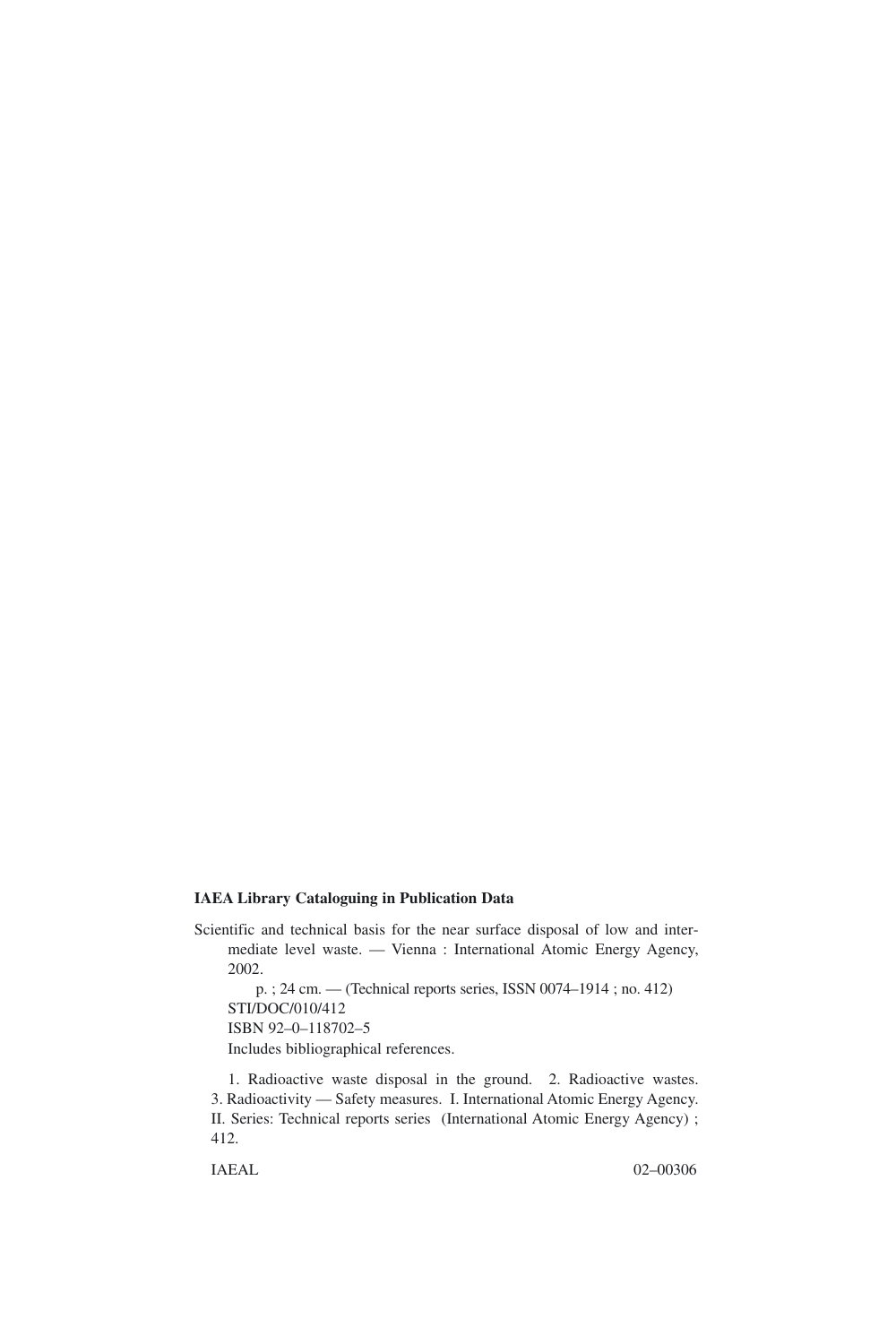#### **FOREWORD**

Providing guidance on the disposal of radioactive waste constitutes an important and integral component of the IAEA programme on radioactive waste management. Low and intermediate level waste, even though it contains only a small fraction of the total activity produced in the world, makes up more than 90% of the total volume of radioactive waste. Most of the radioactive waste produced in many developing Member States is low and intermediate level waste.

This report discusses, in a generic sense, the scientific and technical basis for the disposal of low and intermediate level waste in near surface facilities, drawing on the experience of Member States that have existing operational disposal facilities and on relevant national and international research and development studies. The focus is on basic principles, approaches, methodologies and technical criteria considered to be relevant for the design and safe operation of a near surface disposal facility, and for providing a convincing safety case that also covers the periods following repository closure and the end of institutional controls. As a result of the generic nature of the discussion, the described scientific and technical basis is quite comprehensive. For a specific repository, depending on the quantities and characteristics of the waste, the nature of the engineered barriers and the features of the site, the relative importance of the different scientific and technical elements is subject to change. As a consequence, the detailed scientific and technical basis for a specific repository depends on the various features of the disposal system.

It is worth noting that the information presented in this report is based on the experience of Member States with sizeable nuclear programmes and significant inventories of radioactive waste. It is logical for such Member States to adopt progressively more sophisticated repository designs; this high level of sophistication is reflected in the content of this report. Member States with limited nuclear activities and small amounts of radioactive waste may find that simple repositories with minimal engineering are acceptable, provided such designs are supported by a convincing safety case.

It is anticipated that this publication will be of use to scientists, engineers and managers involved in radioactive waste disposal programmes. In addition, decision makers and members of the general public concerned with the scientific and technical issues affecting decisions relating to radioactive waste management may also find the information presented in this publication of use in making informed judgements on the subject.

This report was developed with the help of consultants and through an Advisory Group Meeting held in 2000. The IAEA officers responsible for the completion of this report were R. Dayal of the Division of Nuclear Fuel Cycle and Waste Technology and I. Vovk of the Division of Radiation and Waste Safety.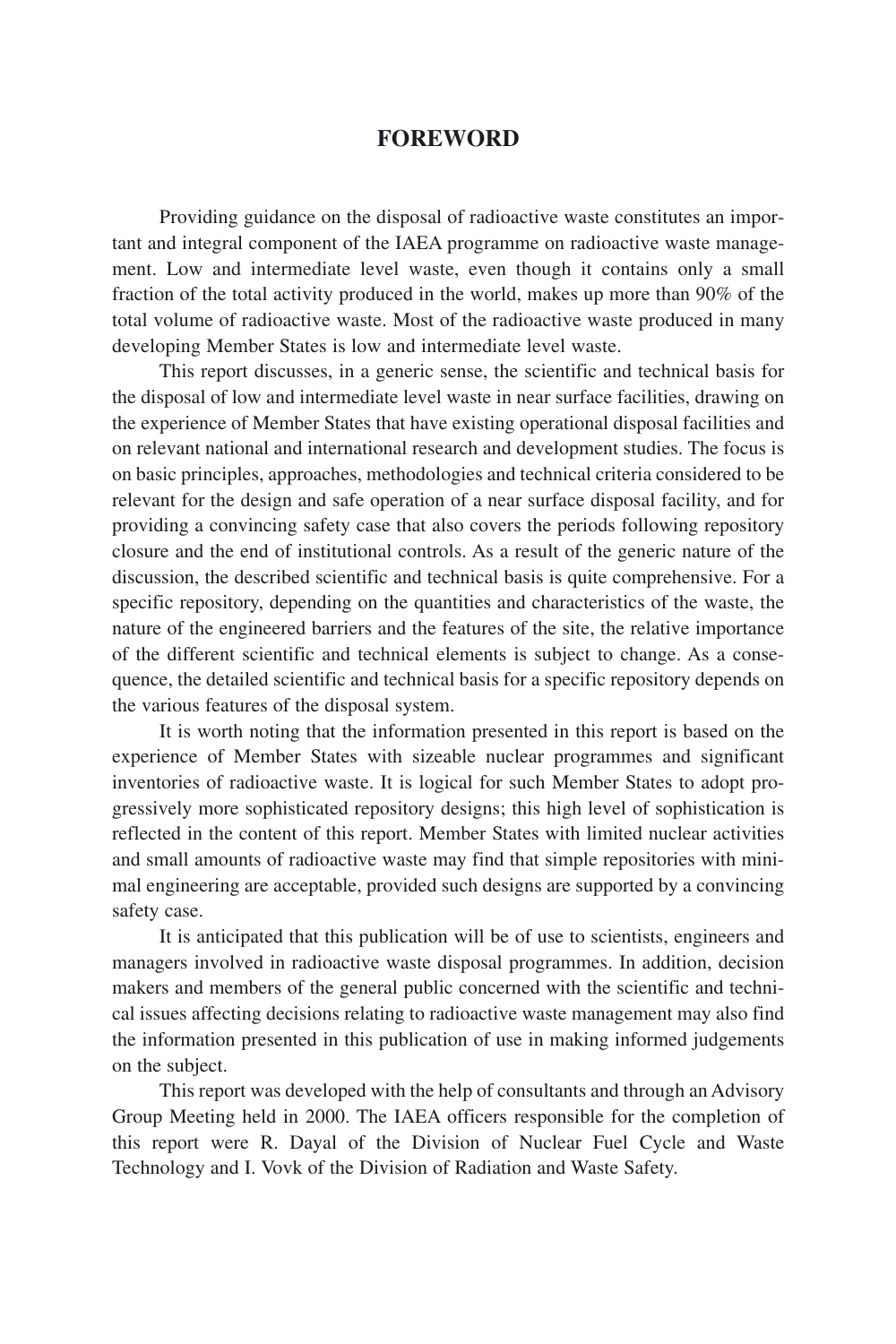### **CONTENTS**

| 1. |      |                                |                |
|----|------|--------------------------------|----------------|
|    | 1.1. |                                | 1              |
|    | 1.2. |                                | 3              |
|    | 1.3. |                                | 3              |
|    | 1.4. |                                | 3              |
| 2. |      | NEAR SURFACE DISPOSAL CONCEPTS | $\overline{4}$ |
|    | 2.1. |                                | $\overline{4}$ |
|    | 2.2. |                                | 5              |
|    |      |                                | 5              |
|    |      |                                | $\overline{7}$ |
|    | 2.3. |                                | 9              |
|    | 2.4. |                                | 10             |
|    |      |                                | 11             |
|    |      |                                | 12             |
|    |      |                                | 13             |
|    | 2.5. |                                | 14             |
|    | 2.6. |                                | $17\,$         |
| 3. |      |                                | 20             |
|    | 3.1. |                                | 20             |
|    |      |                                | 20             |
|    |      |                                | 21             |
|    |      |                                | 22             |
|    | 3.2. |                                | 24             |
|    |      |                                | 24             |
|    |      |                                | 26             |
|    | 3.3. |                                | 27             |
|    |      |                                | 27             |
|    |      |                                | 29             |
|    | 3.4. |                                | 31             |
|    | 3.5. |                                | 32             |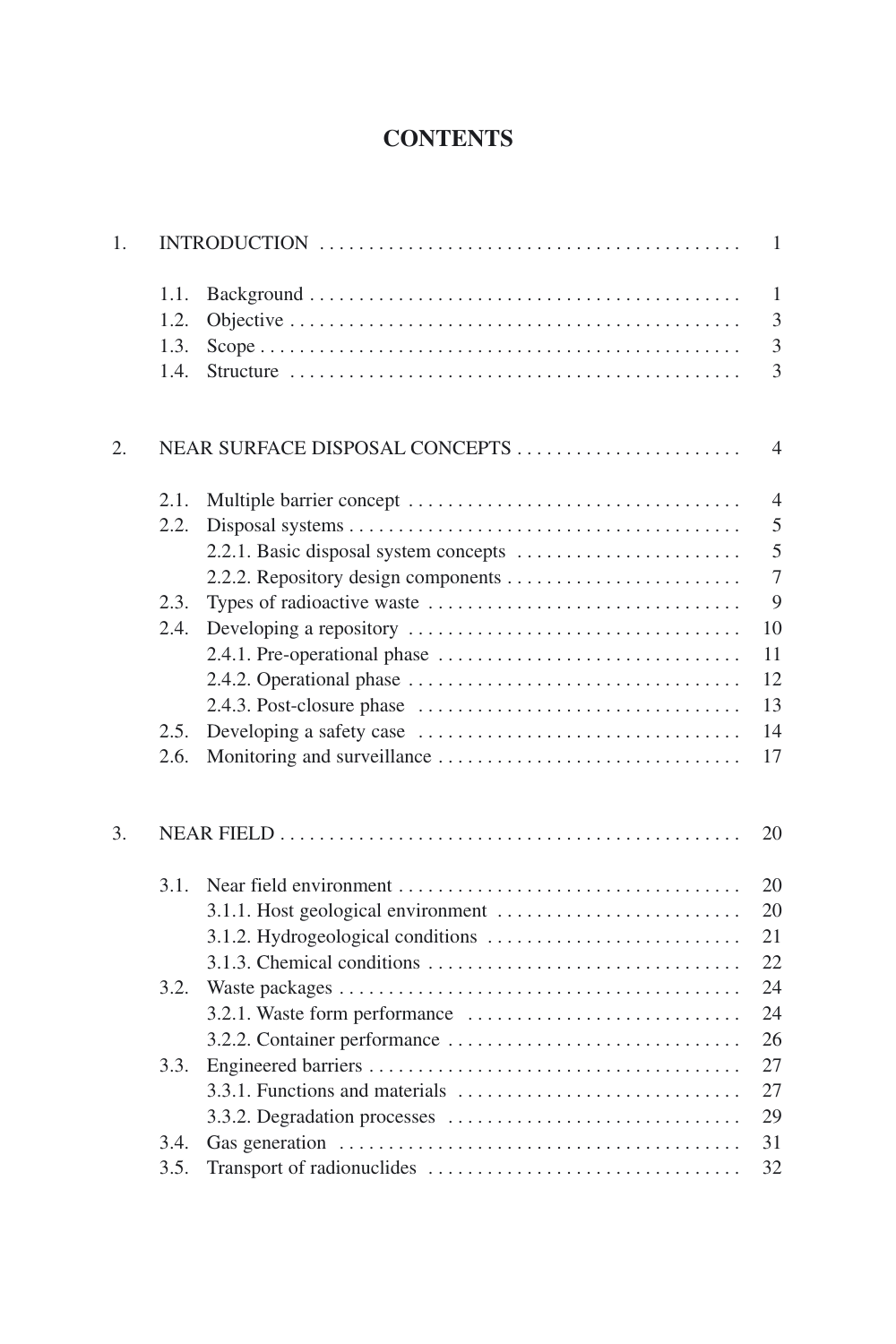| 4. |                                                 |                                                      | 33 |
|----|-------------------------------------------------|------------------------------------------------------|----|
|    | 4.1.                                            |                                                      | 33 |
|    | 4.2.                                            |                                                      | 35 |
|    |                                                 |                                                      | 35 |
|    |                                                 |                                                      | 36 |
|    | 4.3.                                            |                                                      | 37 |
|    | 4.4.                                            |                                                      | 39 |
|    | 4.5.                                            | Potential impacts of climate change on the far field | 41 |
| 5. |                                                 |                                                      | 42 |
|    | 5.1.                                            |                                                      | 43 |
|    | 5.2.                                            | Migration and accumulation of radionuclides          | 45 |
| 6. | CONFIDENCE IN REPOSITORY PERFORMANCE AND SAFETY |                                                      |    |
|    | 6.1.                                            |                                                      | 46 |
|    |                                                 |                                                      | 47 |
|    |                                                 |                                                      | 48 |
|    |                                                 |                                                      | 48 |
|    | 6.2.                                            |                                                      | 48 |
|    |                                                 |                                                      | 49 |
|    |                                                 | 6.2.2. Uncertainty management                        | 50 |
|    |                                                 |                                                      | 51 |
|    |                                                 | 6.2.4. Natural and archaeological analogues          | 51 |
|    |                                                 | 6.2.5. Documentation and maintenance of records      | 52 |
| 7. |                                                 | SUMMARY AND CONCLUSIONS                              | 53 |
|    | <b>REFERENCES</b>                               |                                                      | 57 |
|    |                                                 | CONTRIBUTORS TO DRAFTING AND REVIEW                  | 67 |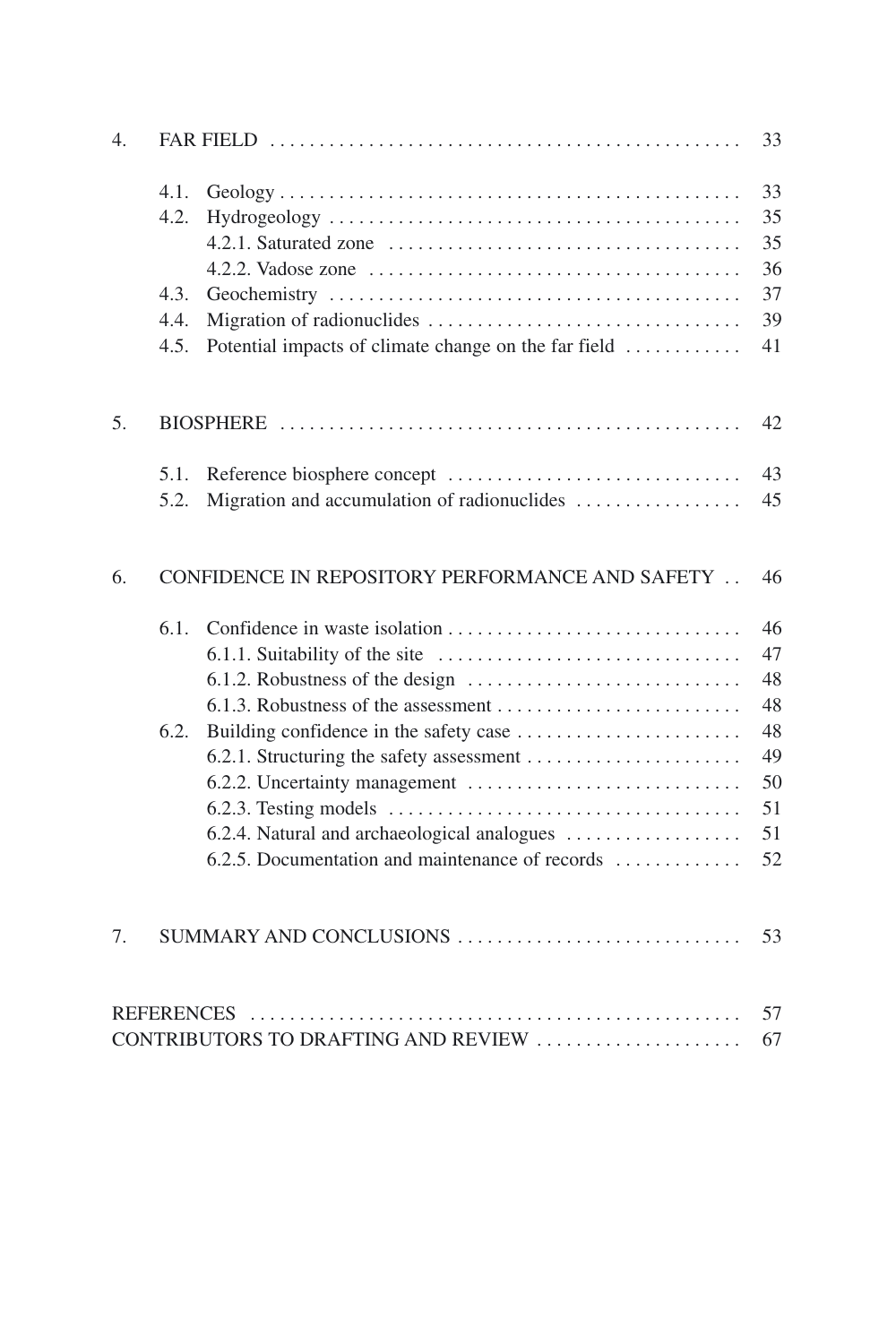#### **1. INTRODUCTION**

#### 1.1. BACKGROUND

Low and intermediate level radioactive waste (LILW) is being generated in increasing quantities in many countries as the demand for nuclear applications in medicine, research and industry, including nuclear power, is continually increasing. The potential hazards of radioactive waste to human health and the environment have long been recognized. Hence national and international standards and guidelines dealing with radiation protection and radioactive waste management, including disposal, have been developed  $[-11]$ . These are based on a substantial body of scientific and technical knowledge accumulated worldwide as a result of many years of experience in radioactive waste management and associated research and development [12–30].

The IAEA Radioactive Waste Safety Standards (RADWASS) classification system [31] was developed to provide a generic approach to radioactive waste management, identifying potential disposal options for various waste categories on the basis of their specific characteristics, with the specific activities and the half-lives of the radionuclides in the waste being the key distinguishing features. Thus geological disposal is required for the most active high level waste (HLW), spent fuel and long lived LILW, the radionuclides in which may take tens of thousands to hundreds of thousands of years to decay to acceptably low levels. Near surface disposal is an option suitable for short lived LILW that contains mainly radionuclides which decay to radiologically insignificant levels within a few decades or centuries [4, 31, 32]. LILW that contains limited concentrations of long lived radionuclides may also be suitable for near surface disposal [33–35].

For near surface repositories where the disposal units are close to the surface (within a few metres), institutional controls are needed to provide assurance of the adequate performance of the waste isolation barriers during the initial period when the activity of short lived radionuclides is still high. The anticipated duration of institutional controls is an important strategic decision with significant implications for various aspects of the development of the disposal system, including the definition of waste acceptance criteria. If disposal takes place at greater depths, of tens of metres, as in the case of rock cavity repositories or moderately deep boreholes, which are also considered types of near surface disposal system, less reliance is placed on institutional controls.

The available disposal options for LILW can involve a variety of repository components subjected to a range of environmental conditions. In order to assess and predict repository behaviour and performance over repository timescales, the underlying scientific issues, as well as the behaviour of different materials, have to be clearly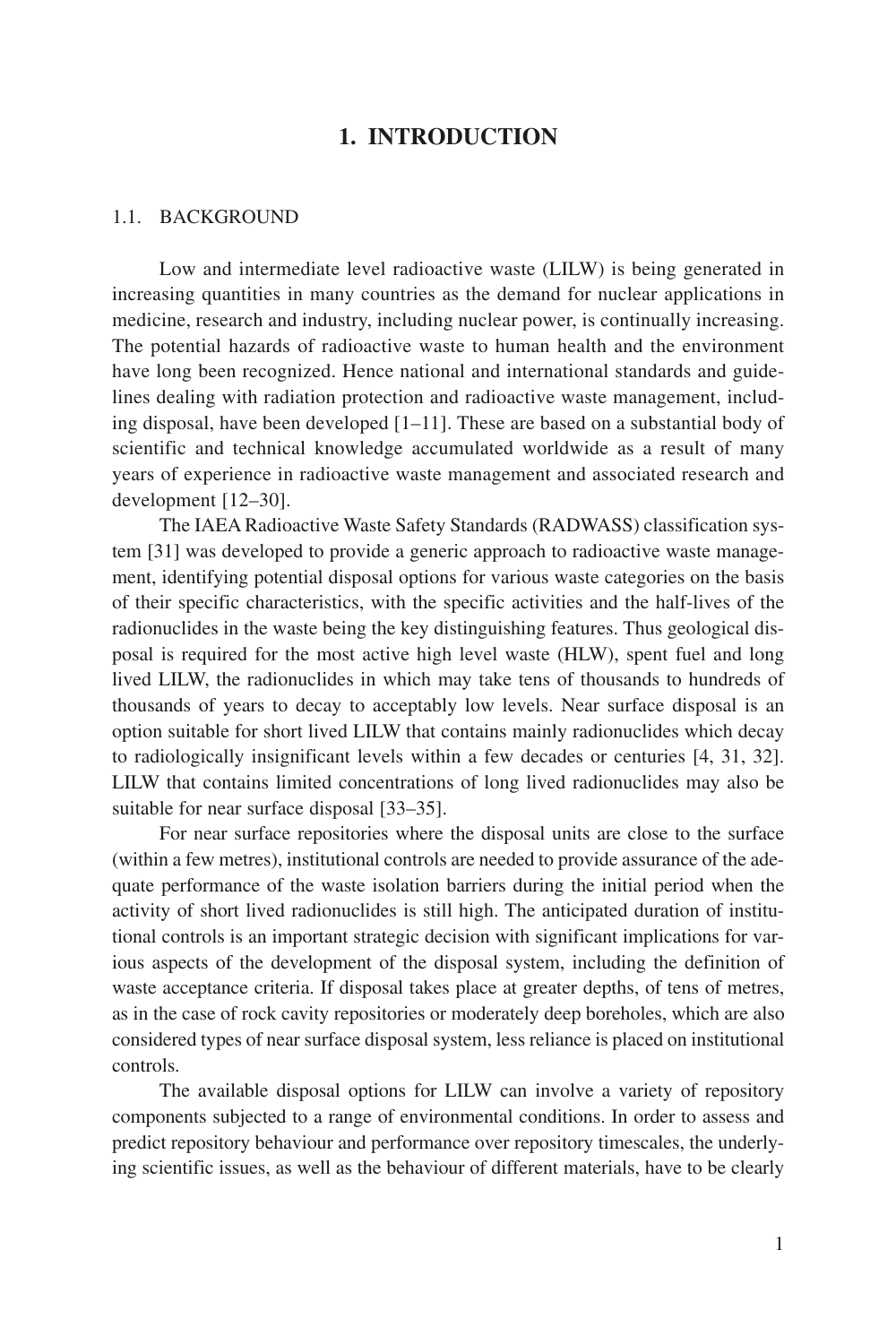understood and appreciated. Thus it is imperative that relevant information on the scientific and technical basis for establishing disposal facilities be available before such a project is undertaken.

The process of repository development is a dynamic one in the sense that it is constantly evolving in response to the enforcement of more stringent regulatory controls and criteria, increasing public concern and awareness about environmental matters and radioactive waste issues, and the need for greater transparency, greater accountability and more prudent management of waste materials. This is evident from the experience of earlier disposal facilities, largely resulting from activities during the 1940s to 1960s. These facilities ceased operation many years ago, did not employ the multiple barrier concept and design approaches, and were not subjected to stringent performance and safety assessments of the kind that are in common use today.

Near surface disposal of LILW has been practised for over half a century, and there are more than 80 near surface repositories around the world [30]. The methods employed have advanced considerably since the early days. Over the last 20 years or so, considerable resources have been devoted to refining the disposal concepts and the approaches to site characterization and siting, and to the development and application of more realistic and representative models and of more sophisticated approaches to performance and safety assessment. It is the improved understanding of the underlying scientific and technical issues that has contributed to the better design and improved performance of currently operating disposal facilities, compared with the facilities that ceased operation decades ago.

Given this background, it is clear that there is a continuing need to develop a good understanding of the underlying scientific and technical issues involved in the disposal of LILW, as well as to keep abreast of major developments in science, technology and materials that are likely to contribute to improved repository design and performance. This is particularly important when one considers that there will be a great deal of activity during the next several decades with regard to the development and implementation of new disposal facilities, especially in developing countries, in eastern European countries and in the Newly Independent States of the former USSR. In addition, it is anticipated that many existing facilities will be upgraded to comply with new safety requirements.

Several Member States have already acquired a great deal of scientific and technical knowledge as a result of having established disposal facilities for their waste. Scientists, engineers and managers involved in the LILW disposal programmes of Member States, especially those in developing countries, need to have easy access to information on the underlying science and technology and to state of the art knowledge for the implementation of disposal facilities in their respective countries. In addition, decision makers and the general public are also concerned with scientific and technical issues affecting decisions related to waste disposal and repository development.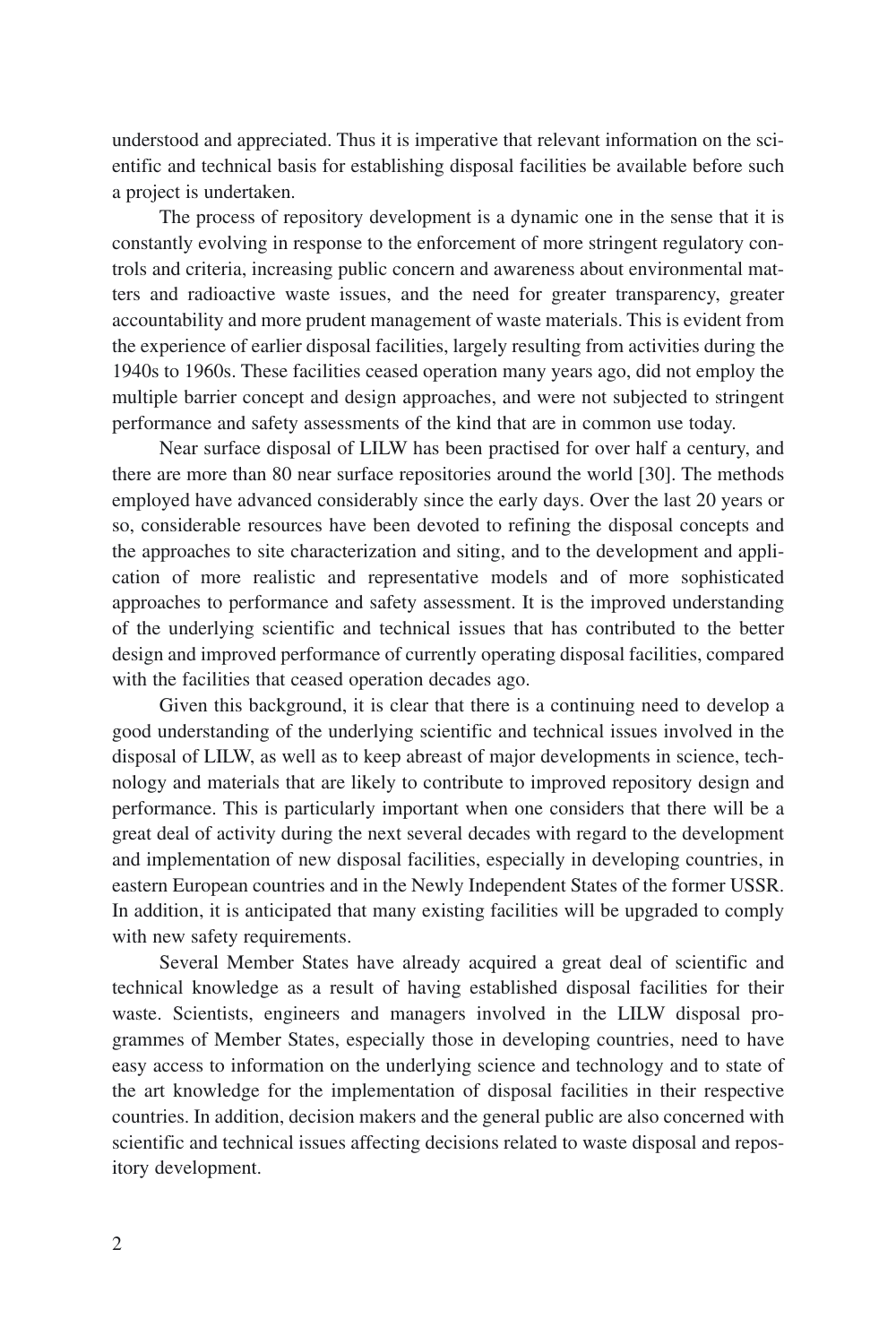#### 1.2. OBJECTIVE

The objective of this report is to discuss the scientific and technical issues relevant to the disposal of LILW in near surface facilities, drawing on the experience of Member States that have existing operational disposal facilities and on relevant national and international research and development studies.

The report is intended to provide relevant scientific and technical information to Member States that are considering, or are in the process of developing, near surface disposal facilities. It is anticipated that this publication will be of use to scientists, engineers and managers involved in radioactive waste disposal programmes. The wider audience, consisting of decision makers and the general public, that is also concerned with the scientific and technical issues affecting decisions relating to radioactive waste management may also find the information presented in this publication of use in making informed judgements on the subject.

#### 1.3. SCOPE

This report presents an overview of the scientific and technical basis for the disposal of LILW in near surface repositories. The focus is on basic principles, approaches, methodologies and technical criteria that can be used to develop and assess the performance of a disposal facility, and for building confidence in repository safety. This includes consideration of the multiple barrier concept, the performance of engineered barriers, the role of natural barriers and the development of a safety case.

The emphasis is on defining the conditions relevant to the containment of the radionuclides in the repository and the processes that may affect the integrity of the engineered barriers. Both generic and specific data requirements for repository development and the assurance of safety are addressed. A large number of bibliographical references are given to support the information provided in this report.

This report does not consider the disposal of tailings produced by the mining and milling of uranium ores or other naturally occurring radioactive materials. The scientific basis for the disposal of HLW, spent fuel and long lived LILW in geological repositories is treated in a companion publication [36].

#### 1.4. STRUCTURE

Section 2 gives a description of near surface disposal concepts. This includes a description of the different types of facility, the types of waste that may be disposed of in such facilities, the various components of a repository, the stages in the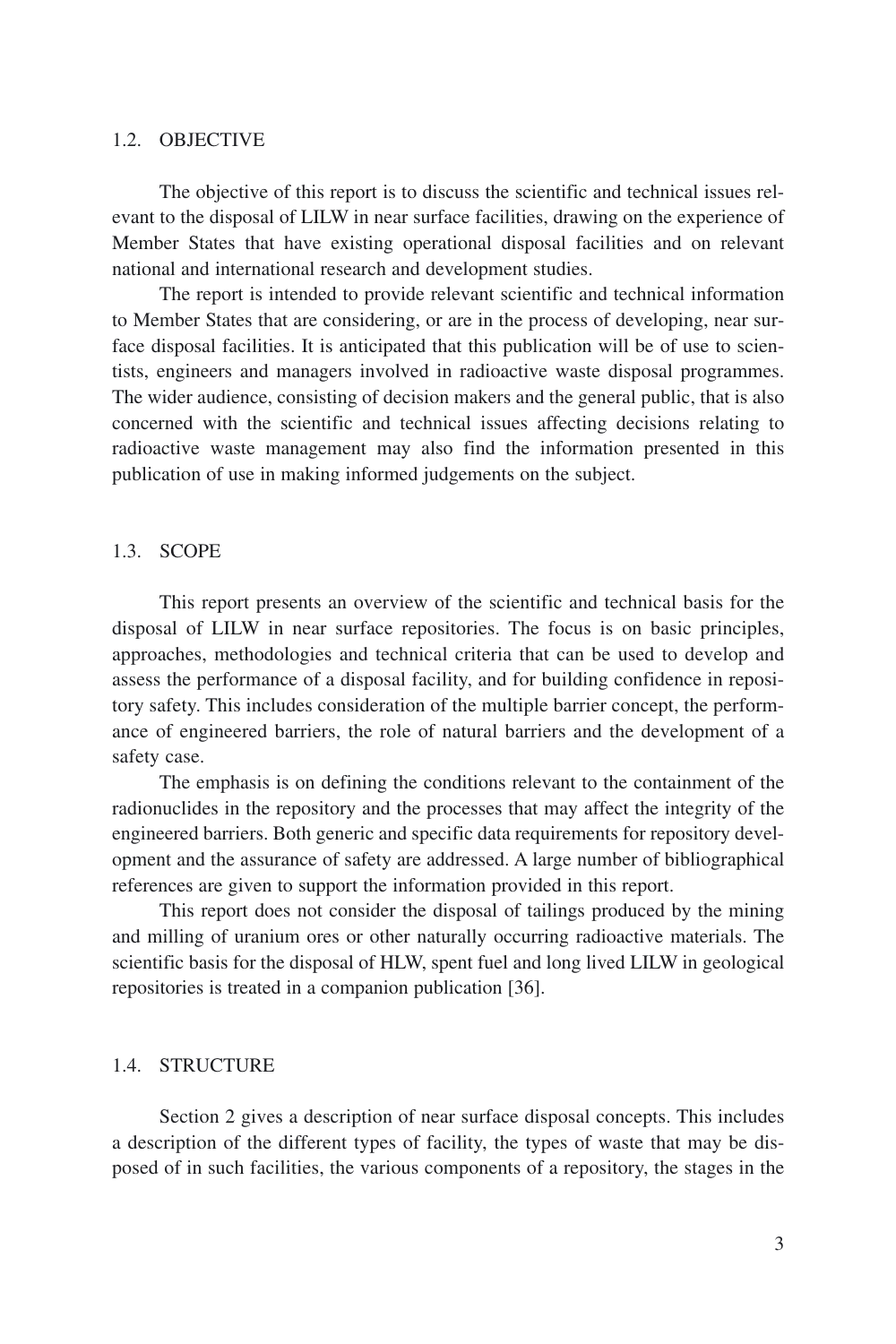development of a repository and its associated safety case, and the importance of monitoring and surveillance activities.

The discussion of disposal concepts is followed by a description of the important processes in the various system components affecting the performance of the disposal system: the near field (Section 3), the far field (Section 4) and the biosphere (Section 5). Section 6 then discusses in greater detail how confidence in repository safety can be developed. Finally, Section 7 presents the overall conclusions and a summary of the report.

#### **2. NEAR SURFACE DISPOSAL CONCEPTS**

This section provides an overview of the different types of near surface disposal facility and the types of radioactive waste that are suitable for disposal in such facilities. It also discusses the main phases of the repository development process, the development of a safety case, and the monitoring and surveillance of the site.

#### 2.1. MULTIPLE BARRIER CONCEPT

The near surface disposal of radioactive waste is intended to isolate the waste from the accessible environment during a period sufficiently long to allow substantial decay of the shorter lived radionuclides and, in the longer term, to limit releases of the remaining radionuclides. In order to achieve these objectives, a multiple barrier concept is employed in which the waste form, the engineered barriers and the site itself all contribute to the isolation of the radionuclides. The multiple barrier concept has been developed for both near surface and geological disposal options [17, 36–41]. It has reached a state of maturity due to the experience gained from developing and operating near surface repositories, and from associated research and development; both have provided valuable information for improvements in repository design and the technologies needed to implement them. Robust designs of engineered barrier systems may be employed in which a combination of physical barriers and chemical controls can provide a high level of containment.

Previously a multiple barrier system was viewed as a set of independent individual barriers working sequentially, but this concept is now viewed in a more integrated and synergistic manner, with complementary barriers operating concurrently and in conjunction with each other. The internationally accepted approach to developing a safety case focuses on the integration of repository design and site characteristics. Defence in depth is provided by using, as appropriate, engineered design features in combination with favourable site conditions, controls on the form and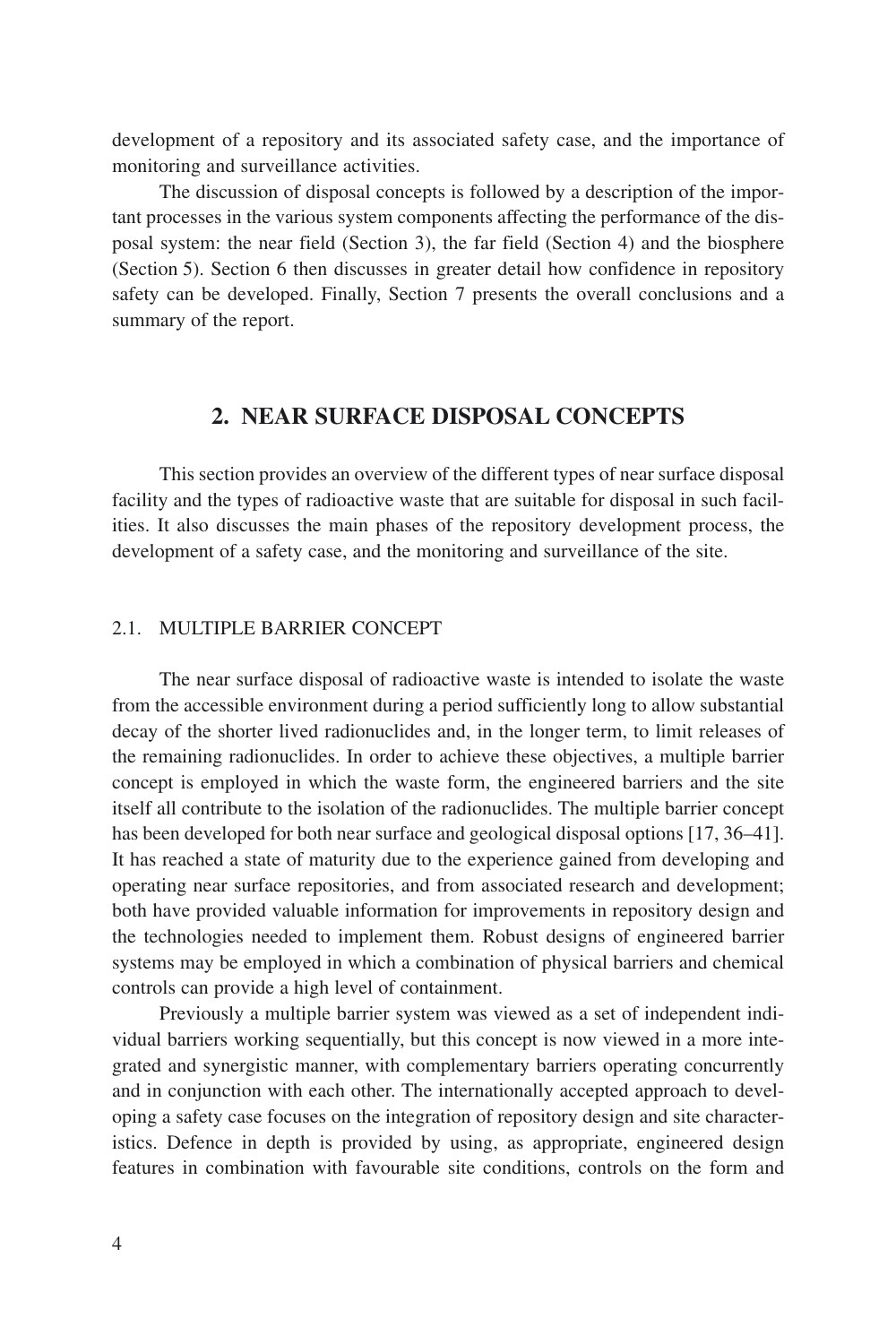content of the waste, operating procedures and institutional controls [4]. The relative contributions of the various barriers to the overall safety of the disposal facility will depend upon the characteristics of the waste, the site conditions and the disposal system concept. The relative importance of the barriers will also change with time.

The duration of post-closure institutional controls can be expected to be up to a few hundred years. A period of 300 years, for example, would correspond to around ten half-lives of radionuclides such as  $137Cs$  and  $90Sr$ , which are considered important radionuclides in short lived LILW. Even after that period, it can be anticipated that the degraded engineered barriers will continue to limit releases of longer lived radionuclides, largely by physicochemical processes such as sorption and solubility control.

The near surface disposal concept usually envisages continued monitoring and surveillance of the site as a part of active controls to be in effect for a period of several decades to a few hundred years after repository closure. During this period, monitoring and surveillance represent an additional safety measure and contribute to confidence in the satisfactory performance of the facility. The acquisition of data from monitoring also contributes to general scientific and technical knowledge that can be used in the development and improvement of mathematical models for radionuclide transport and for assessing repository impacts.

#### 2.2. DISPOSAL SYSTEMS

This section introduces some basic system concepts that are used in near surface disposal, including the different types of near surface repository. This is followed by a discussion of the system components that are considered in repository design, including the near field (waste form, waste package and other engineered structures), the far field (geosphere) and the biosphere.

#### **2.2.1. Basic disposal system concepts**

A range of technical solutions are feasible for the emplacement of radioactive waste in the near surface environment, and the selection of a particular option depends on many factors, such as the sources, characteristics and inventories of the waste, climatic conditions, characteristics of the site, national legislative requirements and radioactive waste management policies. Near surface disposal options include two main types of disposal system: (a) shallow facilities consisting of disposal units located either above (mounds, etc.) or below (trenches, vaults, pits, etc.) the original ground surface; and (b) facilities where the waste is emplaced at greater depths in rock cavities or boreholes. In the first case, the thickness of the cover over the waste is typically a few metres, whereas in the second case, the layer of rock above the waste can be some tens of metres thick. These depths can be contrasted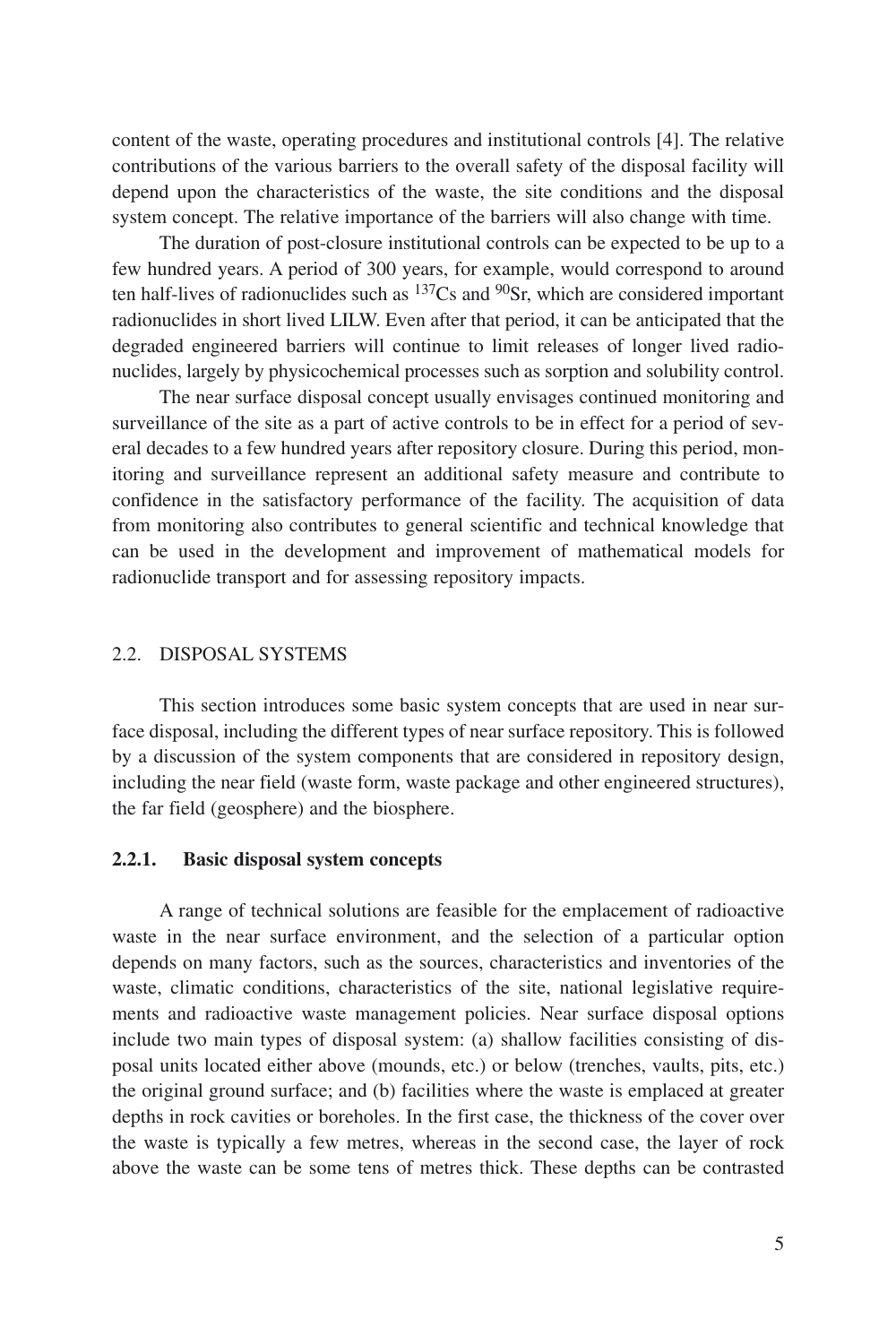with the case of geological disposal of long lived radioactive wastes, where the wastes are emplaced at depths of hundreds of metres.

During the past 50 years, concepts for radioactive waste disposal have developed considerably. Most experience has been gained for near surface disposal facilities. During this period, there have been many examples of successful repository development, but also of failures in repository performance. Examples of such failures include the rapid leaching of radionuclides from wastes and radionuclide releases due to the flooding of disposal trenches by rainwater or a rising water table (bathtubbing). The reasons for some of these negative experiences include inadequate characterization of the site, unsatisfactory performance of engineered barriers, and inadequate control of the nature and inventory of radionuclides and other toxic substances introduced into the repository. The lessons learned from these experiences have led to the adoption of improved concepts and technologies, such as those applied at IRUS in Canada [41], Centre de l'Aube in France, Rokkasho-mura in Japan, El Cabril in Spain, Drigg in the United Kingdom, and Barnwell and Richland in the United States of America. Many smaller repositories, constructed in various countries, are described and discussed in Refs [14–20, 24–30, 37, 38].

In near surface facilities, the basic disposal units (typically trenches or vaults) are often located in the vadose zone, i.e. above the water table. However, in some countries, local conditions require the disposal units to be constructed in the saturated zone. In both cases, the disposal units have to be designed and constructed to limit the flow of water through the waste. To this end, near surface repository designs may include engineered components such as impervious covers, drainage systems, leachate collection systems and cut-off walls. A network of ditches may be used to facilitate the drainage of rainwater and avoid surface accumulation of stagnant water in the vicinity of the disposal units. Underground drains may be used to keep the disposal units dry, if the wastes are placed above the water table. A leachate collection system may be used to collect any water that has infiltrated the disposal units. Cutoff walls may be constructed to limit horizontal groundwater flows or to provide structural integrity to a disposal facility.

Rock cavities can be either natural or excavated in various geological formations [42]. A rock cavity repository, SFR, has been constructed at Forsmark in Sweden, in crystalline rock about 60 m below the sea. It consists of different types of mined chamber designed to accommodate LILW [17]. Two rock cavity repositories, similar to the Swedish repository in terms of both the design and the type of host rock, are in operation in Finland at Olkiluoto and Loviisa [20]. All of these repositories are located below the water table. An example of a rock cavity repository in the vadose zone is the Richard II disposal facility, located in an abandoned limestone mine near Litomerice in the Czech Republic. In this repository, in operation since 1964, the disposal rooms are situated about 50 m above the water table [20].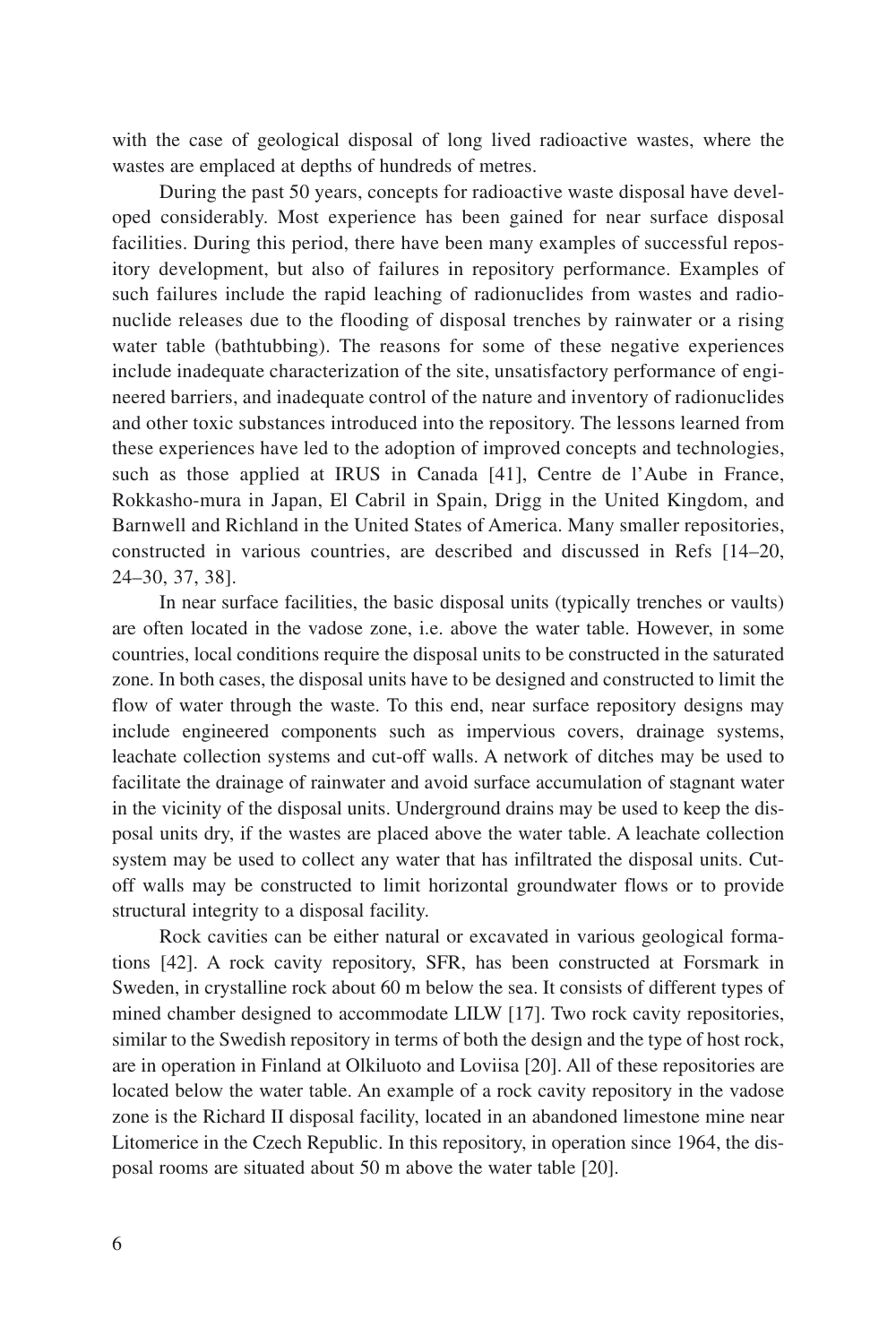The borehole concept has been developed for the disposal of disused radioactive sealed sources and LILW exceeding the waste acceptance criteria for shallow facilities [35]. In some current disposal borehole designs, the boreholes are lined, for example with reinforced concrete and stainless steel, and are filled in situ with cement grout or a low melting point metal alloy. Aspects of the post-closure safety of disposal in boreholes are still being evaluated.

Most human activities that could lead to wastes being disturbed inadvertently, for example by home construction, farming and road building, generally penetrate a few metres below the surface, which means that near surface facilities are susceptible to human intrusion. The greater depth (tens of metres) of rock cavity and borehole facilities makes these disposal concepts more intrusion resistant than shallow near surface facilities and therefore less dependent on institutional controls to ensure safety. Exceptions are activities such as mining and the drilling of wells, where the depth of penetration can be expected to be much greater. Therefore an important aspect of near surface disposal is the requirement to ensure institutional control over the repository site for a period of time.

#### **2.2.2. Repository design components**

The major components of a disposal system generally include the waste form, the waste package, the engineered barrier system, the natural barrier system (geosphere) and the biosphere.

The waste form is the solid matrix in which the radionuclides are immobilized after treatment and/or conditioning, prior to packaging. Some wastes may not be conditioned. In this case the waste form will consist of the originally contaminated material (paper, rubber, wood, animal carcasses, etc.), possibly in a compacted form. Different types of conditioning material are used to stabilize waste, with cement being the most commonly used material [43]. Bitumen and polymers are some of the other materials that have been used. Combustible wastes, such as contaminated clothing, plastics, paper, wood and other organic matter, are often incinerated and the ashes incorporated into a solid matrix [17, 44].

The waste package, consisting of the waste form and container, is designed to meet the requirements for handling, transport, storage and disposal. In order to limit the release of radionuclides and other contaminants, some packages include additional features such as absorbing materials and liners. Concrete and carbon steel are the most commonly used materials for waste packages. Plastics, such as high density polyethylene (HDPE), are being used for the fabrication of high integrity containers (HICs). The integrity of waste packages is particularly important, considering the potential for the retrieval of waste. Waste packages are discussed further in Section 3.2 and in Refs [44–49].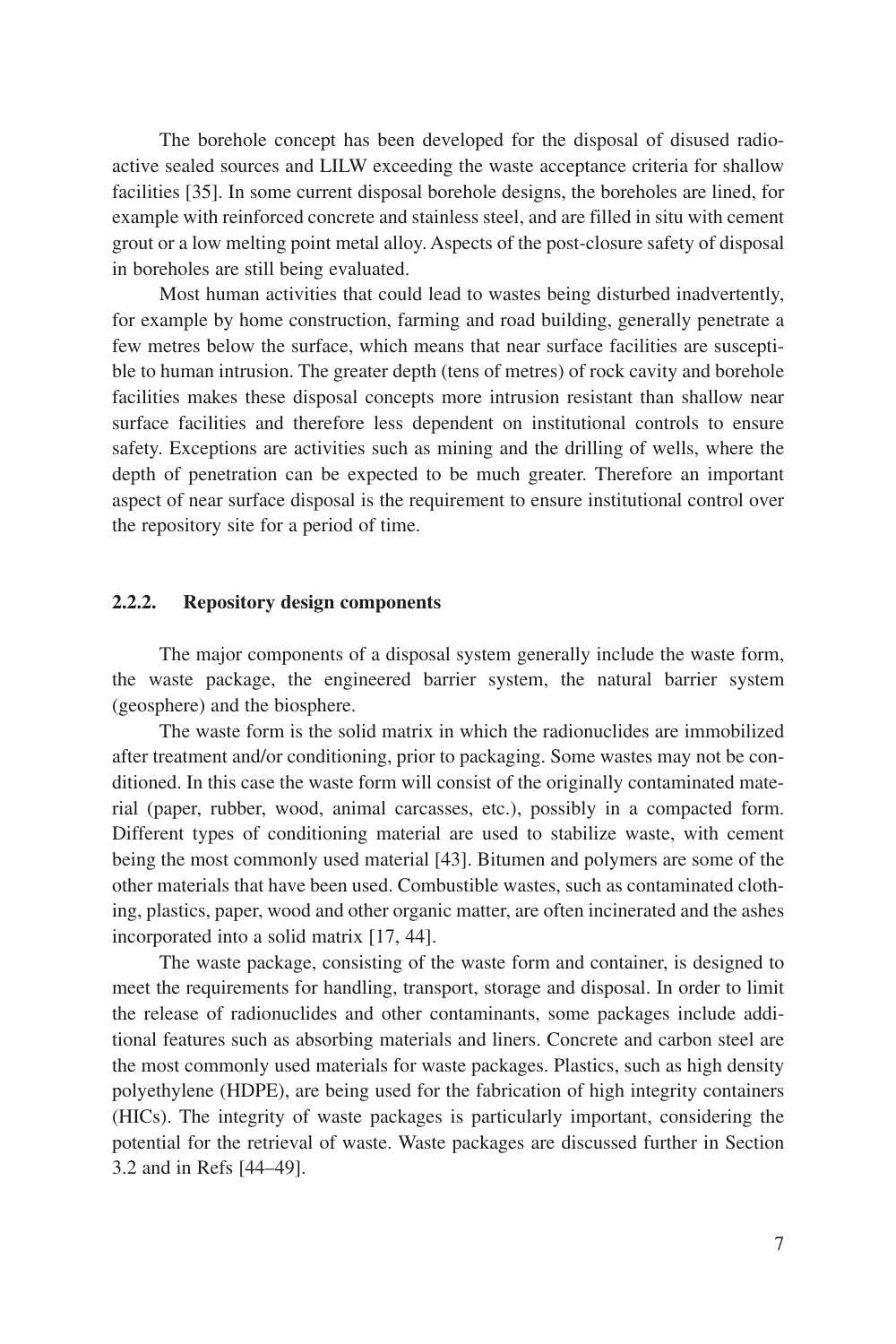The engineered barrier system may consist of a number of separate components, including structural walls, buffer or backfill materials placed around the waste packages, chemical additives, liners and covers. Depending on the disposal system concept, the engineered barrier system may be supplemented by other engineered components, including leachate collection and drainage systems, cut-off walls, gas vents and monitoring wells.

Because of the variety of engineered components that can be used in a disposal facility [14, 15, 37–39, 49–53], a repository developer has a great deal of flexibility in selecting the appropriate components to address the specific performance requirements of a planned disposal facility.

- Below the water table, the disposal units can be lined with clay, concrete, bitumen or other materials to improve the isolation of the waste; above the water table, the same materials could be used to produce impermeable covers to prevent or minimize the ingress of percolating water into the disposal units.
- The space between the waste packages may be backfilled (for example with cementitious grout) to provide structural support for the waste packages.
- In some designs, wastes are combined with protective materials in monolithic blocks in special overpacks to facilitate their retrieval (for example at El Cabril in Spain).
- Capillary barriers (consisting of a coarse grained material, for example gravel, that has a higher permeability than the surrounding finer grained materials) may be used to limit the ingress of water into the disposal units.
- Weatherproof buildings (for example those at Centre de l'Aube in France), and water diversion and drainage systems can be constructed to direct water away from the disposal units.
- The disposal units can be protected from intrusion by a layer of rock (in rock cavity type repositories) or by capping (as in the case of the reinforced concrete roofs in the IRUS facility design in Canada), and from erosion by the planting of vegetation or the use of a rock rubble cover.

In order to ensure that the engineered barrier system is robust enough to perform as specified in the design, materials should be used that have the necessary characteristics to maintain their function and integrity under anticipated repository conditions for the required period of time.

The repository near field consists of the waste, the engineered barriers and the adjacent geological media disturbed by excavation and other construction and operational activities.

The natural barrier system consists of the geological media hosting the repository and any other geological formations contributing to waste isolation. In safety assessments, the natural barrier system is often referred to as the far field or the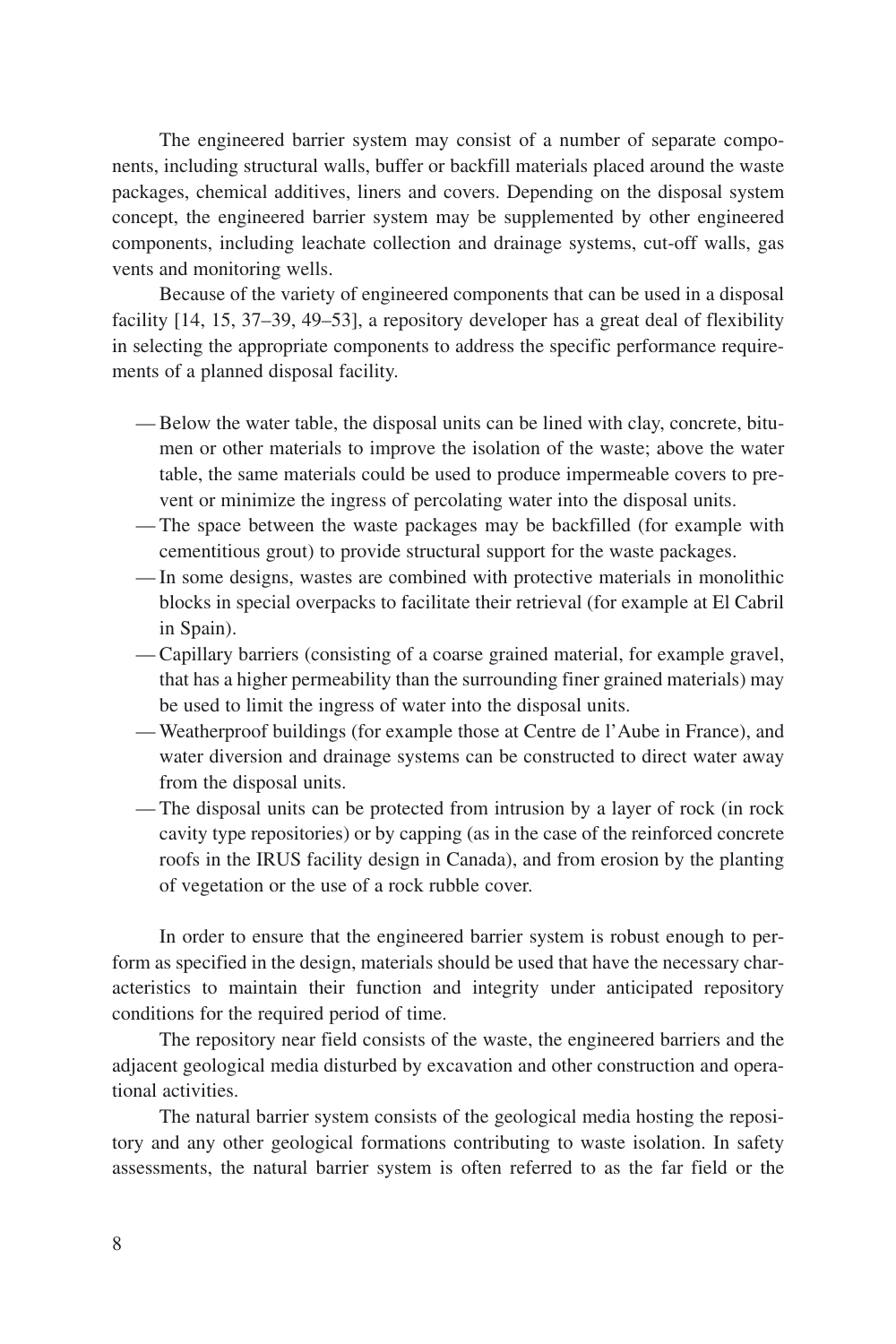geosphere. The geosphere comprises the vadose and the saturated zones (generally, above and below the water table). The geosphere protects the disposal facility, and retards and dilutes any radionuclides released from the near field. The natural barrier system is normally long lasting, although it may be affected by erosion, climate change, seismic events, and other processes and events. Guidelines relating to the desirable properties of the site and identification of the types of data needed to demonstrate compliance with the regulatory criteria or to enhance the reliability of the safety case are further discussed in Sections 3 and 4 and are elaborated in Refs [42, 51, 54].

The biosphere is that part of the environment normally inhabited by living organisms. In the biosphere, radionuclides released from the repository, directly or through the geosphere, may be diluted, retarded or concentrated before resulting in any radiological impacts to humans and other species. For a near surface facility, the distinction between the geosphere and the biosphere may to some extent be arbitrary. However, this distinction is often retained in safety and performance assessments.

From the above description, it is clear that repository design is both waste specific and site specific. It should be developed in conjunction with a safety assessment that addresses both the anticipated evolution of the system and credible deviations from it. In the repository design, consideration has to be given to the compatibility of the engineered barriers with the waste and site characteristics (for example the chemical properties of waste and groundwater and the mechanical properties of rocks and soils).

#### 2.3. TYPES OF RADIOACTIVE WASTE

The wastes that need to be managed in any particular country will depend on the extent of the use of nuclear energy and radioactive isotopes.

The IAEA RADWASS waste classification [31] and more recent work on the development of waste acceptance criteria [35] emphasize that wastes suitable for disposal in near surface facilities are primarily short lived LILW containing low concentrations of long lived radionuclides. Institutional and decommissioning waste and much of the large volume of operational trash from nuclear power plants (paper, gloves, clothes, etc.) are contaminated with low levels of long lived radionuclides and fall into this category. Safety assessments can be used to derive both generic and site specific waste acceptance criteria [35], which involves defining a series of unacceptable waste characteristics and placing limits on concentrations and inventories of radionuclides in the waste or the waste package.

Large volumes of LILW, containing a wide range of radionuclides, are produced in the nuclear industry from research, uranium enrichment, fuel fabrication, reactor operations and fuel reprocessing. In countries with reactor operations, waste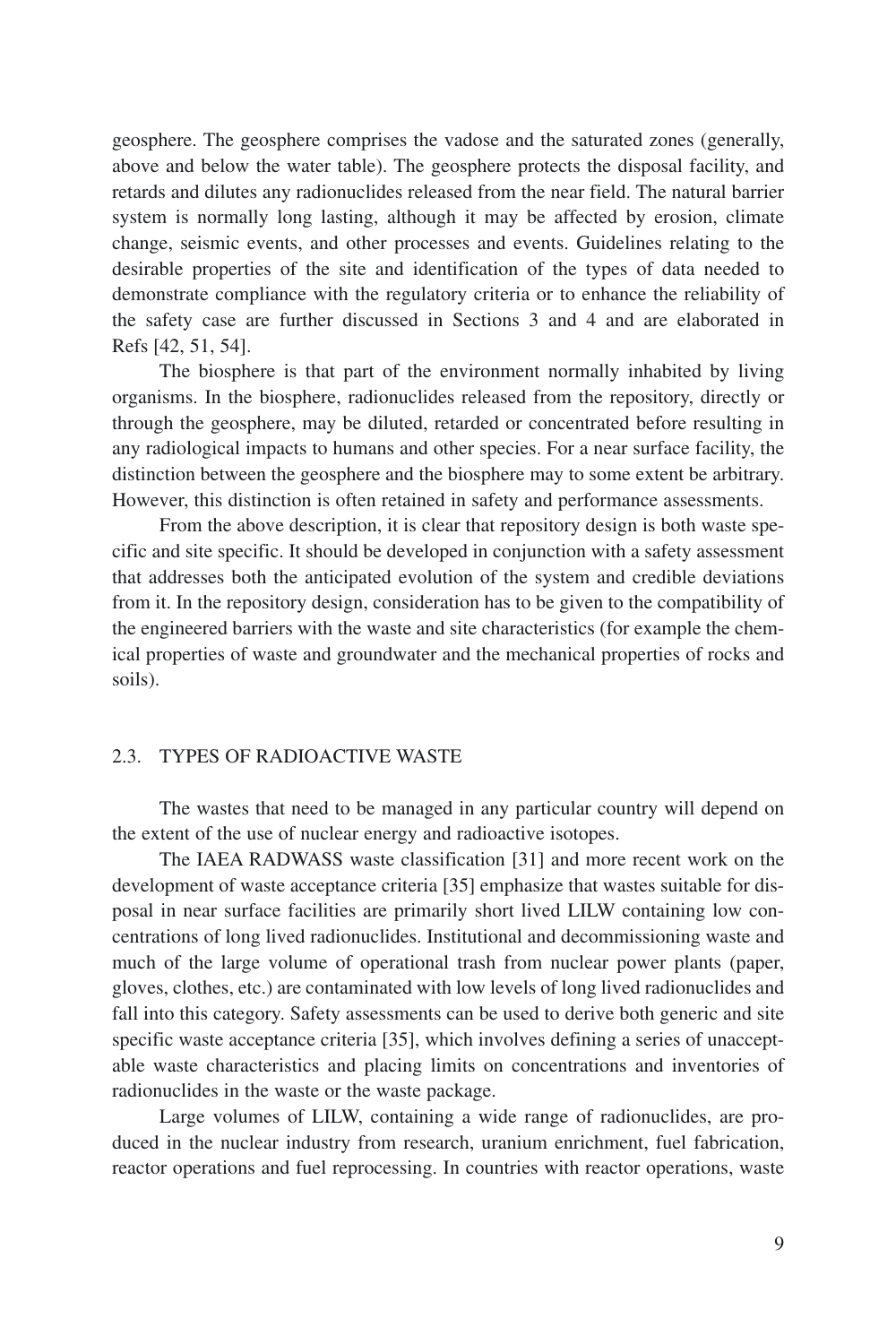arisings from that source are generally greater than those from institutional producers. Decommissioning of nuclear facilities is another potential source of large volumes of LILW; generally about 95% of the total volume of radioactive waste produced in reactor decommissioning can be categorized as LILW. Countries with high rates of radioactive waste production need a well developed radioactive waste management infrastructure with treatment and conditioning facilities. In these countries, packaged waste will generally be better characterized, with more uniform waste forms [44]. Detailed information on waste arisings from different waste generating activities can be found in Ref. [49].

Medical and research applications of radioisotopes are common worldwide. These generate solid radioactive wastes, including animal carcasses produced by research activities. The following radioisotopes may be present in these wastes:  ${}^{3}H$ , 14C, 18F, 22Na, 24Na, 32P, 33P, 35S, 36Cl, 41Ca, 45Ca, 47Ca, 46Sc, 51Cr, 57Co, 58Co, 59Fe, 85Sr, 89Sr and 99mTc. Liquid wastes (including organic solvents and liquid scintillators) are also produced, but these wastes have to be conditioned before they are suitable for near surface disposal [5].

Disused sealed radioactive sources can be considered as a special type of waste derived from medical, research or industrial uses. A number of different radionuclides are used in sealed sources, including  ${}^{60}Co$ ,  ${}^{90}Sr$ ,  ${}^{137}Cs$ ,  ${}^{226}Ra$ ,  ${}^{241}Am$  and  ${}^{252}Cf$ .

Experience based on the performance of existing near surface repositories and a variety of safety assessments, both generic and repository specific, show that the radiological impacts of near surface repositories are generally linked to the mobility and/or longevity of a limited number of radionuclides that are critical for specific exposure scenarios. For example, highly mobile radionuclides, such as <sup>3</sup>H, are usually critical for scenarios involving mobilization and transport in aqueous or gas phase, while long lived radionuclides are relevant in the case of human intrusion scenarios, which are generally assumed to be realistic only after the end of institutional controls.

#### 2.4. DEVELOPING A REPOSITORY

Repository development can be considered as a series of sequential steps or stages, for each of which scientific and technical issues need to be addressed [55]. In a repository development programme, various activities, such as the selection of the disposal concept, siting and repository design, will normally be subject to licensing procedures before approval is received to proceed to the next activity in the programme. All repository development activities need to be planned and co-ordinated taking into account post-closure safety and repository public acceptance issues. Public involvement and participation is an important aspect of the overall repository development process. It is imperative that a quality assurance programme be established at the start of the programme.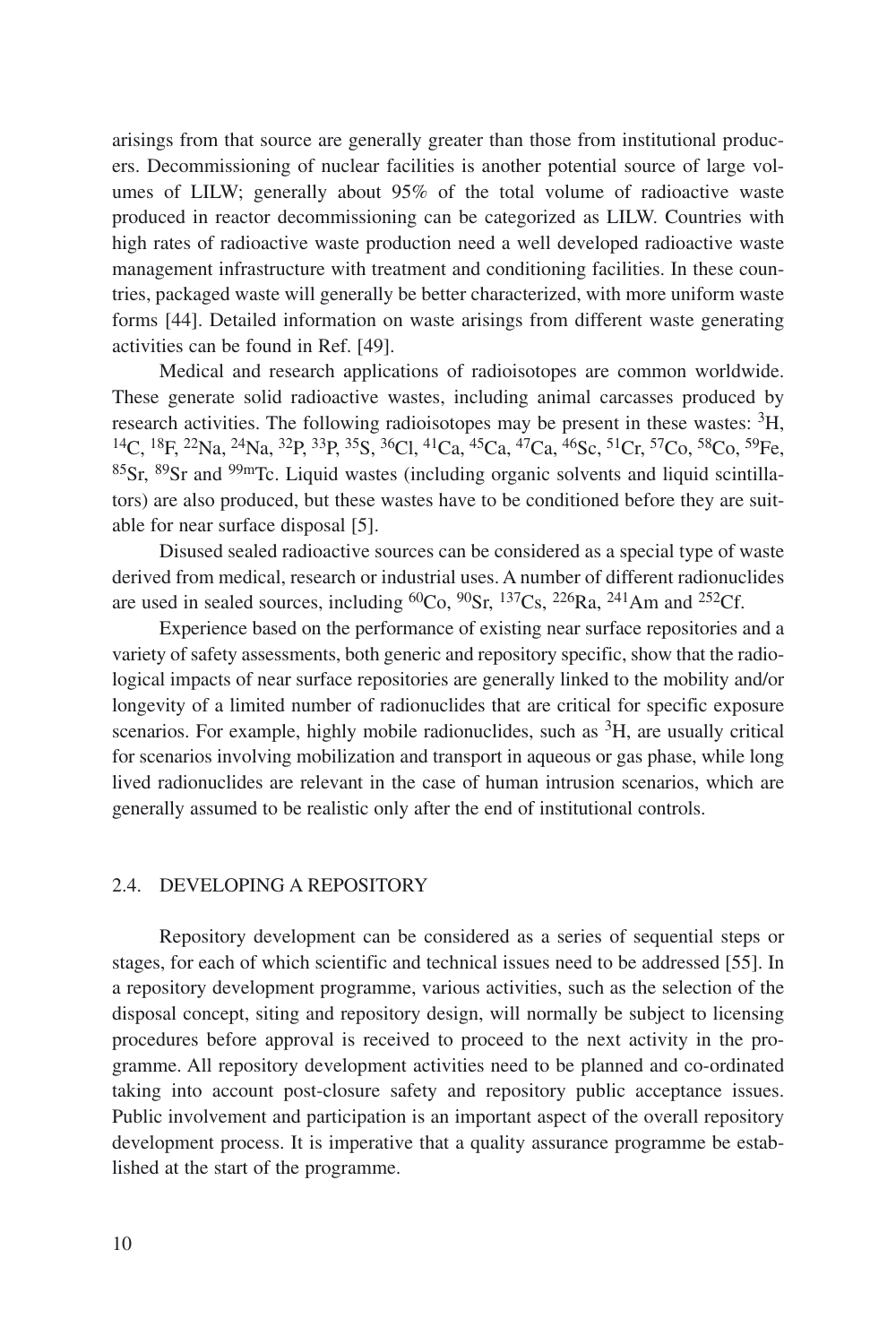Three main phases can be considered for a repository: pre-operational, operational and post-closure. The pre-operational phase includes the development of the disposal system concept, siting and design studies, and construction. The operational phase includes the period of repository operation, followed by closure. The postclosure phase comprises activities following repository operation and closure [4]. During this phase, institutional controls, which are designed to enhance repository safety, are implemented. The various activities related to each of these phases are described below. There are many constraints on the implementation of a disposal concept due to, for example, waste properties, site characteristics, design features, and construction methods and activities. Details can be found in Refs [13, 33, 36, 38, 42, 44, 52, 54].

#### **2.4.1. Pre-operational phase**

The pre-operational phase begins with a conceptual and siting stage. It starts with the development of the initial disposal concept, which is based on the nature and estimated quantity of the waste requiring disposal, environmental constraints, the availability of necessary materials, waste transport routes, cost, and social and planning considerations. General siting requirements may be developed to guide a site selection programme. Site selection may involve investigating, characterizing and evaluating a number of candidate sites.

The design of the repository takes into consideration the characteristics of the site and the properties of the waste in accordance with the regulatory requirements. As the design process proceeds and evolves, information from site specific studies and safety assessments can contribute to optimization of the design [56, 57].

The design process takes into account repository operation under both normal and accident conditions. Thus, for example, fire alarms and dust suppression systems need to be considered as well as monitoring, inspection and maintenance provisions.

The design of the auxiliary facilities, such as buildings for the treatment, conditioning and storage of wastes, electricity and water supply, and other engineered systems, is outside the scope of this publication. However, the repository design needs to take account of the interdependence of any auxiliary facilities with repository operations. For example, provision may be required for managing secondary wastes arising from decontamination activities or waste conditioning facilities.

The construction stage can only start after regulatory authorization has been issued. This usually requires that safety assessment documentation has been reviewed, the detailed repository design has been approved, the respective licensing procedures have been completed and an appropriate quality assurance programme has been established.

Construction of the repository may be carried out in a phased manner; in particular, it can continue and extend into the operational phase to provide additional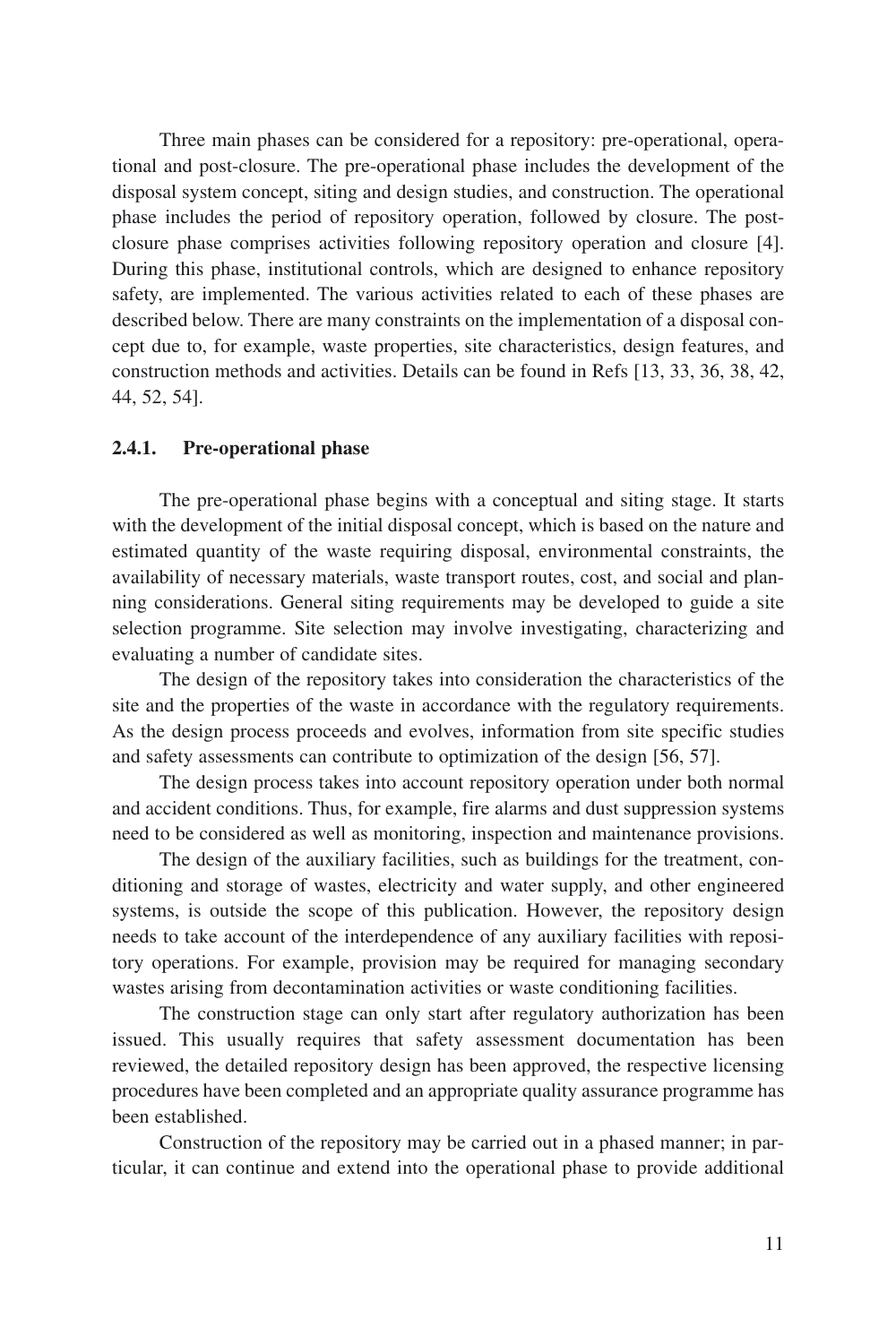disposal space for waste as it becomes available and is received at the facility. For example, in Sweden it is envisaged that the existing operational disposal facility will be extended to accommodate waste expected to arise from the decommissioning of the nuclear power plants currently in operation. Depending on the size of the facility and national circumstances, the period of time from concept development to the completion of construction activities may range from a few years to around 15 years.

#### **2.4.2. Operational phase**

As discussed above, the operational phase covers both the operational and the closure stages. The operational phase usually comprises the following activities: commissioning, waste receipt and emplacement, closure (including backfilling, covering and sealing), operational monitoring and surveillance, and any emergency activities. It may also include variable periods of storage and pre-disposal conditioning and packaging of wastes.

The licence to operate the repository may be subject to conditions imposed by the regulator to ensure that the operations are consistent with the applicable regulations. In addition to the radiological and industrial safety requirements for these activities, there may be requirements for physical security, fire protection and other safety related matters.

Emplacement of waste comprises both the physical placement in the repository and subsequent management until that part of the repository is covered or sealed. The repository may have a number of units progressively constructed and used for disposal. As soon as a particular part of the repository is filled with waste to its capacity (and under some conditions even when it is in operation), the voids around the waste packages are usually filled with backfill material. It may also be necessary to protect that part of the repository with a temporary cover or seal to limit infiltration of water and to provide radiation shielding.

During the operation of the repository, the operator must be able to demonstrate that the repository is performing as designed with respect to its impact on workers, members of the public and the environment, and is in compliance with the conditions of the licence. This may require, for example, inspections of waste emplacement activities, the monitoring of effluents released (under the terms of the licence), the assessment of worker exposures and the operation of a monitoring system to detect any abnormal releases from the repository. The repository operational period may last between 30 and 40 years.

Closure of the repository takes place after the receipt of waste ceases and waste emplacement operations have been completed. Engineered barriers, in particular the final cover, are emplaced to ensure the integrity of the repository, to minimize the ingress of infiltrating water to the waste, thereby limiting radionuclide releases, and to reduce the likelihood of disturbance by human activities. This is particularly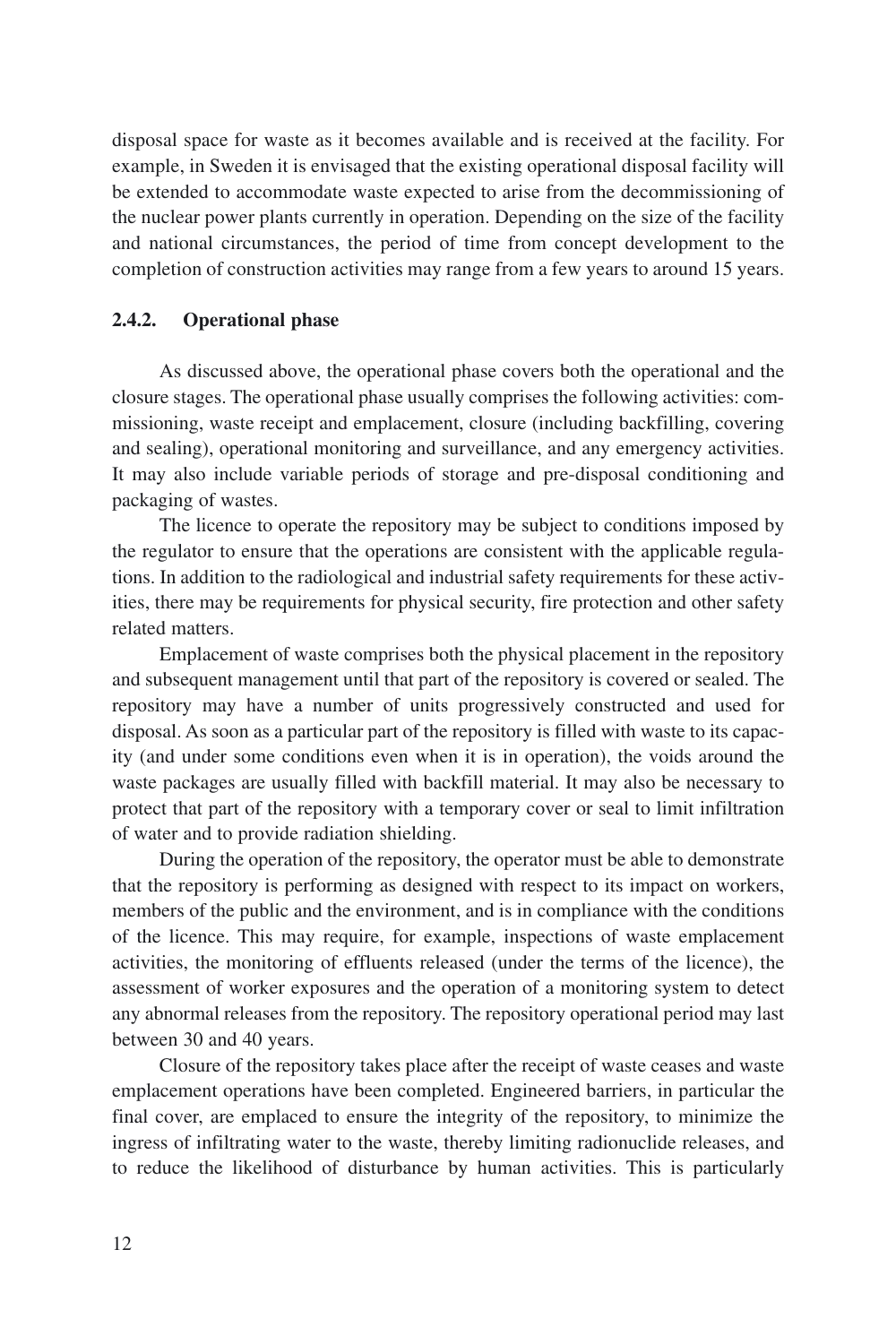important for shallow facilities, where the waste is emplaced relatively close to the surface. For rock cavity and borehole repositories, the closure process includes the sealing of engineered access routes such as shafts, drifts or other penetrations into the repository, and boreholes. Closure should be conducted in accordance with a closure plan that includes an updated safety assessment and a description of the institutional controls intended for the post-closure phase [4].

#### **2.4.3. Post-closure phase**

After repository closure, institutional controls are considered an integral part of the overall system of protection for a near surface disposal facility. The controls can be either active (for example monitoring, surveillance and, if necessary, corrective actions) or passive (for example land use control and record keeping). Controls maintained over a repository after closure are designed to enhance its safety, in particular by preventing intrusion into the disposal units. However, in accordance with the principle of not imposing undue burdens on future generations [1], such controls are not to be used to justify a reduction in the level of performance designed into a multiple barrier isolation and containment system. The safety of a closed disposal facility does not rely solely on institutional controls that require extensive and continuing active measures [4]. For rock cavity repositories and borehole facilities with waste emplaced tens of metres below the surface, safety during the post-closure phase relies less on active institutional controls than is the case for near surface disposal facilities.

Institutions designated for post-closure control of near surface repositories can be instrumental in providing scientific and technical support for safety in the following ways:

- (a) *Consequence reduction.* Once a situation giving rise to excessive radiation exposure is identified, the institution can evaluate a range of options intended to reduce the exposure. This is usually referred to as remediation or intervention. It is necessary to consider whether any action is justified [2, 10]; for example, remedial actions should result in more good than harm.
- (b) *Reduction of the likelihood of the consequence arising.* Institutional control measures, such as the construction and maintenance of fences and other physical security measures, markers, land use controls and archives, can all be seen as means to reduce the likelihood of the wastes being disturbed. It is important not only to reduce the likelihood of radiation exposures being received, but also to reduce the likelihood of engineered barriers being impaired.
- (c) *Monitoring of sites.* Post-closure monitoring can serve several functions [58]. It can provide an early warning of system malfunctions that might lead to unacceptable impacts on individuals and the environment. It can also help in verifying the intended overall performance of the disposal system. The content and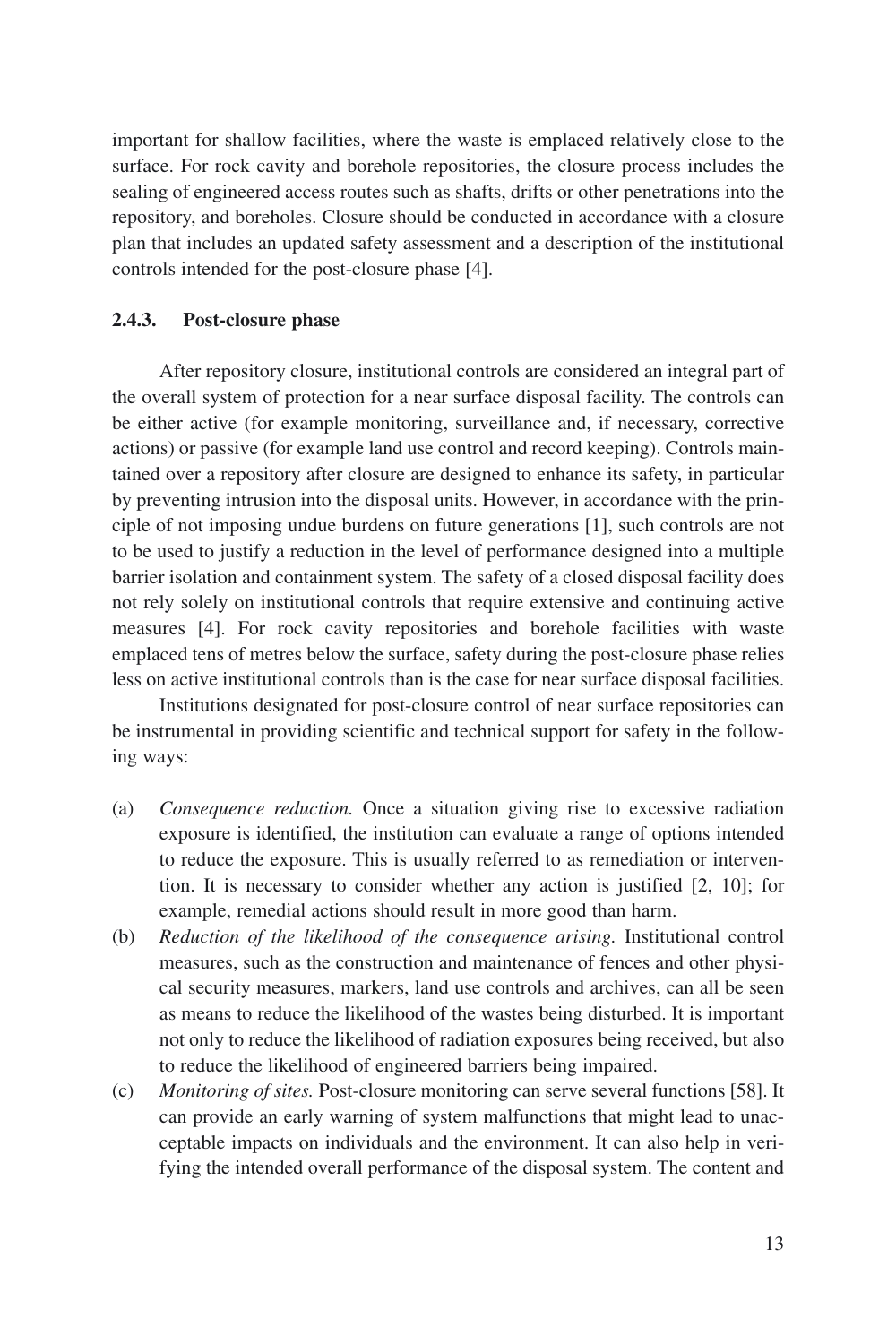duration of the monitoring programme will depend on local conditions and societal considerations (see Section 2.6). Satisfactory monitoring results over an extended period of time will probably be essential for improving the confidence in the satisfactory performance of the disposal system and may support the decision to discontinue institutional controls. The time needed to achieve this cannot be stated in advance; such a decision will inevitably fall on future generations. The responsibility of the repository developer is to ensure that any monitoring that is required can be undertaken and to ensure that such activities do not impair the integrity of the multiple barrier system.

#### 2.5. DEVELOPING A SAFETY CASE

There is an international consensus that the long term radiological safety of a disposal facility can be assessed by comparing the estimated radiological impacts with established standards [59]. A further consensus has been achieved on methods for developing a safety case. A rigorous assessment, based on methods that have been justified scientifically and technically and which include quantitative as well as qualitative arguments, provides the basis for any safety case for a disposal facility [60, 61]. Assessment approaches and details of the methods available for assessing safety are described in numerous national and international documents, in particular Refs [59–76] and the references therein.

Developing a safety case will normally include performance and safety assessments, but it may also require supporting information on the robustness and reliability of the assessments and the underlying assumptions. Performance assessment involves an analysis to evaluate the performance of a system or subsystem, followed by a comparison of the results of such an analysis with appropriate standards or criteria. Hence performance assessment plays two major roles: it provides an evaluation of how the different components of a disposal system contribute to its overall performance and it allows comparison of the assessment results with specific performance criteria.

The term safety assessment is used in this publication to denote the assessment of all aspects of the siting, design and other stages of repository development that are relevant to safety, including performance assessment. In a safety assessment, the output is in a form suitable for comparison with relevant safety criteria. IAEA recommendations on the development of a safety case for a near surface disposal facility are summarized below; this summary is based on various IAEA reports [74, 75].

Developing the repository safety case is a continuous and iterative process carried out at different levels of detail and making use of the information available at the various stages of repository development. At an early stage, safety assessments are used to determine the feasibility of disposal concepts, to direct site investigations and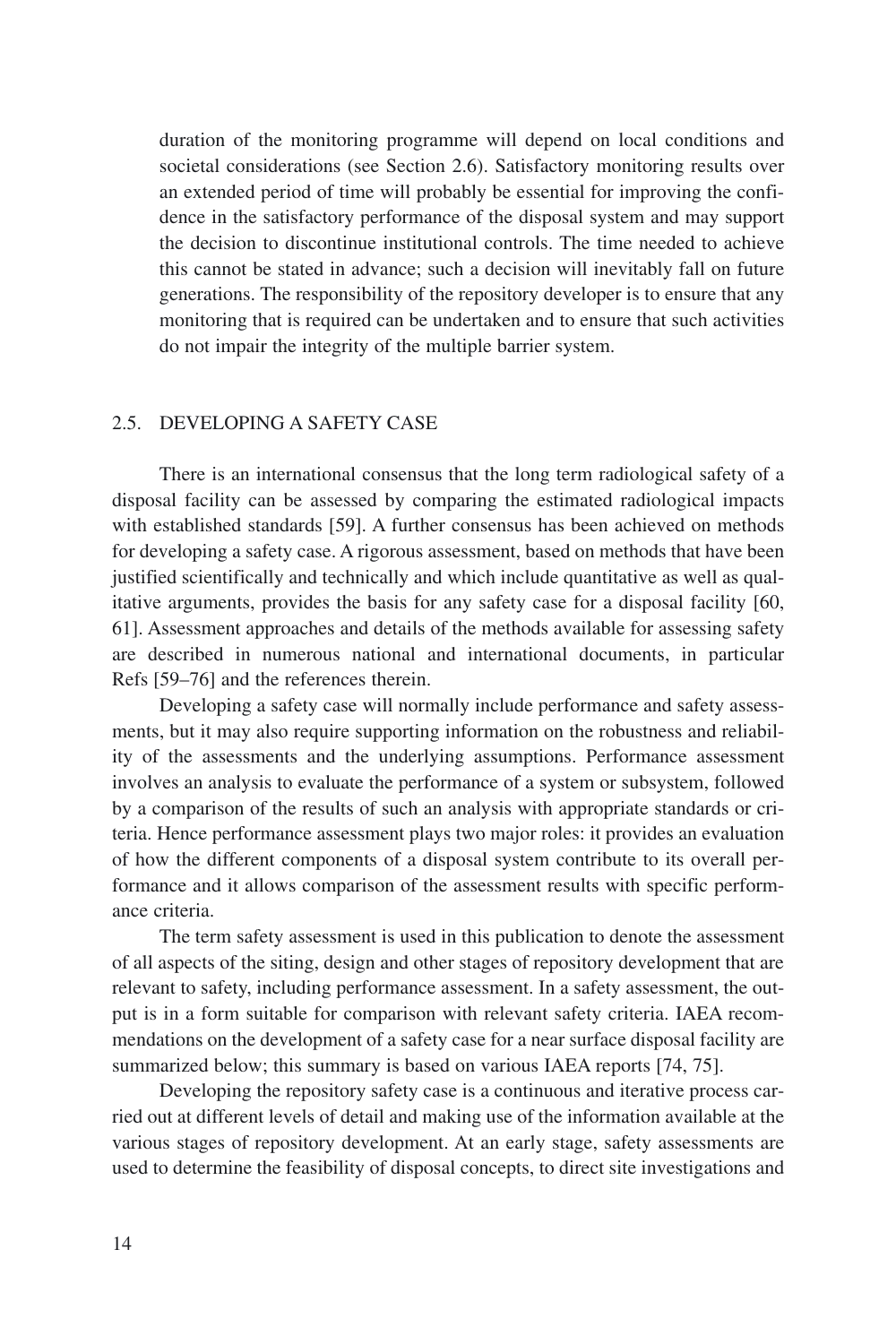to assist in initial decision making. Screening calculations may be performed in order to evaluate the proposed concept and to focus on the most important safety relevant radionuclides, migration pathways and release mechanisms. Screening calculations require only limited data on waste package characteristics and radionuclide pathways. These data can be obtained from a number of sources: literature searches, material specifications, laboratory studies, studies of natural analogues, pre-operational monitoring in the surrounding area and preliminary site investigations.

Assessments, following concept development and site selection, can contribute to system optimization and facility design by comparing the performances of different combinations of waste packaging, engineered barriers and closure measures. Performance assessment can be used to identify the components that are most important to overall safety and to show how the other parts of the system affect the performance of those components. For example, the source term (i.e. the rate at which radioactive species are released from the disposal units) will be affected by a number of processes. First, water enters the disposal units and gains access to the waste package; the waste container then degrades, allowing the waste form to be exposed to water. The waste form, in turn, degrades, resulting in the release of radionuclides. The release rate will depend upon radionuclide transport in water, taking into account processes such as radionuclide solubility and sorption. Performance assessment describes how all of these processes interact to result in a source term, and helps to define which processes are the most important in determining the source term characteristics. A result of the application of performance assessment might be, for example, the finding that it is important to control water chemistry and that cement based materials should be used to condition the near field chemistry, thereby exerting solubility constraints on the concentrations of some radionuclides.

The completeness and robustness of the safety assessment depend on the availability of data on waste and site characteristics, waste package performance and properties of the engineered barrier system. Close co-ordination of the safety assessment and the supporting data acquisition programme is therefore necessary, with the safety assessment serving as a valuable tool for identifying and prioritizing supporting research and development work. The process continues with the acquisition of additional data, for example by field and laboratory investigations and appropriate modelling, as the design is developed and optimized, until it can be reasonably assured that the repository meets the relevant safety requirements.

The development of the safety case plays a key role in the licence application and approval process. Safety assessments may be required at various stages of the licensing process, including the approval to construct, operate and close the repository, and whenever there are significant changes in the state of the repository. For this reason, the safety assessment is usually updated at each stage of repository development. This updating may require supporting studies and additional data collection that can help to reduce uncertainties in modelling.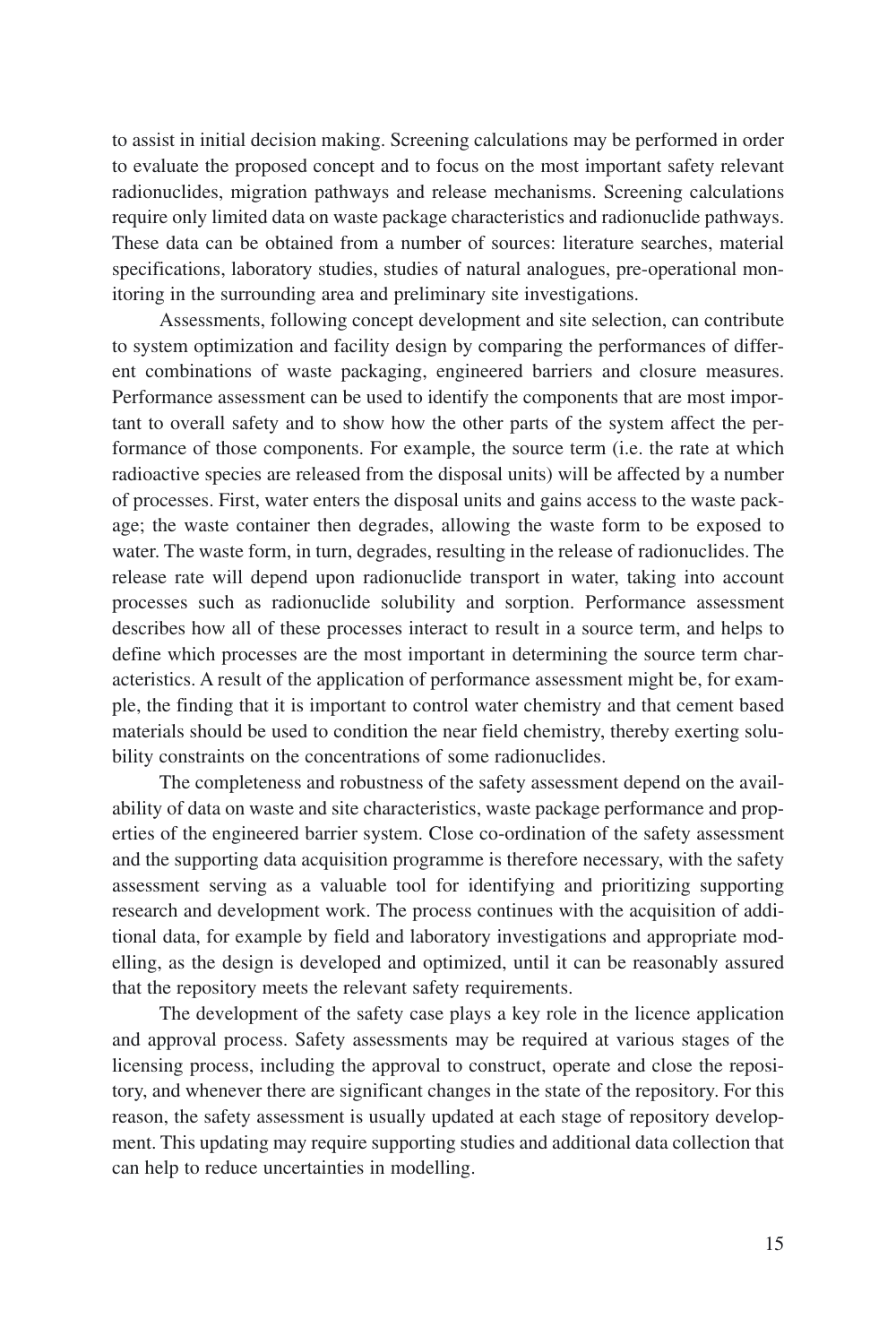Developing the safety case includes the identification of possible radionuclide transfer routes, known as pathways, and relevant scenarios (descriptions of a sequence of future events). Scenarios deal with natural phenomena and gradual or abrupt changes in conditions that may lead to changes in disposal system performance over time. These scenarios are usually assessed by analysis of features, events and processes (FEPs). Recently the information on FEPs relevant to the near surface disposal of radioactive waste has been assembled at the international level within the ISAM Project [74]. Experience with safety assessments of near surface repositories shows that it is usually reasonable to assume normal evolution scenarios during the period when institutional controls are in effect and to consider also intrusion scenarios after the termination of institutional controls. The typical normal evolution scenario results in mobilization of radionuclides by infiltrating water and transport by groundwater to some accessible points, such as a spring, a body of surface water or a water well. Intrusion scenarios, while defined in detail on the basis of repository design and local environmental conditions, consider activities such as drilling, construction and farming at the site of the repository.

Consequence analysis involves the development and application of transport and exposure models and the evaluation of uncertainties. Models usually consist of submodels addressing processes such as infiltration and leaching, gas generation, near field transport, gas and groundwater transport, surface water transport, atmospheric transport, uptake by plants and animals, and exposure of humans. For the near field, the source term used in the models needs to be a reliable representation of potential releases of radionuclides from various waste forms under anticipated disposal conditions, and with account taken of the progressive degradation of the engineered barriers. For geological repositories, assessments may need to consider impacts that might take place over very long time periods (potentially in excess of  $10<sup>4</sup>$ years). For near surface repositories, the timescales of relevance in assessments are generally much shorter because of the preponderance of short lived radionuclides.

Uncertainty is inherent in any safety assessment. One source of uncertainty is the degree to which models represent the real system; additional uncertainties are due to the inherent unpredictability of future human actions and of the evolution of the facility and its environment over long periods of time. Sensitivity and uncertainty analyses play an important role in understanding and, where possible, reducing uncertainties (see Section 6.2.2).

In the development of the safety case, the results of the assessments, including the identification of uncertainties, are compared with the design goals and regulatory criteria. Account can also be taken of other lines of reasoning that contribute to arguments for the acceptability of the repository. Examples of such supporting arguments might include relevant observations of natural systems and archaeological analogue studies, evidence of a robust design with defence in depth, and the use of limiting or bounding analyses. Communicating the arguments for repository safety to the various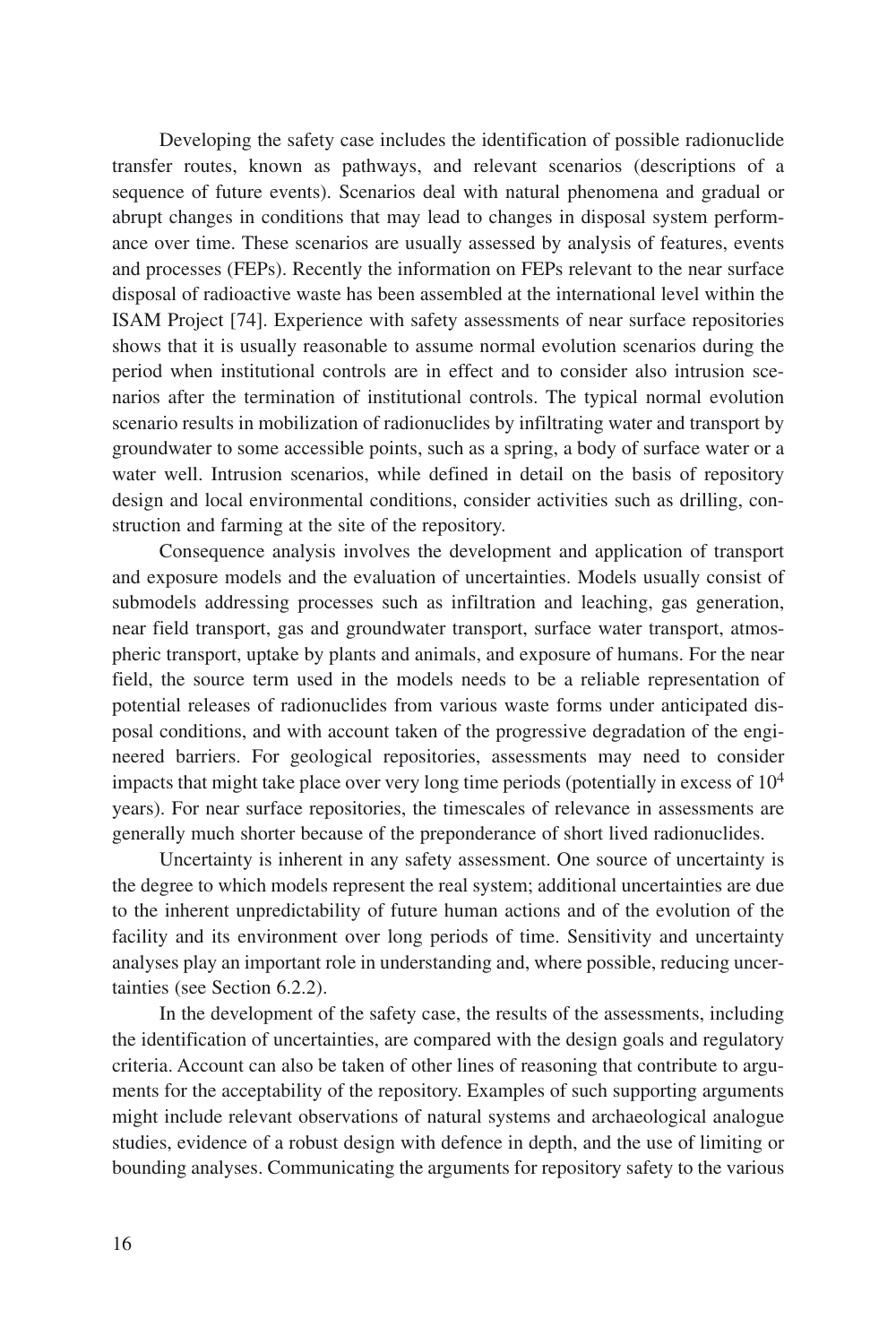interested parties is an important component of overall confidence building, and the presentation of the results of safety assessments requires careful consideration, as discussed further in Section 6.

#### 2.6. MONITORING AND SURVEILLANCE

Monitoring and surveillance of existing disposal sites have provided valuable data on the performance of near surface disposal facilities [58, 77]. Most of the recently developed near surface repositories have involved interactions between safety assessment and monitoring and surveillance programmes, resulting in the strengthening of confidence in safety. This section addresses some of the technical issues involved in monitoring and surveillance activities undertaken in the pre-operational, operational and post-closure phases, related mainly to environmental monitoring and the collection of data used in safety assessments. It makes use of the information contained in relevant documents [58, 77, 78] and employs the following terms and definitions.

*Monitoring* means the continuous or periodic observation and measurement of radiological, environmental, engineering and other relevant parameters. Monitoring helps in the evaluation of the behaviour of the different components of the disposal system, and of the impacts of the repository on the environment. For example, periodic measurement of contamination levels in the local groundwater may provide assurance that there have been no significant releases of radionuclides.

*Surveillance* is periodic inspection to verify that structures, systems and components relevant to the safety of the repository continue to function or are in a state of readiness to perform their functions. For example, periodic inspection of installed monitoring equipment will increase confidence that the equipment is working correctly.

*Environmental monitoring* covers a broad range of media, including air, surface waters, soils, and flora and fauna that may be part of the food chain. Groundwater and vadose zone (i.e. unsaturated zone) monitoring, on the other hand, can provide an early warning of the release of contaminants, especially the ones that are highly mobile. The broad nature of environmental monitoring provides reassurance that significant exposure pathways have not been overlooked or underestimated.

*Pre-operational environmental monitoring* of the site involves the collection of data, particularly those that are expected to vary with time, for the characterization of the site and definition of ambient conditions that will eventually serve as a baseline for comparison with measurements taken during the subsequent phases of repository development. These data are used in initial safety assessments and are useful in engineered barrier design, evaluation of construction impacts and identification of preferential water flow pathways. They can also serve as a benchmark for the testing of mathematical models.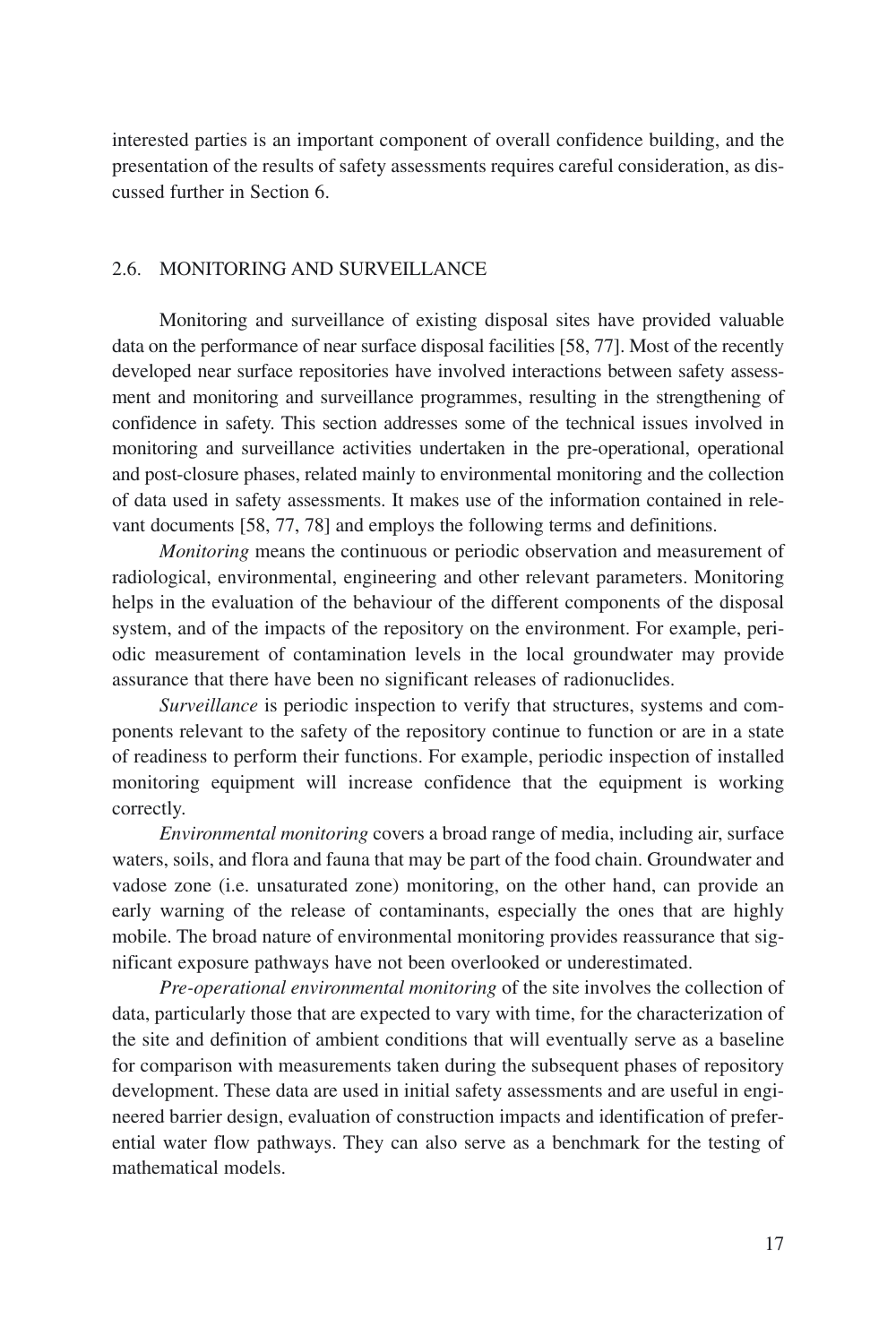The following are examples of repository features, processes, parameters and characteristics that can be monitored on an ongoing basis.

- Meteorological conditions: precipitation, temperature, wind, evaporation.
- Geomorphological aspects: erosion mechanisms and their rates.
- Hydrological conditions: runoff, flow characteristics of existing water streams, lakes and wetlands.
- Hydrogeological conditions: infiltration and evapotranspiration, permanent and temporary springs, depth and oscillation of the water table, preferential flow pathways, direction and rate of groundwater flow in both vadose and saturated zones, travel times to existing and potential outflow and extraction points.
- Geochemical conditions and environmental quality: water quality, concentrations of naturally occurring radionuclides in a variety of environmental media, retention of radionuclides by soil and geological materials.
- Geotechnical conditions: rock stress, response of the geological media to excavations and load of support structures.

Operational monitoring and surveillance data, besides being important in achieving radiation protection and physical security objectives, may indicate deviations from predicted conditions. Therefore many of the monitoring activities initiated in the pre-operational phase are likely to continue during the operational phase. Some near surface repositories may allow the discharge of solid, liquid or gaseous effluents, as a result of leachate collection, waste treatment or conditioning activities. Specific monitoring activities are generally planned for the sampling and control of effluent discharges [7].

The potential exists for changes to the local environment, induced by the construction and operation of the repository, that can affect the performance of the system. For example, increased water infiltration can be caused by the disturbance of the ground surface, the loss of native vegetation over the disposal units, the drilling of boreholes or the channelling of runoff water. Another example is the potential generation of preferential pathways for the migration of groundwater, and any released radionuclides, that may result from the construction of rock cavity repositories. Any such induced changes are likely to require specific modifications to the monitoring programme to determine their potential impact on the future performance of the system.

The main objective of surveillance activities during the operational phase is to detect any degradation or anomalies in the engineered barriers. Visual inspections and physical surveillance of disposal unit covers are conducted to determine if their integrity has been affected by erosion, cracking, subsidence, deflation, the action of burrowing animals or any other processes. The covers may also be monitored to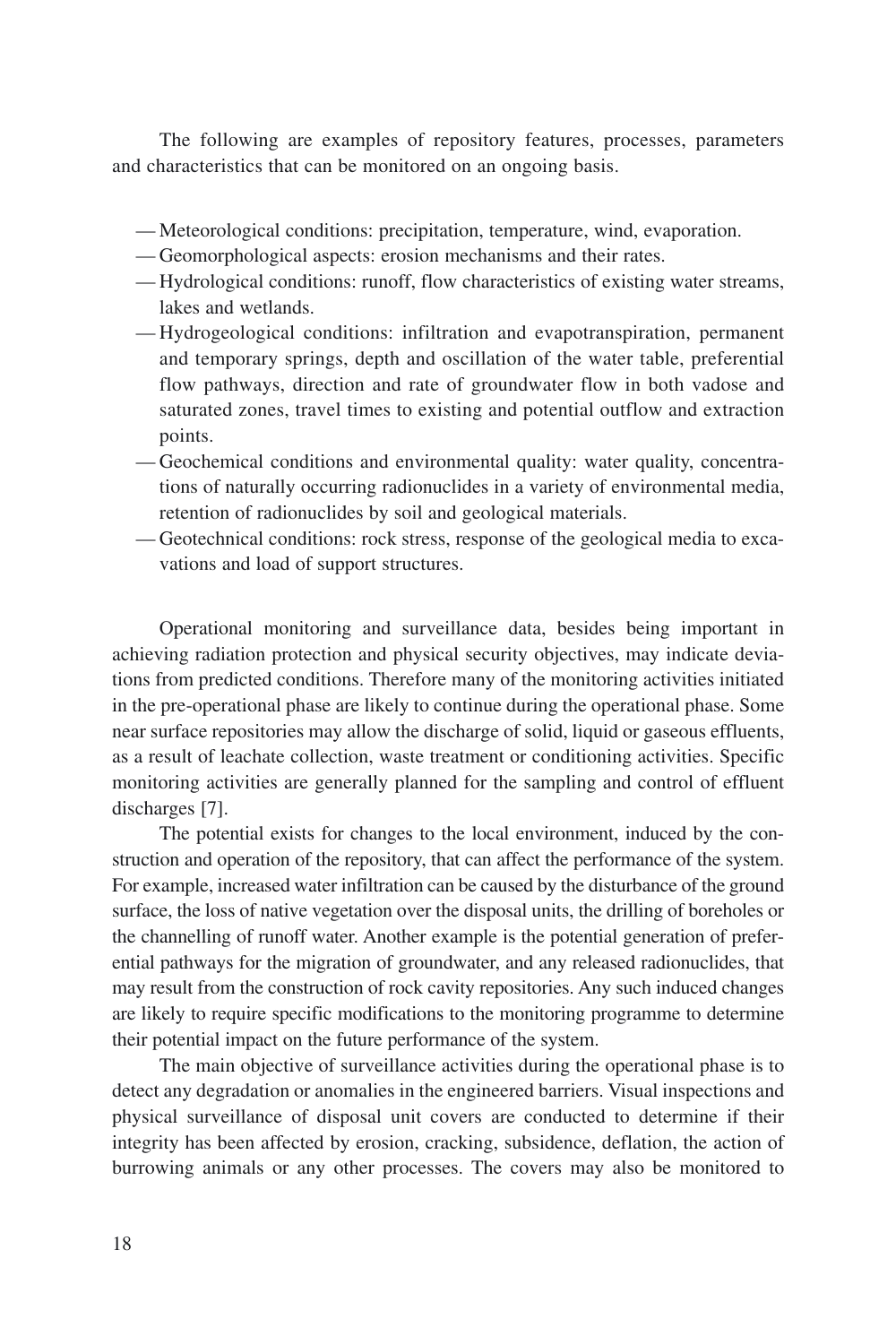detect minor changes that can affect performance, such as increases in water content or permeability.

Technical requirements for the monitoring programme during the post-closure phase are not expected to differ significantly from those relevant to the operational phase, with specific monitoring being required to ensure the performance of additional barriers installed at closure. The basic objectives of post-closure monitoring are to verify the absence of unexpected levels of waste derived radionuclides at various locations and to provide confirmation of system performance. National programmes do not commonly plan to use post-closure monitoring data to provide confirmation of estimated doses. This is because estimated radiological impacts are generally small and may occur far into the future [75]. Some other safety indicators, such as environmental concentrations and fluxes of long lived radionuclides, can be monitored [79]. This is the subject of an ongoing IAEA co-ordinated research project.

The details of the measurements to be undertaken will depend on the specific features of the site and of the repository design. For example, infiltration through engineered covers may be monitored and compared with predicted values. Other examples of measurements to comply with the post-closure monitoring objectives would be the collection and analysis of water samples taken from a leachate collection system, measurements of moisture distribution in low permeability covers and in unsaturated materials underlying the disposal units, and the collection and analysis of water samples taken below or immediately downgradient from disposal units.

Post-closure monitoring may last for a long period of time. The size of the monitoring programme and the frequency of measurements can be expected to decrease with time after closure. Decisions on any changes in monitoring schedules, including their termination, that will obviously be the responsibility of future generations will need to be based on the interpretation of accumulated monitoring data (see Section 2.4.3).

Post-closure surveillance is needed mostly for repository components that have a barrier or monitoring function. It includes the inspection of the repository cover, drains, leachate collection and monitoring systems. Fences and warning signs prohibiting access to the site also need to be maintained. Periodic inspections ensure that land use restrictions and prohibitions are being complied with. Surveillance of rock cavity installations, if carried out, would focus on the inspection of accesses to the underground openings and areas above the excavations. However, as mentioned earlier, for this particular disposal concept, adequate safety in the post-closure phase might be achieved with minimal active institutional control measures.

The level of effort expended on post-closure monitoring and surveillance, and indeed in the preceding phases, should be commensurate with the potential hazards of the repository [58].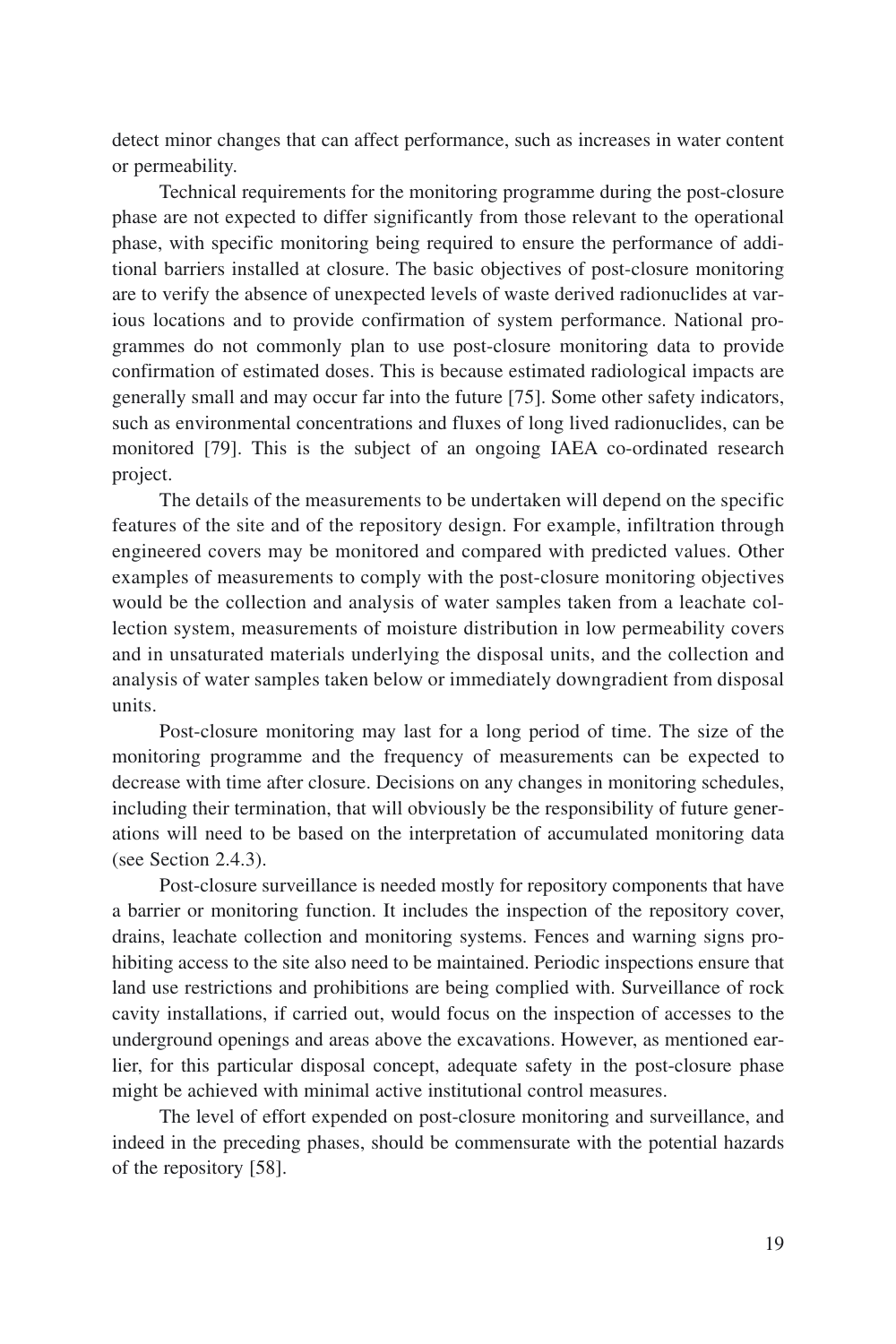#### **3. NEAR FIELD**

Evaluation of the source term involves consideration of the degradation of the engineered structures to the extent that fluids, air and water contact the waste and result in the release of radionuclides from the waste form and subsequent transport out of the disposal facility. The characteristics of the near field environment, such as the physical properties of the surrounding geological media, the hydrogeology and groundwater chemistry and their evolution over time, are clearly important in determining the nature, rate and extent of the various near field processes that control the source term. Mechanisms for the degradation of waste packages and other engineered barriers, mobilization of radionuclides in the near field and the generation of gases are discussed in this section. Modelling aspects of the near field are discussed in this section and in Section 6.

#### 3.1. NEAR FIELD ENVIRONMENT

Various environmental settings and geological media selected for the location of near surface disposal facilities, and their interactions with the waste and the engineered barrier system, taking into account the relevant hydrogeological and geochemical conditions, have been extensively studied and discussed in numerous publications [12, 13, 17, 20–23, 42, 50, 51, 76–95].

#### **3.1.1. Host geological environment**

The 'host rock' consists of the geological medium in which the disposal units are located. The main functions of the host rock are to provide isolation of the waste from the accessible environment and to limit the migration of radionuclides from the repository. The vadose zone may show favourable features for the location of near surface repositories, such as allowing disposal unit designs that are intrinsically capable of minimizing the contact of infiltrating water with the waste. For disposal in the saturated zone, candidate host media are generally low permeability materials in which radionuclides can be sorbed, resulting in limited radionuclide transport. Some examples include relatively unfractured clay, clayey till and mudstone.

Ideally, for a shallow facility in the vadose zone, the preferred host rock is one that has a low unsaturated moisture content at field capacity and that provides effective drainage for water percolating through the facility, for example a sandy host medium. For disposal in the saturated zone, a host medium is preferred that has a low groundwater flow into and through the repository, for example a clay rich host medium that also provides ample sorption capacity, contributing to retardation of radionuclide migration. Rock cavity and borehole facilities, depending on the nature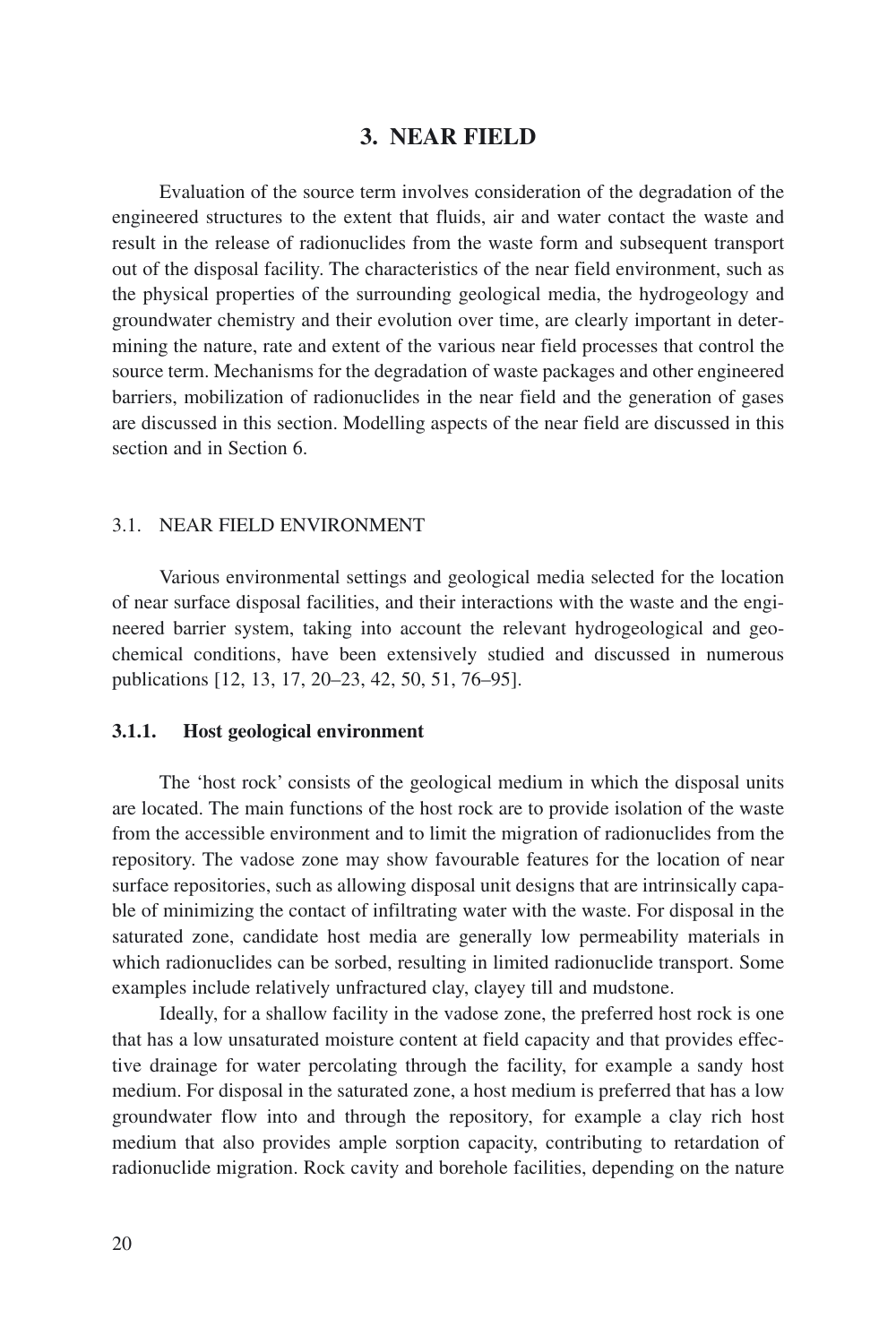of the host rock and on local climatic conditions, may have the disposal units either in saturated rock or in the vadose zone.

For shallow disposal units that, during the initial period of repository construction and operation, are exposed to the risk of water inflow, for example after episodes of high intensity precipitation or snow melting, careful consideration needs to be given to the potential impacts of such events. If such impacts are judged to be unacceptable, adequate provisions need to be included in the design and operation procedures to avoid or minimize the probability of water inflow during the pre-operational and operational phases of the repository.

For disposal in the saturated zone, the disposal units will be excavated, drained and exposed to atmospheric air. In addition to mechanical disturbances caused by the construction and operation activities, exposed rock surfaces may dry out or be oxidized. Some unlined excavations may crack and require support. After closure, the groundwater that has been drained during construction and operation is expected to re-enter the disposal zone and gradually fill the disposal units. These processes may need to be monitored and their effects accounted for.

In rock cavity type facilities, if ventilation air were to flow from warmer to cooler sections of the repository, condensation of moisture would be likely to occur. Steel support systems could corrode and might require maintenance, and cement might be partially carbonated as a result of exposure to atmospheric carbon dioxide.

#### **3.1.2. Hydrogeological conditions**

The depth of the water table depends on climatic conditions, the characteristics of the geological media below the surface and surface morphology. In an arid climate, the water table is usually at a depth of hundreds of metres, but in other climatic zones the water table may be only a few metres below the surface, particularly if near surface layers are rich in clayey materials having low permeability.

For many sites and geological media currently being used or considered for near surface repositories where the waste is emplaced below the water table, hydrogeological conditions are the most significant factor affecting the performance of the near field barriers. The design of the waste isolation system, the characteristics of engineered barriers and solute transport are influenced by the local hydrogeology, while the regional hydrogeological conditions determine the far field migration of radionuclides released from the repository. Hydrogeology and geochemistry control two key aspects of the near field: (a) the rate at which water can enter the disposal units and the rate at which it can transport released radionuclides away, i.e. the dominant mass transfer process; and (b) the chemistry of the water entering the near field. For some extremely low permeability host rock formations, or low energy hydrogeological environments, where diffusion is the dominant mechanism controlling solute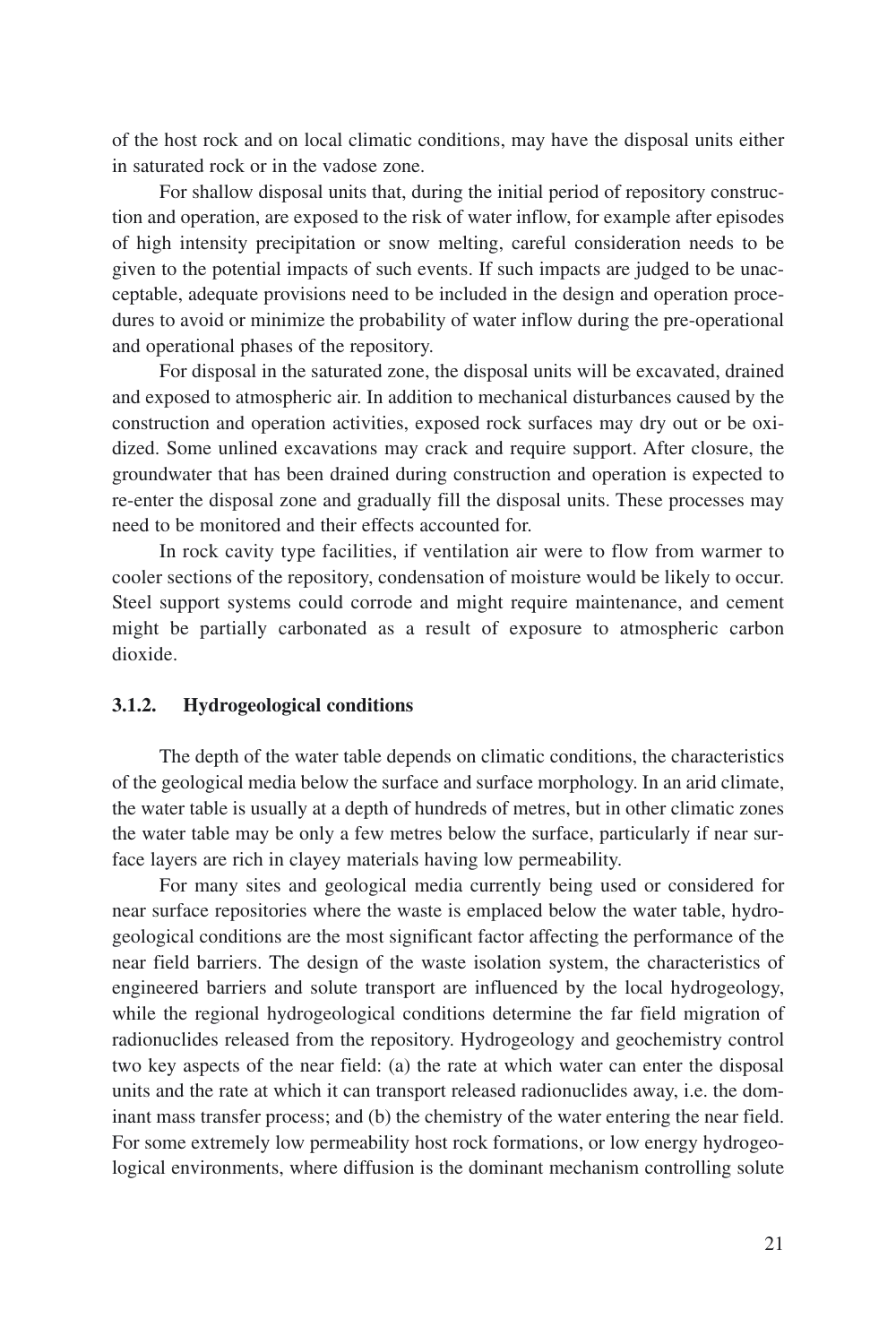transport, it is probably more accurate to say that it is the chemistry of the pore water that determines the near field conditions.

In the vadose zone, the water content generally exhibits considerable variability in the first few metres below the surface and can be used to estimate infiltration. Infiltration is influenced by the highly transient processes of precipitation, runoff, drainage, evapotranspiration and snowmelt. Water movement within the vadose zone is mainly in the vertical direction, but there may be significant lateral flow if the geological profile includes layers of variable permeability, which may allow the formation of perched water. The dynamics of water movement through the vadose zone will depend on the permeability of soil layers, precipitation rate, extent of runoff and amount of evapotranspiration. When perched water layers are present, careful consideration needs to be given to protecting the disposal units from water inflow, not only from above but also laterally. This can be achieved by the construction of vertical capillary barriers, consisting of coarse grained walls surrounding the disposal units and underlain by a high permeability layer. This would prevent perched water from reaching the waste.

For near surface repositories in rock cavities, careful consideration needs to be given to the potential impact of the zone disturbed by excavation on water inflow into the disposal units and on the performance of the various engineered barriers.

#### **3.1.3. Chemical conditions**

Chemical conditions in the near field are determined by the chemical properties of the repository materials and the processes of mass and energy transfer into and out of the repository. The major chemical and physicochemical processes in the near field that can adversely affect the repository components include oxidation, which can cause degradation of some waste forms and packages, the corrosion of waste containers, and leaching processes leading to the mobilization of radionuclides. Microbial activity could affect the waste package, depending on the local conditions, in either an adverse or a beneficial manner.

The transport of gases, including air and water vapour, directly into the near field of the disposal units, located either above the original ground surface (mounds) or underground in the vadose zone, will lead to oxidation and, in the presence of moisture, also to corrosion. The transport of chemical species by inflowing water, while to be expected to a certain extent for disposal in the saturated zone, should be minimized or prevented for disposal units located above the water table. While this can be achieved by proper repository siting and design of the barrier system, it is conceivable that extreme events, such as abnormal weather conditions or other natural phenomena causing unforeseen variations of the water table, might lead to water entering the disposal units.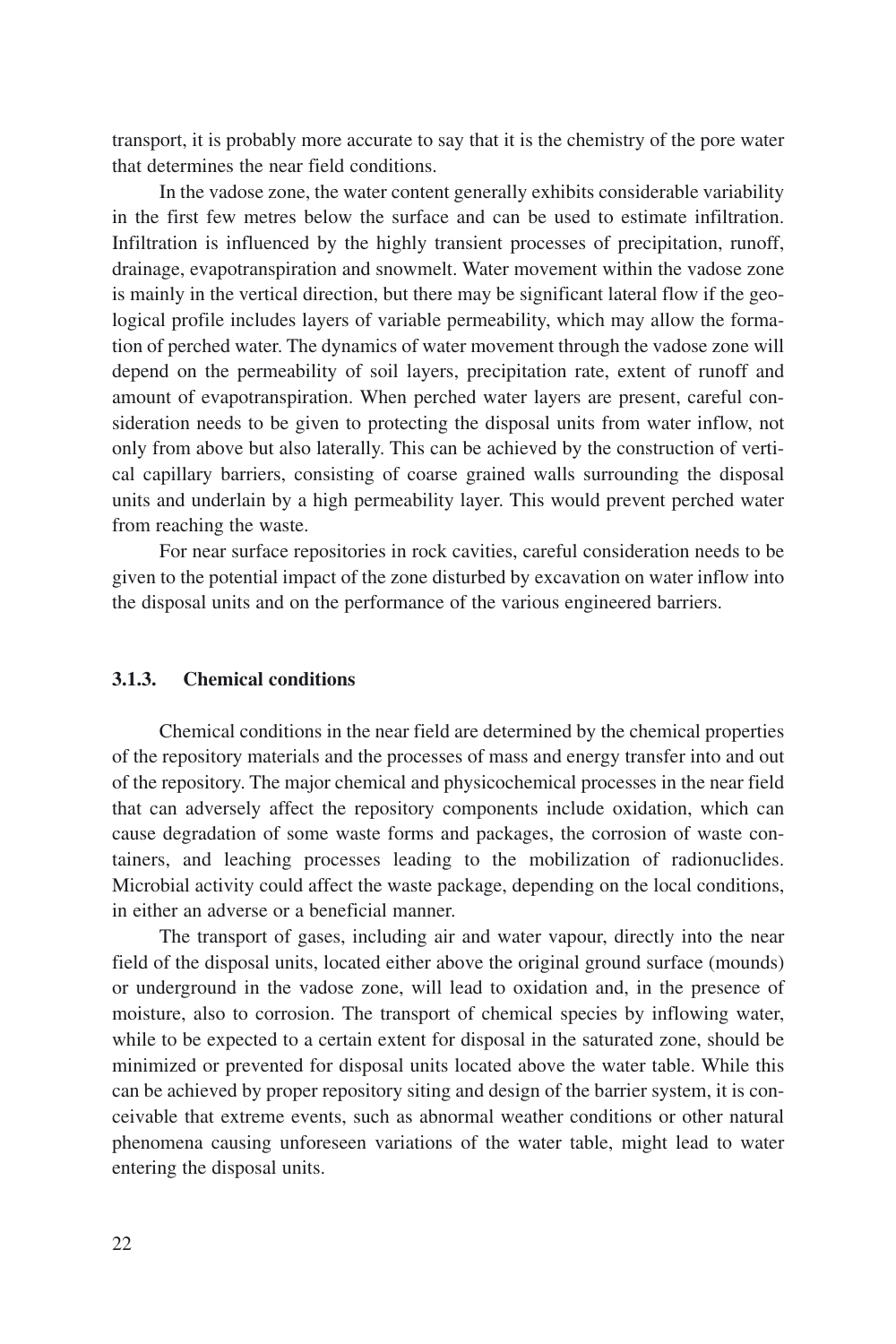For disposal below the water table, groundwater moving towards the disposal units is likely to carry chemical species from the adjacent hydrogeological system. Mobilization of certain chemical species and their transport in natural waters may be enhanced by the presence of complexing agents or colloids, and by microbial activity. Although solutes and colloids can certainly be transported by moving water (advection), diffusion might also need to be considered. Ultimately, depending on the sources and the transport routes and mechanisms, a variety of chemical species and compounds that can affect waste package performance may be present in the repository near field environment.

Waste packages can contain a wide variety of chemical species. In most cases, the contents and components of waste packages exert more influence on the near field chemical conditions than the chemical species transported in groundwater. Some of the components in a waste package may act as complexing agents and subsequently reduce the capacity for sorption of radionuclides in the near field. With high concentrations of radionuclides in the waste, it is possible that solubility limits may restrict the mobilization of some radionuclides, which in turn will reduce the source term.

There are many chemical processes that can affect repository performance. These include oxidation, corrosion, dissolution, solubility limitation, diffusion and sorption. These processes can in turn be affected by the near field temperature and pressure, pH, redox potential, ionic strength (total dissolved solids), buffer capacity, chemical composition, speciation and complexation. Processes of importance for near field performance depend on waste characteristics, repository design, and the location of and materials used in the engineered barriers and in waste packages. Consideration of the near field chemical environment is important specifically in defining the retardation properties of the materials within the disposal units.

In a high pH environment, both the mobilization and the transport of certain long lived radionuclides, specifically  ${}^{14}C$  and actinides, could be limited because of solubility considerations. The important point here is that it is the chemical buffering property, not the physical integrity, of the cementitious engineered barrier (waste form, structural components, etc.) that provides constraints on the solubility of certain radionuclides, thereby reducing the potential for mobilization and transport. This is particularly important in consideration of the fact that a high pH environment can be maintained in the near field for a long time.

The chemical composition of groundwater depends on its origin (meteoric water, formation water, etc.), climatic conditions and water–rock interaction processes. Meteoric water is characterized by low concentrations of dissolved solids (mainly Na, K, Ca, Mg,  $HCO<sub>3</sub>$ , SO<sub>4</sub>, Cl, Si), positive redox potentials and slightly acidic conditions. In areas where the water table is close to the surface, the occurrence of fresh meteoric waters is typical in the upper, more dynamic zones of the groundwater system, and in deeper regions of the geosphere, which are more heavily weathered or fractured. Slow groundwater movement over long periods of time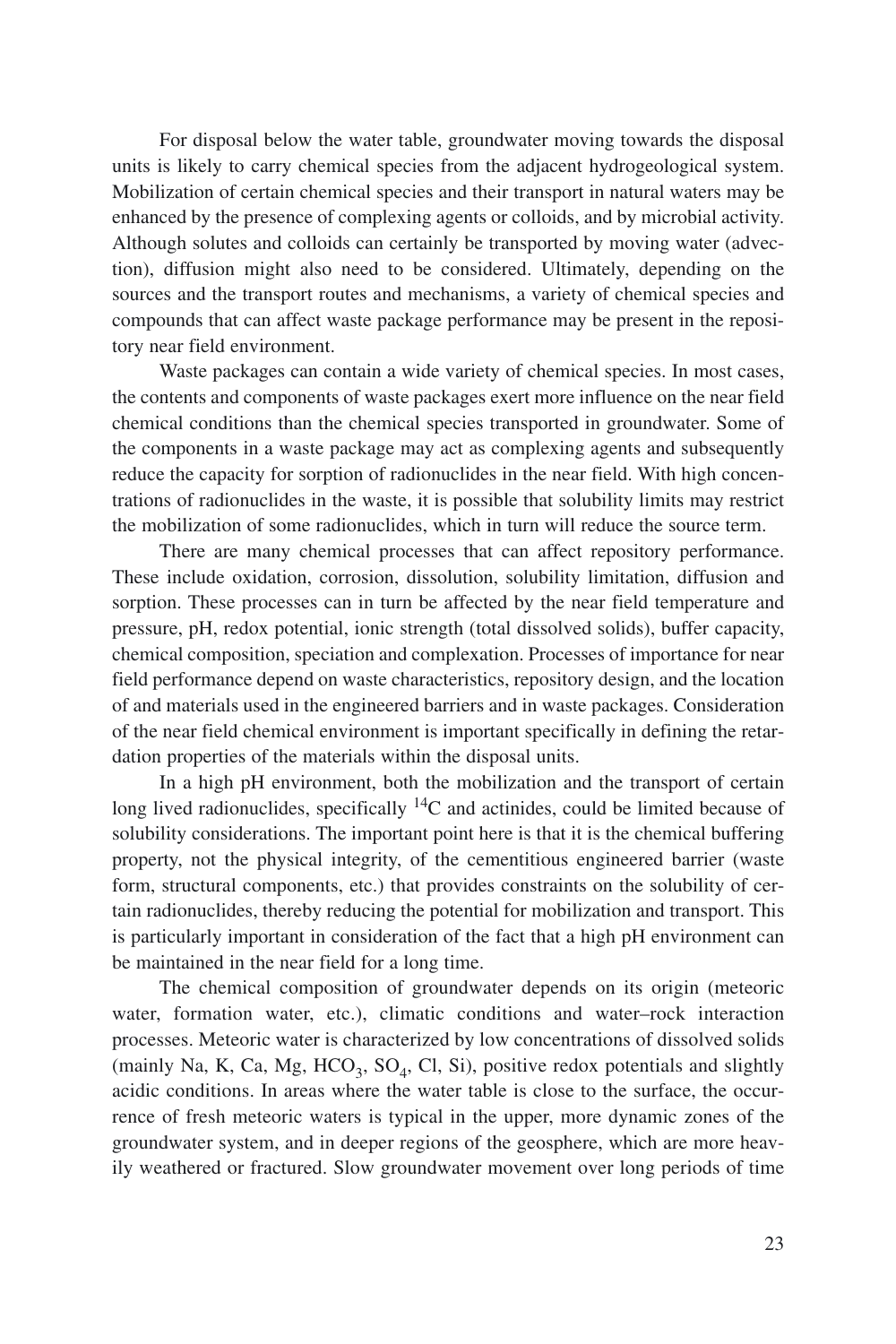results in geochemical equilibrium with the host rock minerals. In near surface disposal concepts which involve placing disposal units below the water table in impervious host rocks or at sites with low hydraulic gradients, groundwater chemistry is likely to be controlled by host rock mineralogy. Repositories located in coastal regions may be subject to ingress of saline sea water into the disposal units.

Groundwater chemistry can also be influenced by the activity of microbes that thrive in nutrient rich groundwaters. The action of microorganisms, in particular the biodegradation of waste forms, could be a negative factor in repository performance (see Section 3.4). On the other hand, the results of some studies [92, 93] indicate that, under certain conditions, microbes in the geosphere may also be capable of protecting the host rock and repository materials from oxidation by consuming oxygen while using available reductants. In a microbial process, some chemical by-products, such as iron, manganese, carbonate and sulphide compounds, that can lower the redox potential of groundwater are also generated. This may lead to strongly anoxic conditions and supersaturation of repository water with respect to such species, resulting in their precipitation. In addition, some evidence has been gathered that microbial activity may accelerate rock weathering and induce the formation of clay minerals that would favour the retention of radionuclides through sorption [93].

#### 3.2. WASTE PACKAGES

As indicated earlier, the key features of waste package performance are durability and radionuclide containment. Information on important properties of waste packages, as well as on processes that need to be investigated and understood to assess radionuclide containment and durability characteristics, is provided in Refs [22, 23, 37, 43–55, 76, 95–98]. Radionuclide release mechanisms and the performance of waste packages under repository conditions are discussed below.

#### **3.2.1. Waste form performance**

The waste form itself may provide waste containment to some degree. Once the container degrades, radionuclide release is determined primarily by the performance of the waste form. The effect of cementitious material on the near field chemistry has already been mentioned. Cementitious material buffers the pH of groundwater so that the mobilization of certain radionuclides is reduced as a result of solubility constraints on their concentrations [43]. The long term stability of cement based products used in waste packages and other engineered barriers is a function of very slow setting reactions influenced by the movement as well as the chemical composition of water, and the sorption of corrodants (see Section 3.3.2). In contrast, bitumen is not affected as much by interaction with water and, provided it is not oxidized, can exhibit stability over a long period.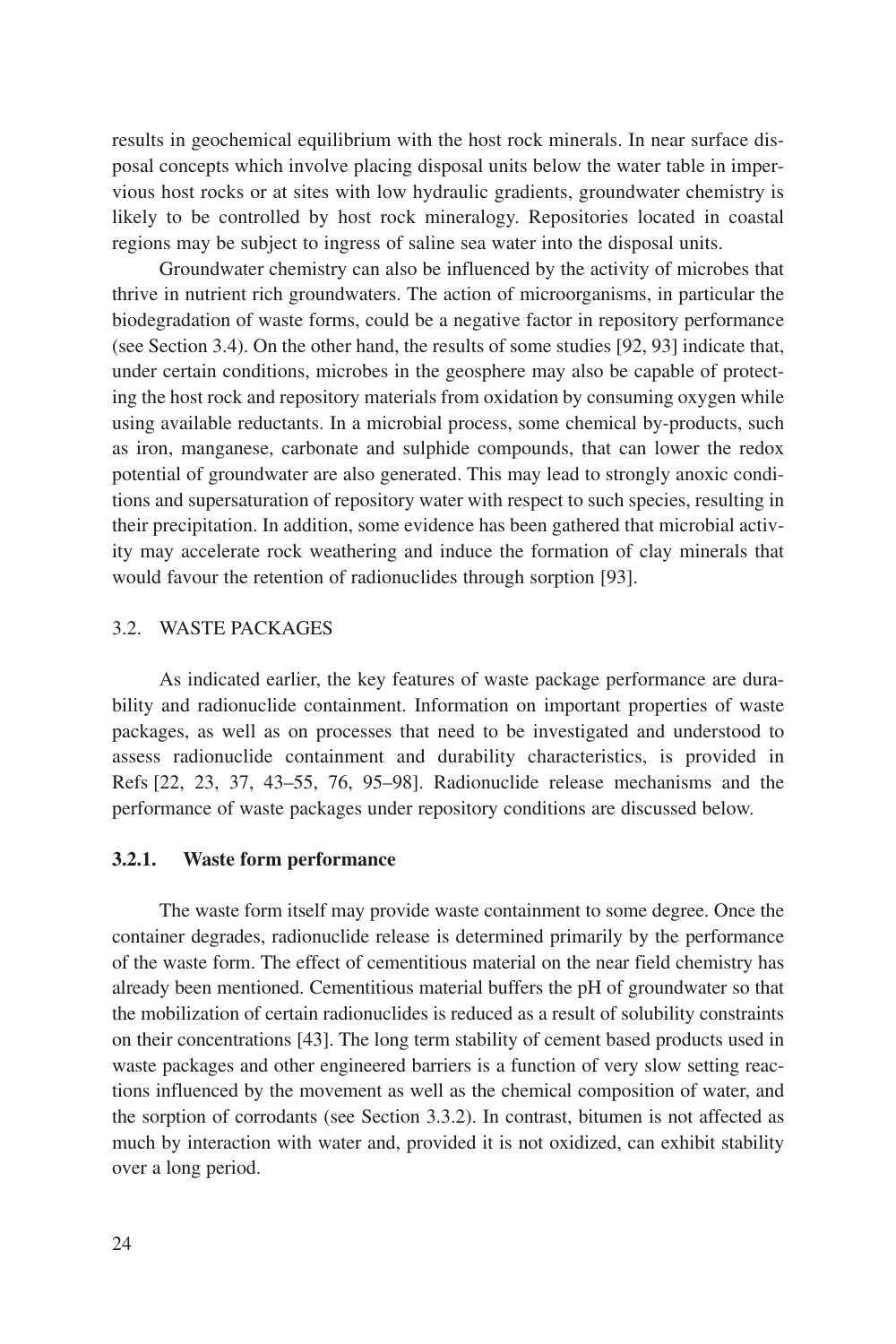The physicochemical properties of the waste form, including the types of contaminant, will determine the nature and extent of radionuclide release. Depending on the type of waste form, radionuclide release mechanisms can vary significantly. For example, cement solidified wastes exhibit diffusion controlled release for many radionuclides. Radionuclides present as surface contamination on metal or other surfaces are likely to be released by dissolution. A good understanding of the underlying release mechanisms and rates can be important in predicting waste form leaching behaviour or in developing source term release models.

The radionuclide release mechanisms for organic matrices, in particular bitumen, are not well understood. Although there is a significant amount of leaching data for a variety of bitumen waste products, the available information is not amenable to modelling to predict waste form behaviour, because the underlying release mechanisms have not been fully investigated.

In the discussion presented above on radionuclide release from waste forms, it has been assumed that the waste form retains its physical integrity during the entire leaching period. Therefore it is important to test waste forms under realistic repository conditions both during operation and after closure (immersion, freeze–thaw, compressive strength, etc.). Furthermore, degradation induced changes in waste form properties over time are likely to affect long term leaching behaviour. Therefore, in order to predict waste form performance, it is important to establish the degradation induced changes in release mechanisms, rates of changes and the mass transport properties of the degraded waste forms.

In addition to contributing to waste containment, waste form stability is also important for the overall integrity of the waste package. For example, the waste form, together with the container, must have sufficient mechanical strength to withstand the load due to stacking of containers and backfill. Loss of waste package integrity could contribute to instability of the disposal unit and cover. Impact resistance and compressive strength are important properties that are normally tested to ensure that waste forms possess sufficient physical strength to maintain structural integrity during handling and under anticipated repository conditions.

Standardized leach test methods, such as the American Nuclear Society/American National Standards Institute test [96], are commonly used to assess the radionuclide release behaviour of solidified waste forms that exhibit diffusion controlled release. However, with the progressive degradation of the cementitious matrix, resulting in an increase in porosity and permeability, development of cracks, etc., the release mechanism can change over time to yield higher rates of release. These changes in waste form properties as a result of degradation over time need to be taken into consideration for modelling waste form behaviour and the corresponding evolution of the source term. Depending on the sensitivity of the safety assessment results with respect to the temporal evolution of the source term, these issues could be the subject of further scientific investigations or demonstrations.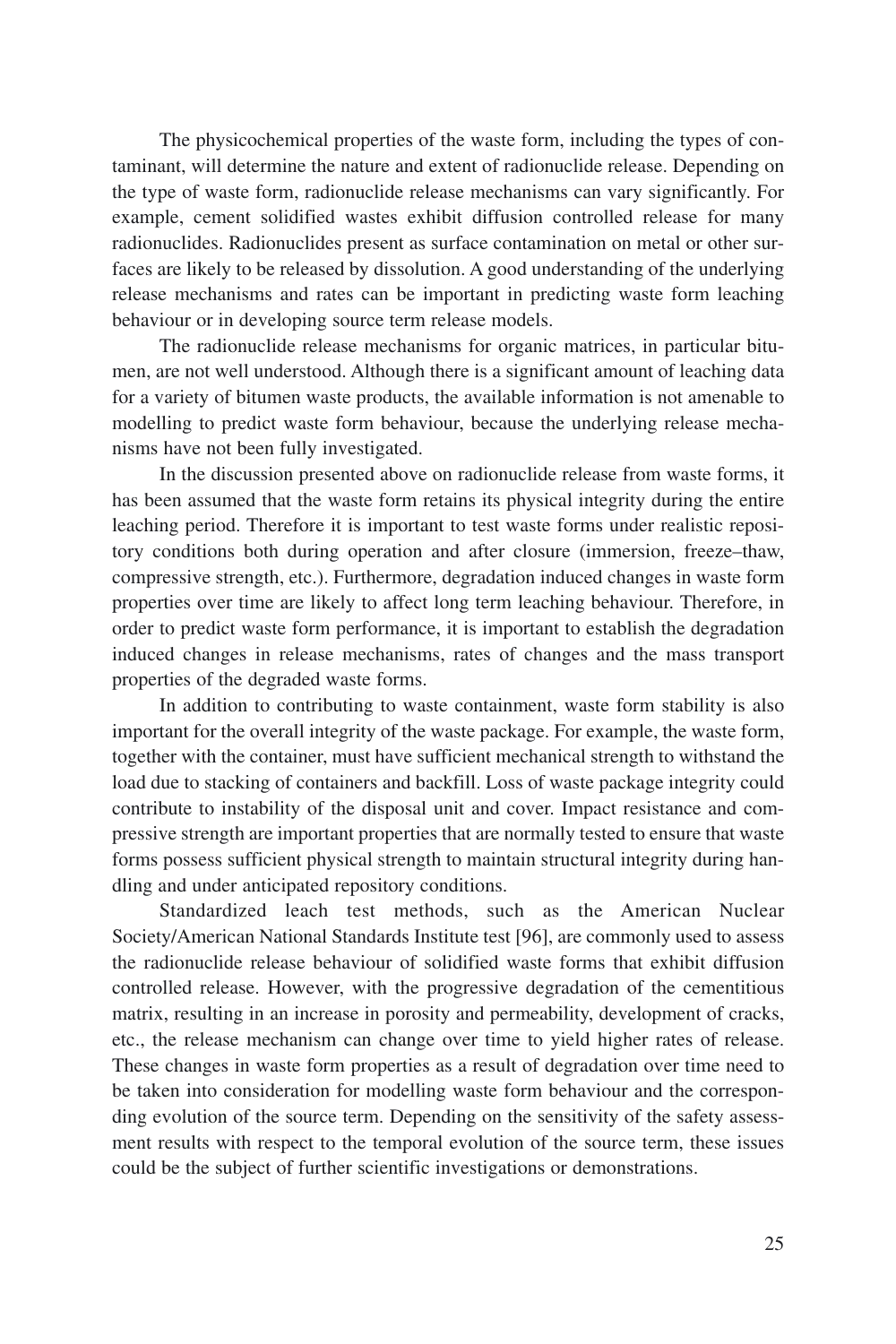#### **3.2.2. Container performance**

Waste containers can contribute to overall waste package performance by delaying the contact of the waste form with water, thereby allowing the short lived radionuclides to decay to acceptable levels. Typically, LILW containers consist of carbon steel drums, steel liners, concrete boxes, etc. (see Section 2.2.2). Materials used to fabricate HICs include HDPE, stainless steel, metallic fibre reinforced concrete and polymer impregnated concrete. Plastic container materials (HDPE, etc.) are not susceptible to corrosion. However, because of problems related to the mechanical stability of plastic containers, HDPE containers are often placed in concrete overpacks to provide additional containment and durability lasting for hundreds of years. Because the container in some cases is important with respect to providing physical containment of short lived radionuclides, estimation of the container lifetime is necessary to establish how much credit should be assigned to the waste package for radionuclide containment relative to the other barriers of the disposal system.

Container performance and durability depend upon factors such as container material and design, and environmental conditions. For metallic containers, corrosion performance is an important factor affecting container durability. It is important to identify the corrosion mechanisms that contribute to container failure for the various types of container material and to estimate corrosion rates under anticipated disposal conditions. In estimating container durability, repository specific conditions may be critical. For example, a high pH environment is beneficial for reducing corrosion. Therefore a cementitious near field environment will result in lower corrosion rates and hence longer container life. A high chloride, sulphate or carbonate content in the wastes or in ambient groundwater, on the other hand, can lead to conditions that accelerate corrosion; specifically, stress and pitting corrosion can be enhanced in stainless steel and other metals by the presence of chlorides. Other environmental factors, including ambient redox conditions, can also affect container corrosion performance.

For concrete containers, the performance characteristics, including the degradation of concrete, have also been the subject of detailed studies. It has been established that the amount of water needed to hydrate cement phases is usually smaller than that used for mixing the concrete raw materials. This excess water remains inside the materials after setting and hardening, thus producing a network of capillary pores that results in a more permeable concrete matrix.

Properties determining the water ingress and radionuclide transport for concrete containers, such as permeability, radionuclide diffusivities and sorption coefficients, can be measured by standard, well established test methods. Resistance to thermal cycling is another important criterion for waste package integrity and acceptability. Standard freeze–thaw tests are normally performed on containers as part of container qualification and quality assurance requirements. Changes in mechanical stability and mass transport properties as a result of container degradation need to be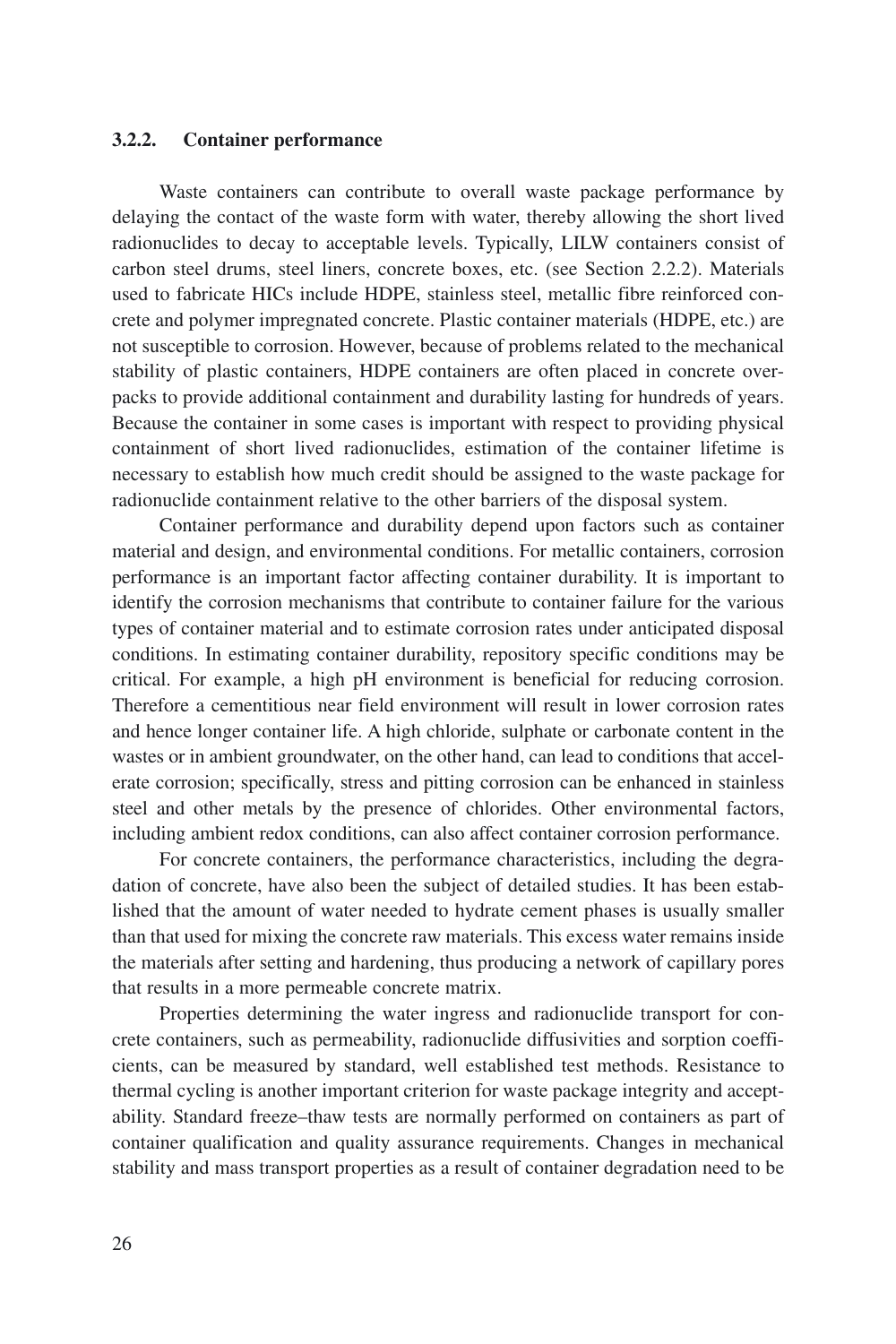taken into consideration in deriving estimates of radionuclide transport in partially degraded concrete containers.

In summary, the performance and durability of waste containers under repository conditions are affected by degradation processes which depend on exposure to atmospheric fluids and/or groundwater, waste constituents and other chemical species present in the repository. Some specific processes that can affect waste package durability include:

- Concrete dissolution and crack development (in the case of cementitious waste forms, concrete containers);
- Corrosion (metal containers);
- Chemical attack by waste constituents and water transported species;
- Ageing and, in some cases, radiation effects, especially for plastic containers.

For assessing container performance, in addition to standard testing used to determine a container's mechanical and structural integrity, it is necessary to consider the chemical and physicochemical mechanisms of container degradation.

#### 3.3. ENGINEERED BARRIERS

Engineered barriers are features of the disposal system made or altered by humans during the construction, operation and closure of a repository. Engineered barriers are intended to contribute to the overall performance of the disposal system by providing the level of containment required while the waste remains hazardous. In cases where the selected site or geological environment is not ideally suited for disposal, the repository can be heavily engineered so that, for meeting safety targets, reliance is placed primarily on the engineered barriers. Because engineered barriers can play an important role in the overall performance of near surface repositories, many Member States are now considering the use of engineered barriers in the development of new repositories. Engineered barriers are described in detail in many publications, some of which have been referred to in previous sections. Information on the long term performance of engineered barriers can be found, in particular, in Refs [20, 22, 23, 37, 41, 43, 52, 53, 82, 96, 98, 99].

#### **3.3.1. Functions and materials**

To predict the performance of engineered barriers over the required assessment period, it is important that information be available on the physical and chemical properties of the materials, including radionuclide retention and water transport, as well as on the physical and chemical processes controlling degradation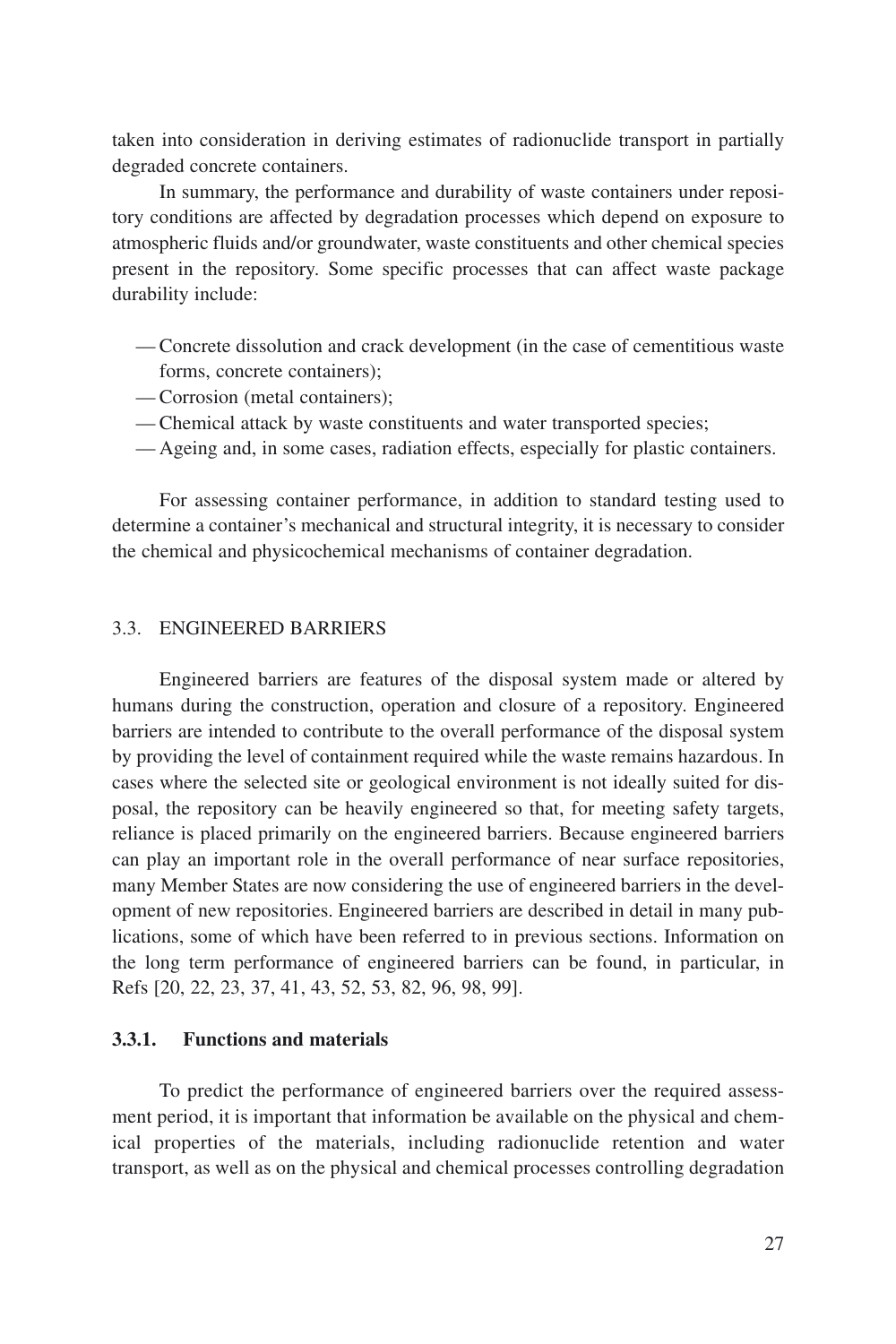of the barrier materials. In this regard, two co-ordinated research projects [37, 97] sponsored by the IAEA have focused on the performance of engineered barriers in near surface disposal facilities and on waste package performance under disposal conditions.

In contrast to natural barriers, the behaviour of the engineered system and its components is amenable to optimization and control. This is particularly true when one considers that cement based engineered barriers can be used to condition the near field chemical environment. Given the availability of relevant geochemical codes and associated thermodynamics databases, this type of chemically conditioned engineered barrier system can be modelled to establish the source term, which in turn is needed to assess the overall safety of the repository.

With regard to the physical barrier functions of engineered barriers, it is important to recognize that cement based materials allow a great deal of flexibility with respect to their mass transport properties. Flexibility in their formulation means that the design can be optimized and an engineered barrier selected to provide control of water ingress or facilitate escape of any gases that might be generated in the disposal units.

Besides being used to fabricate waste containers and as waste conditioning matrices, cement based materials are widely used as structural components in many repository designs, especially in vault type facilities. A vault consists of a reinforced concrete basement with a thickness of several tens of centimetres, reinforced concrete walls and a roof. The roof can be directly concreted over the waste packages when the structure is filled, or alternatively can consist of reinforced concrete slabs put in place and jointed with cement and/or bitumen. The vault can also be designed as a large concrete box where the bottom and the walls are sufficiently linked to result in a monolithic structure.

Backfill can provide stability to the disposal units and surrounding geological media and can reduce the potential for subsidence. To this end, besides backfilling the inside of the disposal units to fill voids between waste packages, backfill can also be emplaced outside the disposal units to fill in excavations. In both cases, it enhances the integrity of the disposal zone.

Backfill may also be used to limit the access of any infiltrating water to the waste packages. If disposal units are located below the water table, low permeability backfills offer the best protection against infiltrating groundwater. Clay based backfill material performs an additional function of retarding the transport of radionuclides leached from the waste. Depending on the nature and the physicochemical characteristics of the radionuclide content of the waste, low permeability cementitious backfill can also be used to retard radionuclide migration. If the disposal units are in the vadose zone, high permeability materials that facilitate drainage, such as gravel, sand or crushed rock, are most effective. Highly permeable backfill material also facilitates gas transport and escape from the disposal units.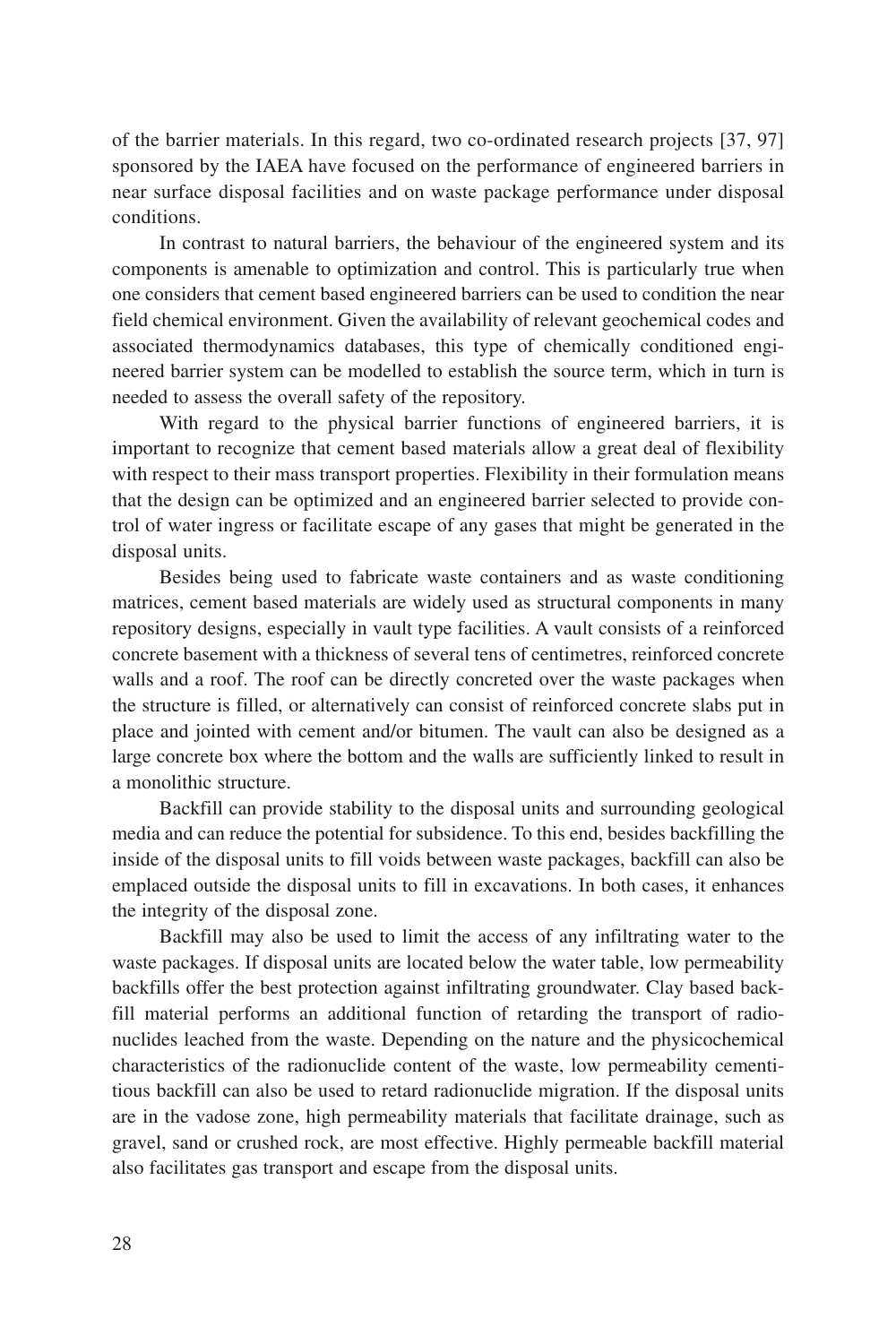The cover of the disposal units is the outer barrier for near surface disposal facilities. Its main function is to limit the quantity of rainwater infiltrating into the disposal units. The efficiency of the cover is expressed as the volume of water per unit surface area per unit time that could pass through the system (of the order of  $L \cdot m^{-2} \cdot a^{-1}$ ). The permeability of each cover layer has to be determined. The cover also protects the disposal units against intruding animals, for example by including a graded cobble layer, and against the harmful effects of freeze–thaw cycles. It also protects to some extent against human intrusion. It generally consists of alternating layers of impervious and pervious materials, capped with earth and planted with shallow rooted vegetation and grass. This top layer is important for maintaining an acceptable level of evapotranspiration and erosion. The impervious materials used are generally clay based, HDPE liners and bituminous or geotextile membrane. The pervious materials used are usually high permeability gravel or sand.

Sealing of near surface repositories is usually applied in rock cavity and borehole disposal concepts and is performed partly in the near field and partly in the far field. If disposal units are located in the vadose zone, the purpose of sealing the repository is in principle the same as that of placing a cover on a near surface disposal facility. It reduces water infiltration into the disposal units and thereby limits the release of radionuclides. Potential sealing materials include clays, cement, chemical grouts and bitumen.

# **3.3.2. Degradation processes**

Material properties in a near surface repository environment will change in the course of time. As discussed above, a number of factors can bring about changes in material properties. An obvious one is sharp changes in temperature such as freeze–thaw cycles encountered under particularly extreme climatic conditions, which can be an important cause of progressive or episodic material degradation. Freeze–thaw effects are usually taken into consideration in the design of the engineered barrier system, for example by using air entrapment additives. Other degradation processes include the action of microorganisms and gas formation inside the structure, in particular in the waste packages, resulting in pressure buildup and subsequently leading to the development of cracks and loss of integrity. Many of the degradation processes in concrete depend on its permeability. The permeability of concrete is also influenced by the formation and propagation of cracks. Depending on the composition of the dissolved species in the infiltrating water, cement based materials are subject to different degradation processes. These include the following:

*Corrosion.* Corrosion of the reinforcing steel bars is a complex physicochemical process dependent on the availability of oxygen and the presence of other chemical species, for example chlorides. The chloride ion acts as a catalyst for the oxygen in the reaction. Once corrosion starts, it may proceed to completion in less than a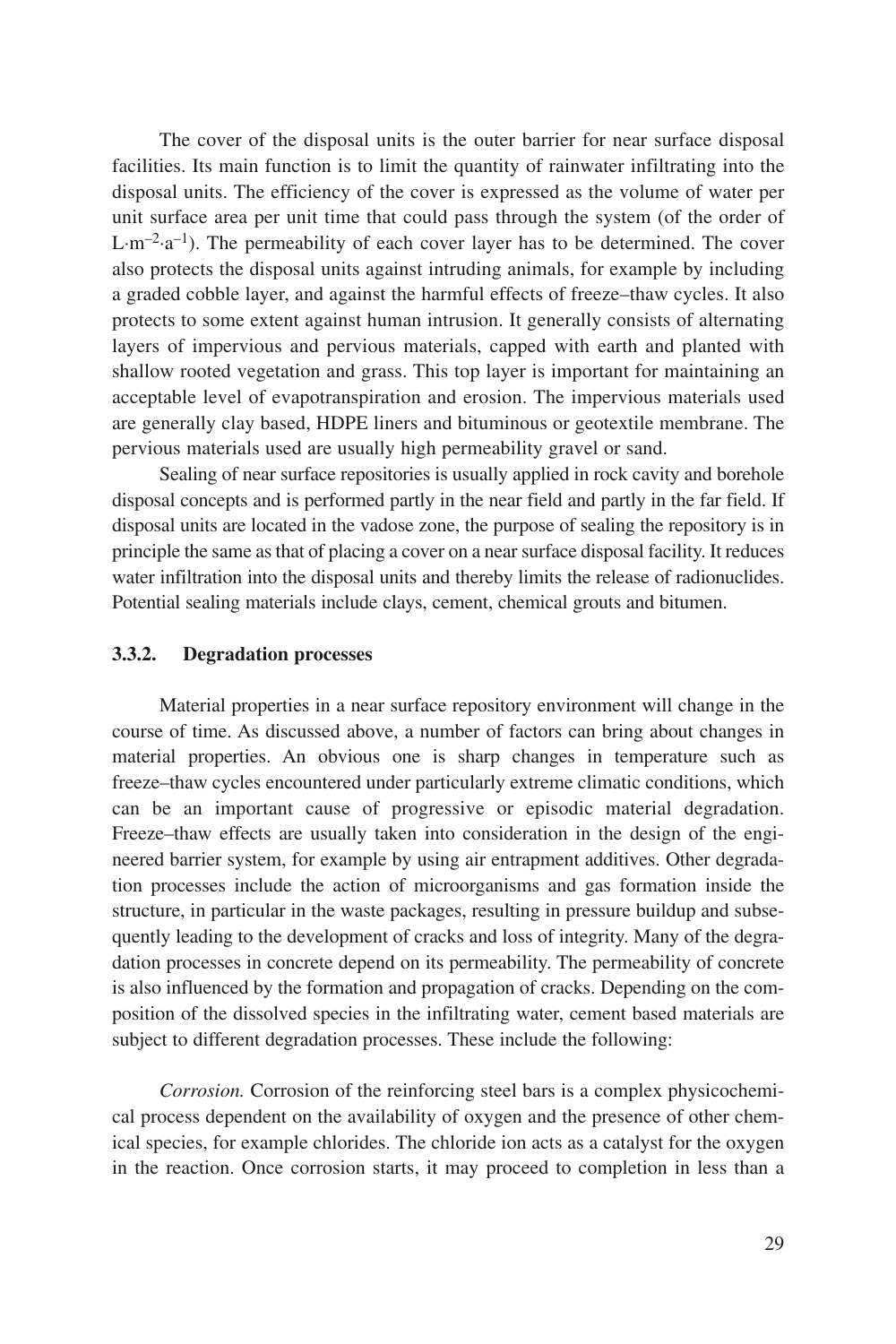hundred years. To prevent the collapse of the concrete structural components, one conservative approach would be to design them to withstand the applied loads and movements even in the absence of the reinforcing steel bars. Another process relevant to concrete degradation is crack development and propagation caused by the accumulation of corrosion products. Carbonation can also adversely affect the integrity of concrete structures, as a result of the enhanced corrosion of the reinforcing steel bars.

*Acid leaching.* This is basically a bulk material degradation process which, in extreme cases, may induce progressive leaching of the cement phases, selectively removing calcium and leading to the total disaggregation of the material. The most conservative assumption would be to assume that sufficient acidic water contacts the surface of the concrete barrier to continually leach out calcium hydroxide, ultimately resulting in the loss of integrity of the barrier.

*Sulphate degradation.* Any sulphate ions carried by infiltrating water may react with calcium and aluminium compounds. The resultant products are new hydrated mineral phases, including gypsum and ettringite, whose molar volumes differ significantly from those of the original constituent materials. This can lead to the buildup of internal pressure and cleavage, causing spalling of one thin surface layer after another and exposing new layers to chemical attack. Since sulphate transport through concrete is diffusion controlled, the determination of sulphate diffusion rates can be important in evaluating this degradation process.

*Alkali–aggregate reactions.* This process involves reaction of soluble silica in the aggregate material with sodium and potassium ions in the pore solution, leading to in situ precipitation of hygroscopic gels that expand and fill in the pores. The positive effect of this process is the reduction of diffusion rates and hence the rates of other degradation processes. However, just as in the case with products of corrosion of reinforcing steel, the precipitation of gels creates internal stresses that result in the development of internal cracks, ultimately increasing permeability and hence the rate of concrete degradation.

Degradation of concrete structures can also affect the properties of buffer and backfill materials. One mechanism is backfill self-sealing through filling in of the pore spaces by degradation products such as iron hydroxides from steel and calcium hydroxide from cement. The self-sealing phenomenon, caused by deposition of material from precipitation reactions driven by differences in pH and/or Eh and solubility constraints, may decrease the permeability of the backfill, thereby reducing its drainage effectiveness and affecting its mass transport properties. Evaluation of the interactions between waste packages, concrete structures and backfill materials should also take into account the swelling and shrinkage properties of the materials.

After a few hundred years, usually at the end of the institutional control period, it can be assumed that the disposal units, including all engineered barriers, are totally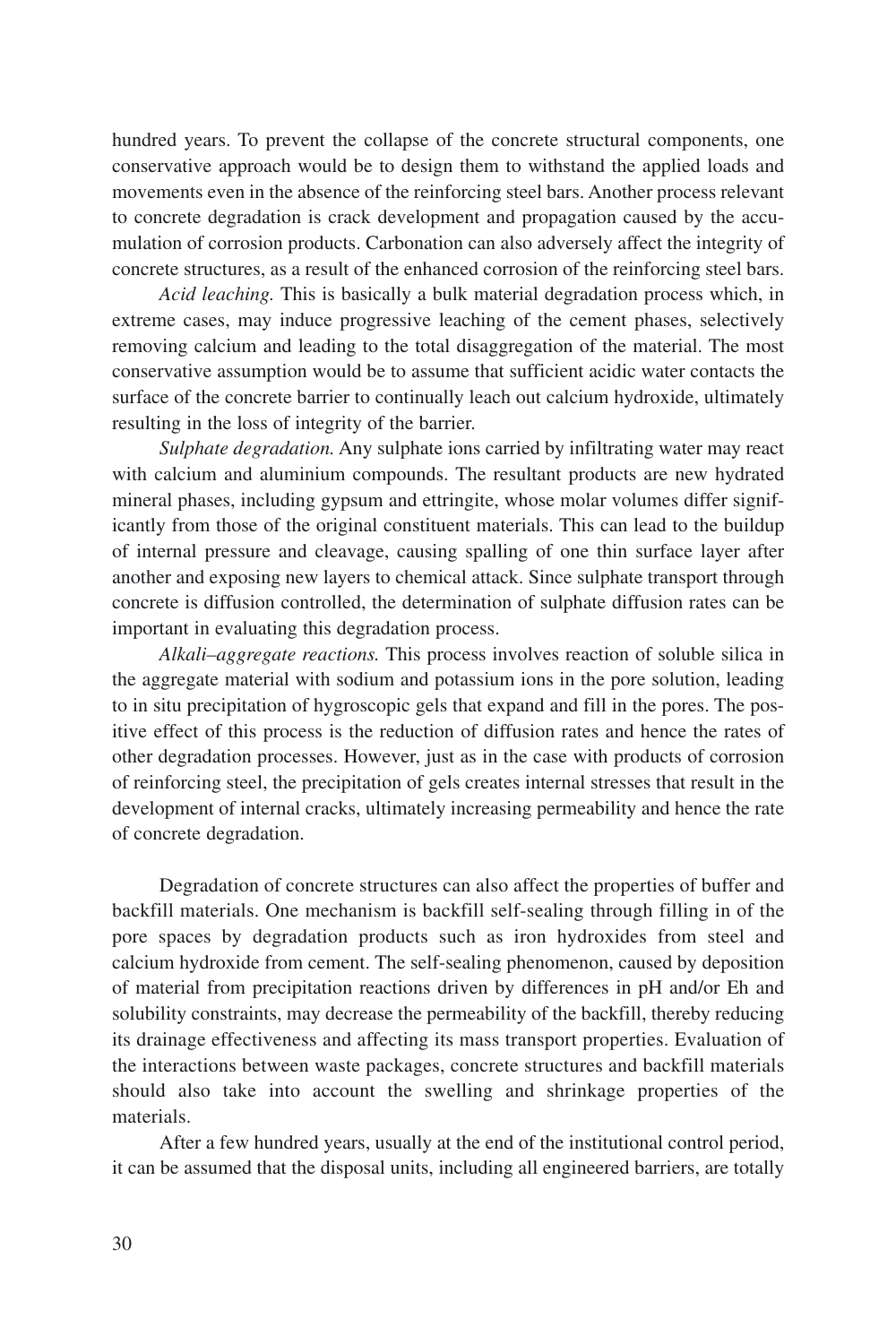degraded. This means that the concrete can be assumed to have completely lost its structural integrity. Under such conditions, safety assessments generally take into consideration the sorption properties of the degraded barriers with regard to radionuclide retardation.

### 3.4. GAS GENERATION

Gas, particularly hydrogen, carbon dioxide and methane, can be generated in the near field as a result of a number of processes, depending on the availability of reactive materials and the existence of favourable physicochemical conditions. The content and amounts of waste package materials, such as metals (Fe, Al, Zn, etc.) and organics (bitumen, cellulose, polymers, etc.), as well as temperature, radiation field, microbial activity and the presence of nutrients in the groundwater, are all important factors. Different gases, including gas phase radionuclides such as  ${}^{3}H, {}^{14}C, {}^{85}Kr, {}^{129}I$ and 222Rn, may be produced owing to a variety of processes, for example: (a) production of hydrogen from anaerobic corrosion of metals, (b) production of methane and carbon dioxide from microbial degradation of organic materials, (c) failure of sealed sources of  ${}^{85}$ Kr, (d) release of gaseous radionuclides contained in the waste, and (e) radioactive decay of 226Ra to 222Rn.

If disposal units are located below the water table, corrosion of iron based containers can initially occur in aerobic conditions, without generation of any gases. However, after a period of time (typically tens of years), following the depletion of all available oxygen, anaerobic conditions will develop in the disposal units and will generally prevail for the remainder of the post-closure period. Anaerobic corrosion of iron and some other metals can then result in the generation of large amounts of hydrogen gas. This may have an adverse effect on repository performance. Volatile radionuclides such as  ${}^{3}H$  and  ${}^{14}C$  could escape from the repository in association with hydrogen generated from metal corrosion. Pressure buildup inside the containers or in the repository as a result of gas generation could have an adverse impact on the integrity of the containers, the backfill and/or the host geological environment. Biodegradation of organic waste materials and waste forms is another potential mechanism for gas production. The by-products of biodegradation of organic materials are primarily carbon dioxide and methane gases. Microbially mediated production of gases can be significant. Associated with the microbial generation of gases is the potential for the direct release to the biosphere of  ${}^{3}H$  and  ${}^{14}C$  in the form of carbon dioxide, methane and other hydrocarbons.

If disposal units are located in the vadose zone, gas generation is much less of an issue as anaerobic conditions are not expected to develop and engineered barriers are generally not designed for tightness but rather to facilitate drainage. On the other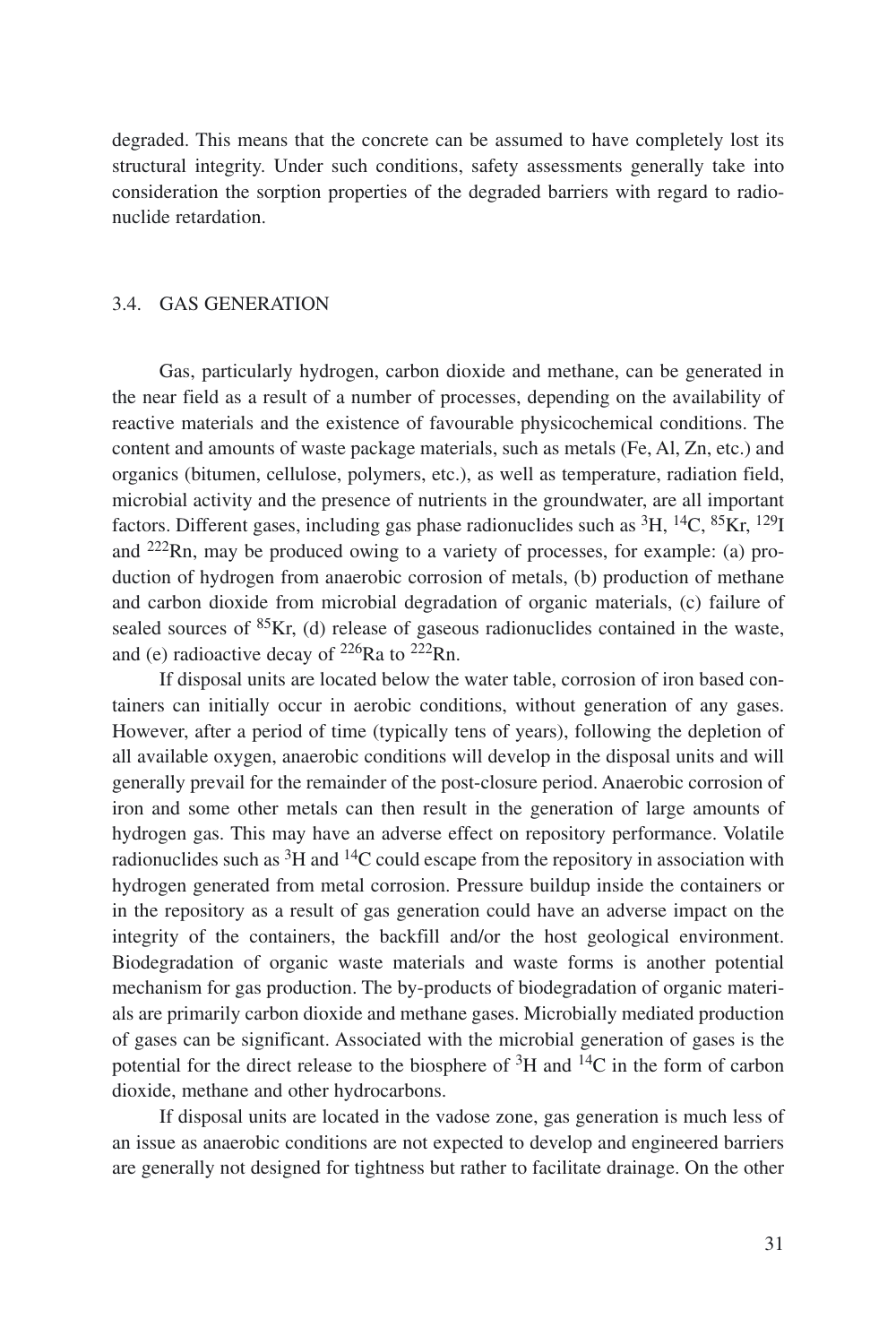hand, the potential impact of gas generation on the integrity and durability of waste packages would still need to be considered.

The potential consequences of gas generation can be the loss of waste package or repository integrity and the subsequent release of volatile radionuclides to the accessible environment. If the rate of gas generation exceeds the rate at which gas can dissipate out of the disposal units, gas overpressure may develop, leading to the physical breakdown of barriers and the potential release of contaminated fluids. Although much has been done in this area recently [100–105], further work is needed to understand fully the possible impacts of gas generation on the performance of disposal facilities, particularly when disposal units are located in the saturated zone.

### 3.5. TRANSPORT OF RADIONUCLIDES

Once the waste container has degraded, numerous chemical species contact the waste form, resulting in the mobilization of radionuclides. Water is expected to be the main transport medium, but, particularly in the vadose zone, some transport may take place also in gaseous form. For near surface disposal concepts where the backfill is designed to have a high permeability (see Section 3.3.1), advection may be an important transport process. For disposal below the water table, where low permeability engineered barriers contribute to radionuclide isolation, diffusion may be the principal transport process.

The transport of radionuclides through the near field is strongly dependent on the chemical speciation of the contaminants, as affected by local Eh/pH conditions, the availability of complexants, and possibly the generation and behaviour of colloids, as well as groundwater flow. Colloids may be generated by a number of processes that occur in the near field, for example by waste form and barrier degradation or by precipitation reactions at sharp geochemical discontinuities such as redox fronts. However, the actual production of colloids in a cementitious near field is not well established, and therefore their role in the source term remains unclear. When generated, colloids, like dissolved chemical species, have the potential to migrate, interact, sorb onto surfaces, precipitate or dissolve.

The main process likely to control radionuclide concentrations and their fluxes out of the near field is sorption from solution onto sorbents such as cementitious materials and additives (sand, clays, zeolite, etc.). In general, sorption is governed by the specific or effective surface area of the material available for sorption, and the chemical form and concentration of dissolved species or colloids. An extensive body of literature shows that many radionuclides are strongly sorbed by clays and zeolites. Sorption by cement has also been studied extensively and is summarized in Ref. [99]. Care must be taken to distinguish experimentally between sorption and precipitation.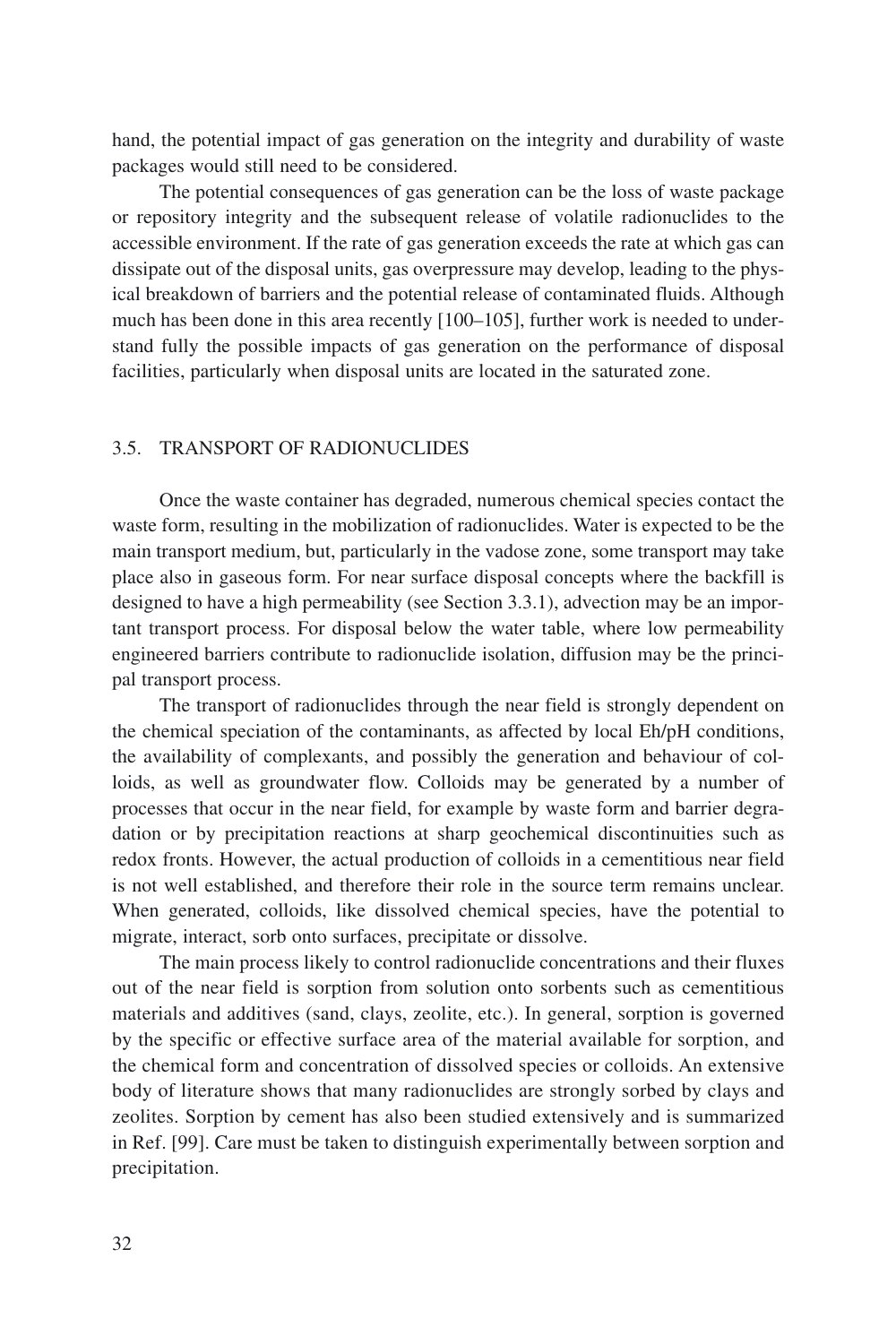# **4. FAR FIELD**

This section discusses the main functions of the far field, i.e. the natural barrier system, and the processes that control its performance, including the transport of radionuclides. The focus is on the information that is required for assessing the performance of the natural barriers. The standard safety assessment methodology (see Section 2.5) includes pathway analysis in which the transport of radionuclides away from the disposal facility to the accessible environment and humans is assessed. As radionuclide release from the near field provides input to far field modelling, radionuclide fluxes through the geosphere–biosphere interface provide input to biosphere modelling. Groundwater is usually the most important vehicle for radionuclide migration in the geosphere. Work carried out in this area has greatly contributed to a good understanding of the role of the far field in the safety of both geological and near surface disposal of radioactive wastes [20–23, 36, 40, 41, 83–91, 106–117].

#### 4.1. GEOLOGY

Locating a suitable site for a near surface disposal facility involves careful consideration of technical, social, infrastructural and planning factors [55]. The acquisition of geological and environmental data is the most extensive activity in the site selection process. Detailed guidance on this particular activity is given in Refs [54, 106, 107].

When considering the type of information that is needed, it is important to recognize that actual data needs depend on the existing databases and are design and site specific:

- The characteristics of a specific candidate site may affect the relative importance of different kinds of data. For example, for a site located in an arid zone, less groundwater information may be required.
- The design of the disposal facility may reduce the need for some data. For example, use of a particularly robust engineered barrier system may minimize the need for seismic information.
- Performance assessment may identify data that are relatively unimportant with respect to the outcome of the safety assessment. For example, if it is demonstrated that groundwater travel from the facility to the accessible environment takes thousands of years, geochemical phenomena affecting radionuclide retardation may be unimportant, at least for exposure scenarios that do not include the creation of short-circuit pathways, for example from the drilling of water wells.

Technically, locating a suitable site means finding a physically and chemically stable geological environment that will provide the required degree of containment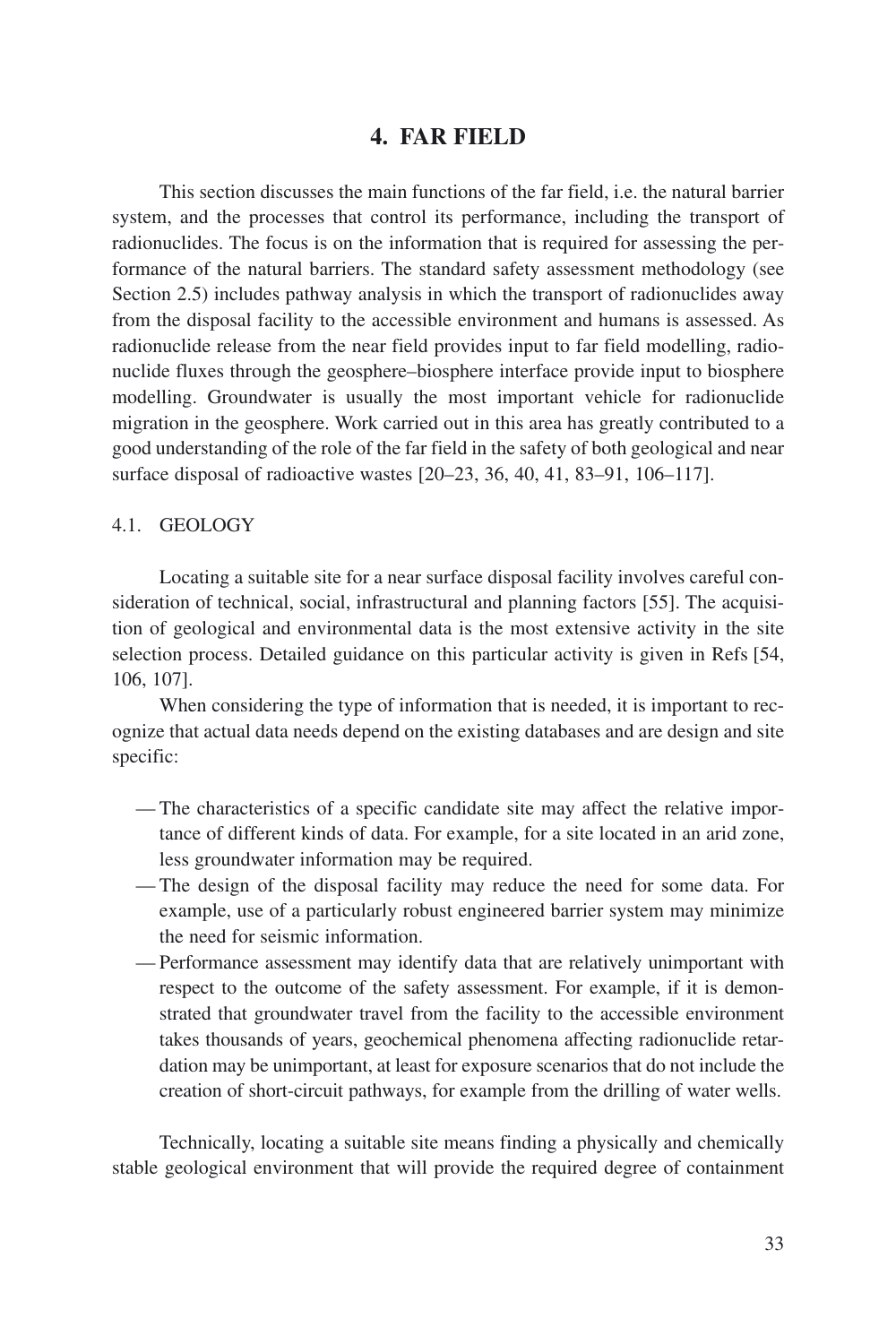for the desired period. Major functions of the natural barriers are to limit the ingress of fluids to the waste and to retard, dilute and disperse any radionuclides that are released from the repository.

Several types of geological environment may satisfy these requirements and may therefore be used for siting near surface repositories, as discussed in Section 3.1.1. Geological media that can be used for hosting near surface repositories are widely distributed in many regions of the world. They generally consist of unconsolidated sedimentary sequences (alternating interlayers of sand, gravel, clay, clayey till, etc.). For near surface disposal at depths of tens of metres, as in rock cavity repositories or intermediate depth boreholes, a wide variety of host rocks can be considered and their suitability evaluated on the basis of the safety assessment results.

To evaluate the impact of the geological features of a candidate site on the development of an acceptable safety case and on the likelihood of successful licensing, information on the following is typically required:

- Geological history.
- Stratigraphic, lithological, mineralogical and structural geological conditions of the region and the site, including the geometry and distribution of geological features.
- Recent evidence of active faulting, evidence of active tectonic processes, the occurrence of quaternary faults at the site and the age of recent movements, historical earthquakes, and an estimate of the maximum potential earthquake within the geological setting.
- Evidence of volcanism, history of volcanic activity near the site.
- Topography of the site, including actual drainage features, the location of existing and planned surface water bodies, and definition of areas containing poorly drained materials; data on the flood history of the region, upstream drainage areas, precipitation and the potential for extreme weather phenomena, such as hurricanes, tornadoes and severe winter storms.
- History of subsidence; records of past and present drilling and mining operations in the vicinity of the site, including groundwater extraction and use.
- Occurrences of energy and mineral resources, including groundwater, and estimates of their present and projected quality and value, and of their potential for use.

State of the art geological data acquisition, recording and interpretation methods can be employed. Techniques for measurement and interpretation of data have been refined during the last decade. Examples of recent technical developments in data interpretation are three dimensional visualization techniques for integrating interdisciplinary data, such as geological, hydrogeological and geochemical data, and probabilistic modelling tools to take account of poorly characterized natural variability.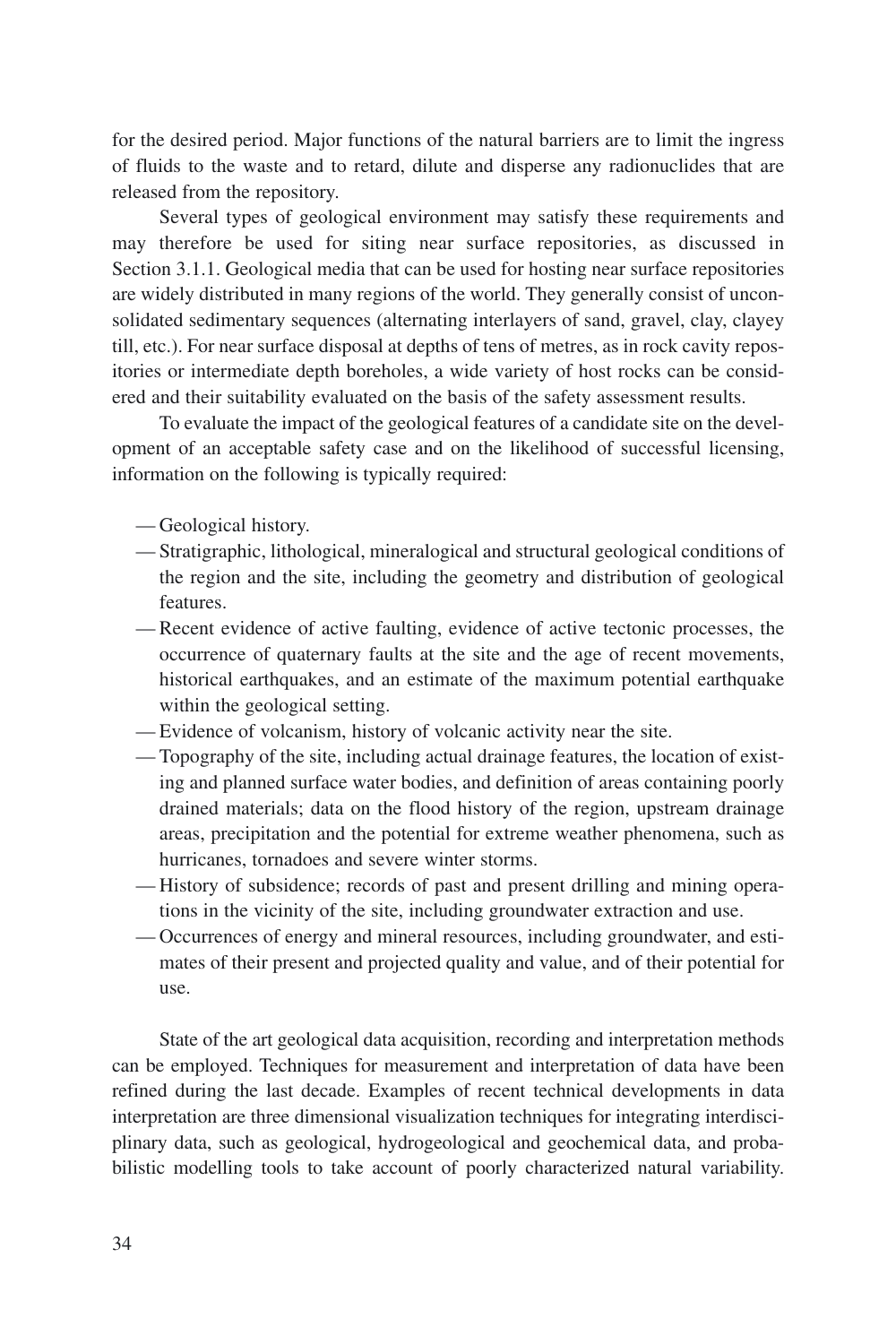Application of modern methods and extensive studies of various sites have contributed to a better understanding of the anticipated performance of the natural barriers.

### 4.2. HYDROGEOLOGY

This section discusses hydrogeological conditions, which are also partly described in Section 3.1.2. It reviews factors controlling groundwater flow in the far field. The relevance of groundwater flow in the far field for deeper disposal systems, such as rock cavities, is similar to that for geological repositories described in Refs [36, 86].

In general, groundwater flow is controlled by such features as geological structure, sediment texture, pore space, fractures and climate. Groundwater flow in any near surface geological environment is part of the hydrological cycle and is determined by the hydraulic conductivity, flow porosity and hydraulic gradients between higher head recharge areas and lower head discharge areas. As water infiltrates into the ground, the pore spaces can be filled either partially (vadose zone) or totally (saturated zone). The basic law of groundwater flow in the saturated zone, known as Darcy's law, establishes the relationship between the hydraulic parameters discussed above. Flow in the vadose zone is also a function of moisture content.

#### **4.2.1. Saturated zone**

In nature, there are no known regions where the ground is totally devoid of liquid water. Even the unsaturated zone is always partially saturated and portions of it may be fully saturated (that is why the term vadose zone is preferable). Most near surface hydrogeological systems are characterized by active hydrodynamic regimes where groundwater is always in motion. However, the velocity of groundwater flow varies greatly as a function of hydraulic gradient and conductivity, which is the most variable hydraulic property of the rocks, spanning a range of ten or more orders of magnitude. For example, for gravel, the hydraulic conductivity may exceed  $10^{-2}$  m/s while for clays it can be less than  $10^{-12}$  m/s. Usually, in low hydraulic conductivity materials, the flow porosity is also quite low. Hydraulic gradients can vary greatly, spanning a range of several orders of magnitude, depending on topographic, groundwater recharge and drainage conditions. Hydraulic gradients can also vary as a function of time in response to the fluctuation of hydraulic heads (water table variations). Accordingly, in areas where the water table is close to the surface, gravel and sands can yield groundwater residence times of months or years, while pore water in clays can have a residence time of many thousands of years. This means that pore water in clays is practically stagnant.

Ideal hydrogeological conditions for a disposal site would be a low energy groundwater system, which could result from various combinations of low hydraulic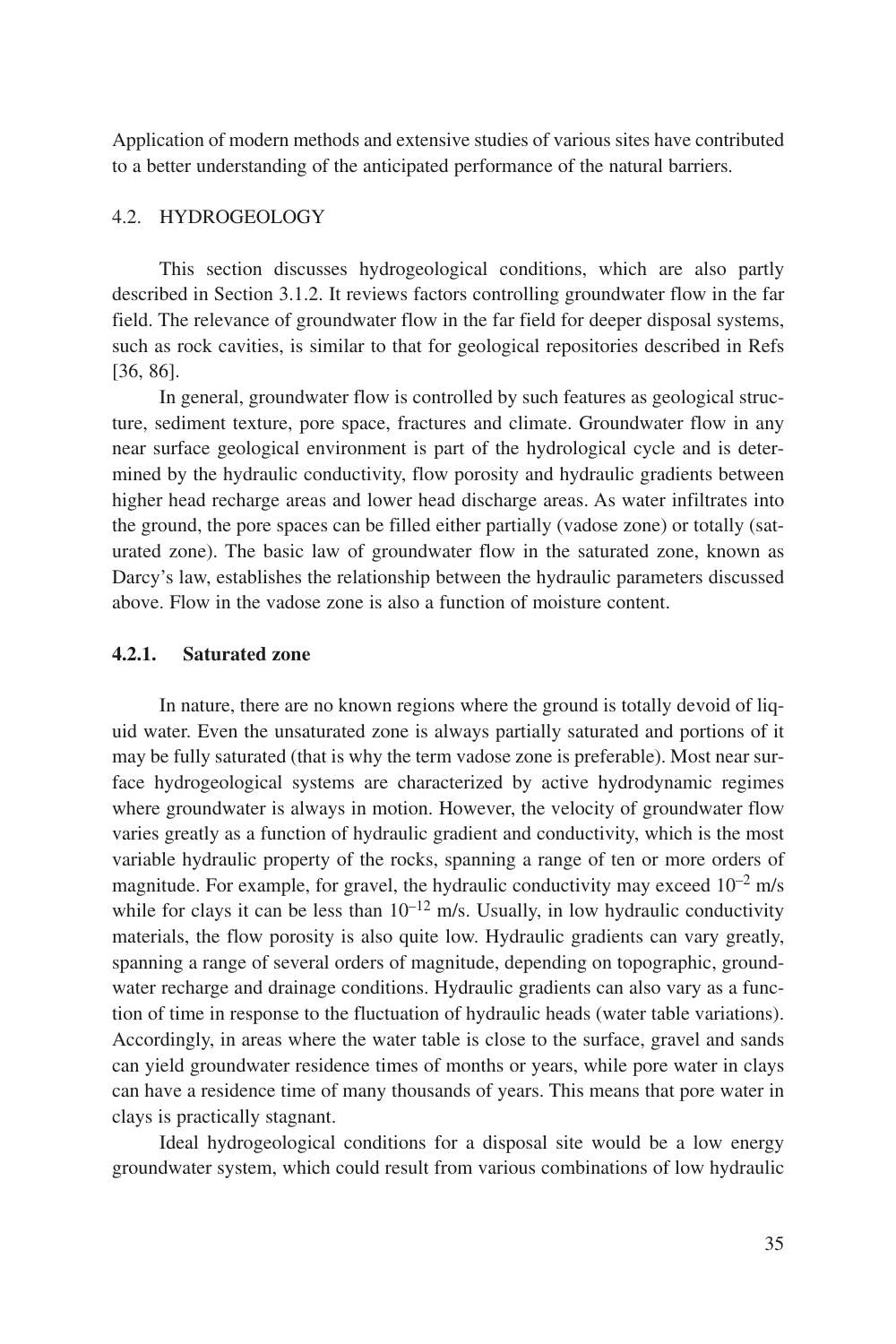gradients over a large region, low recharge over considerable periods of time and low hydraulic conductivity of the host geological medium and/or surrounding formations. In arid areas, it is comparatively easy to find such conditions, for example in closed hydrogeological systems in which the hydrological balance is at a steady state, i.e. evapotranspiration balances the water supply, so that there is no lateral flow of water and no outlet except towards the atmosphere. Such situations, although generally advantageous for near surface disposal, may not be simple to assess in the long term, as it may be difficult to predict climate change, and consequently the stability of the system, for the period of concern.

Definition of groundwater flow in a hydrogeological system requires information on:

- Distribution of hydraulic parameters, including hydraulic conductivity, porosity and storativity;
- Spatial and temporal variation of the hydraulic head;
- Geometry of the flow domain;
- Recharge and discharge areas;
- Recharge and discharge rates, including infiltration, evapotranspiration, water balance and extraction volumes;
- Groundwater system boundaries, including rivers;
- Relationship between the different hydrogeological units;
- Flow velocity and residence time of groundwater in the system.

As noted in Section 3.1, construction of the disposal facility will change some of the conditions influencing groundwater flow at the site. Additional information may be required and special consideration may need to be given to such changes.

# **4.2.2. Vadose zone**

In contrast to the saturated zone, large air filled voids in the vadose zone impede water movement. Moisture content can vary with time in response to changes in recharge or climatic conditions. During periods of higher recharge, pores may fully saturate for short periods of time in some parts of the system. Because of the action of capillary forces that bind water to solids, fluid potentials are less than atmospheric. The lower the moisture content, the higher the suction and the lower the fluid potential and hydraulic conductivity. For the purpose of identifying water pathways in the vadose zone, it is important to note that, as long as the geological media remain unsaturated, water migration tends to occur in the pellicular water coating the soil particles. As a result, fine grained materials tend to transmit more water than coarse ones. This is the basis for the capillary barriers mentioned in Section 3.1.2.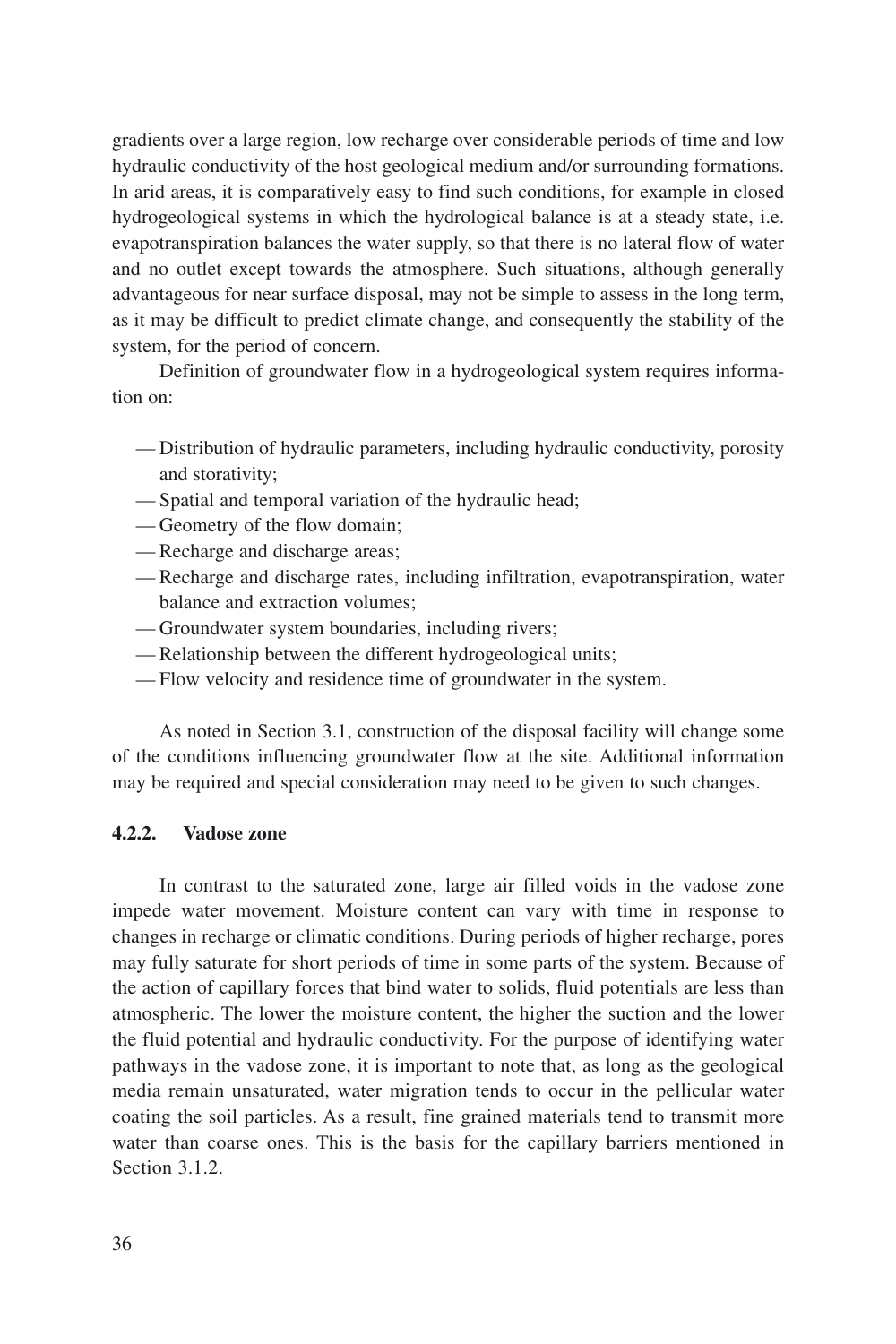During periods of abnormal water infiltration, when parts of the vadose zone may become saturated, water flow may be completely dominated by coarse grained, high permeability materials, resulting in the loss of the capillary barrier function. Where there are layers of different permeability materials, high infiltration events may cause the formation of temporary perched aquifers where the main water flow is in the horizontal direction. Such abnormal water flow conditions need to be taken into account for repository design and performance assessment.

In addition to the information needs mentioned above for the saturated zone, the following factors are relevant, particularly for the vadose zone:

- Variations in moisture content;
- Variations in fluid pressure (tension, suction);
- Hydraulic conductivity dependence on moisture content and fluid pressure.

The acquisition and interpretation of hydrogeological information have been facilitated by recent technical advances. These include: detection of small groundwater flows in boreholes, extraction of undisturbed groundwater samples from low permeability media, use of environmental isotope sampling methods to identify pathways for past and potential future rapid recharge of water into unsaturated media, determination of the depth of more saline water by electromagnetic methods, and the use of hydrogeochemical data and geochemical signatures to infer patterns of groundwater flow [40].

### 4.3. GEOCHEMISTRY

Besides playing a significant role in protecting the engineered barriers (see Section 3), geochemistry may affect the performance of the natural barrier system. Samples of groundwater obtained from water bearing layers and pore water from low permeability geological media can provide, through measurements of chemical and isotope composition, evidence of the age, flow patterns and groundwater residence times in particular formations. Standard analytical techniques for the main constituents of groundwater, including dissolved gases and a variety of isotopes, can be employed, provided that adequate samples of groundwater and pore water are obtained. These data on groundwater geochemistry need to be complemented by sampling and analyses of waters from springs and shallow wells.

The groundwater chemistry of trace substances can be applied to assess the geochemical behaviour of natural series radioisotopes and other chemically analogous radionuclides. The concentration and mobility of many trace elements are governed by the pH and redox conditions of the groundwater. Analytical techniques are now available to measure the concentrations of trace substances at levels commensurate with those expected in waters that have contacted waste materials. Current effort is focused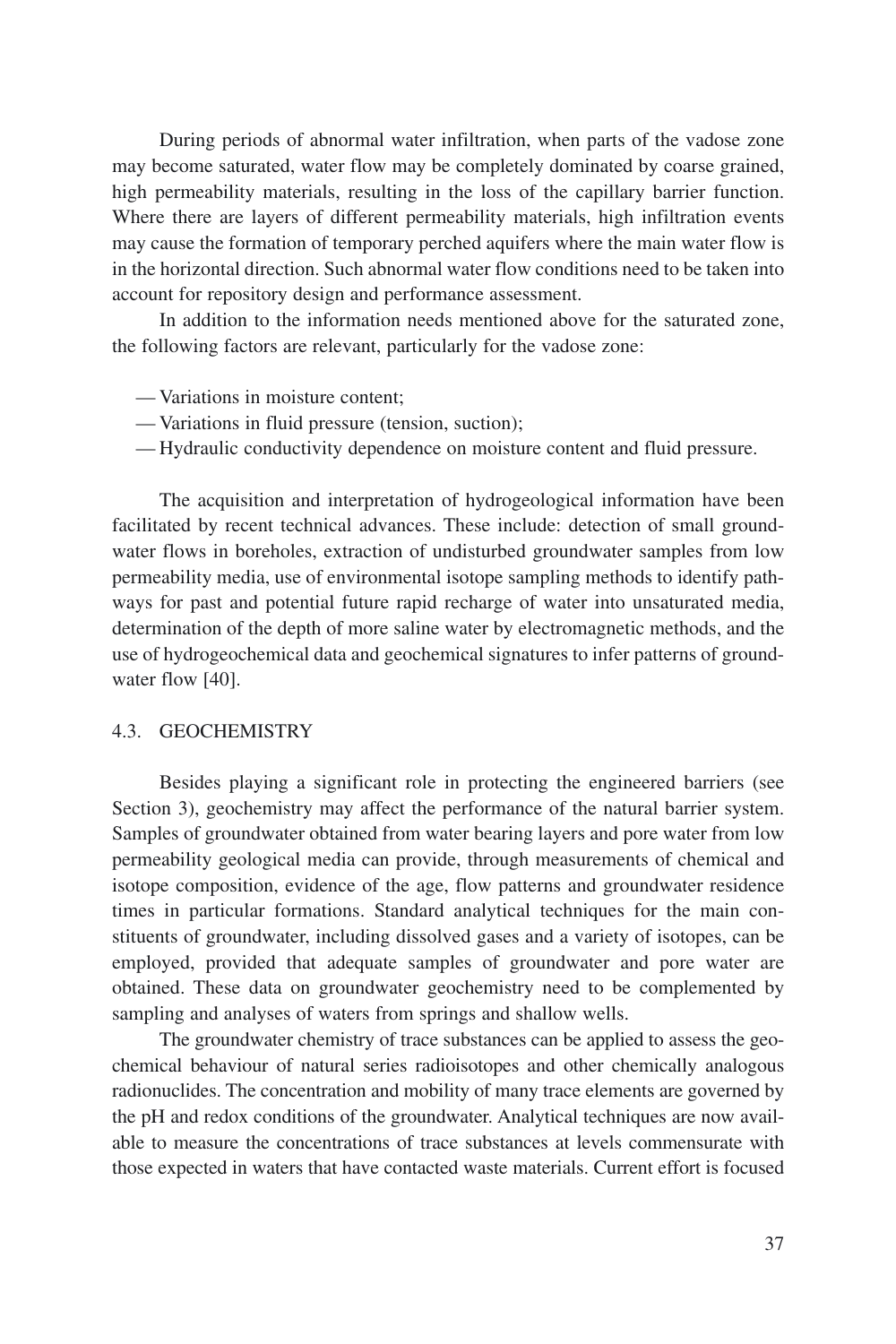on obtaining such data as site specific indicators of the mobility of key radionuclides, with the aim of eventually using the environmental concentrations and fluxes of those radionuclides in the vicinity of waste repositories as safety indicators, complementary to dose and risk.

Important organic substances in natural waters are typically humic acids, fulvic acids and low chain organic acids, for example citric acid. There are a large number of low chain organic compounds present in soil solutions, but the abundance of species is generally small and their complexation properties with radionuclides of interest are not yet fully understood. It can be important to understand the chemical composition, size distribution and stability of naturally occurring colloids in a given system. Finally, hydrogeochemical characterization includes investigation of the bacterial populations that are ubiquitous in natural waters of the Earth's crust down to depths of several kilometres. Although it is well known that bacteria can affect a number of important chemical processes, such as water–rock interactions and redox processes, the capability to account for microbiologically mediated processes in geochemical modelling is still rather limited.

Many chemical reactions occurring in natural water–rock systems take place at surfaces where water is in contact with both solid and gaseous phases. These reactions at interfaces fall into three categories: gas–liquid, liquid–solid and adsorption–desorption. In gas–liquid reactions, oxygen, carbon dioxide and nitrogen have the most influence and under some conditions represent the major control on water quality. Many of these reactions are microbiologically controlled. Liquid–solid interactions affect the water chemistry in many ways, for example through weathering reactions such as congruent dissolution of quartz and redox reactions with iron minerals. Absorption–desorption reactions include physical adsorption and absorption of ionic species. In natural water–rock systems, negative charges on the adsorbing surfaces exceed positive ones, and consequently cationic species are attracted more readily than anionic species.

The characterization of the mineralogical and geochemical properties of rocks, in particular the properties of secondary authigenic minerals in pore and fracture filling, and the properties of rock surfaces exposed to migrating radionuclides and water–rock interaction processes, is presently a fairly routine activity. Information that might be required, for example on the abundance and distribution of sorbing mineral phases (clay minerals, iron oxides, etc.), as well as the selection of appropriate geochemical codes, will depend on the site specific safety and performance assessments. For example, with respect to clay formations, one of the key areas of interest is developing an improved understanding of the complex interactions between geotechnical, hydraulic and geochemical properties, as all of them affect mass transfer rates.

In summary, the hydrogeochemical characterization of a site represents most of the required geochemical information and may include the determination of the following parameters: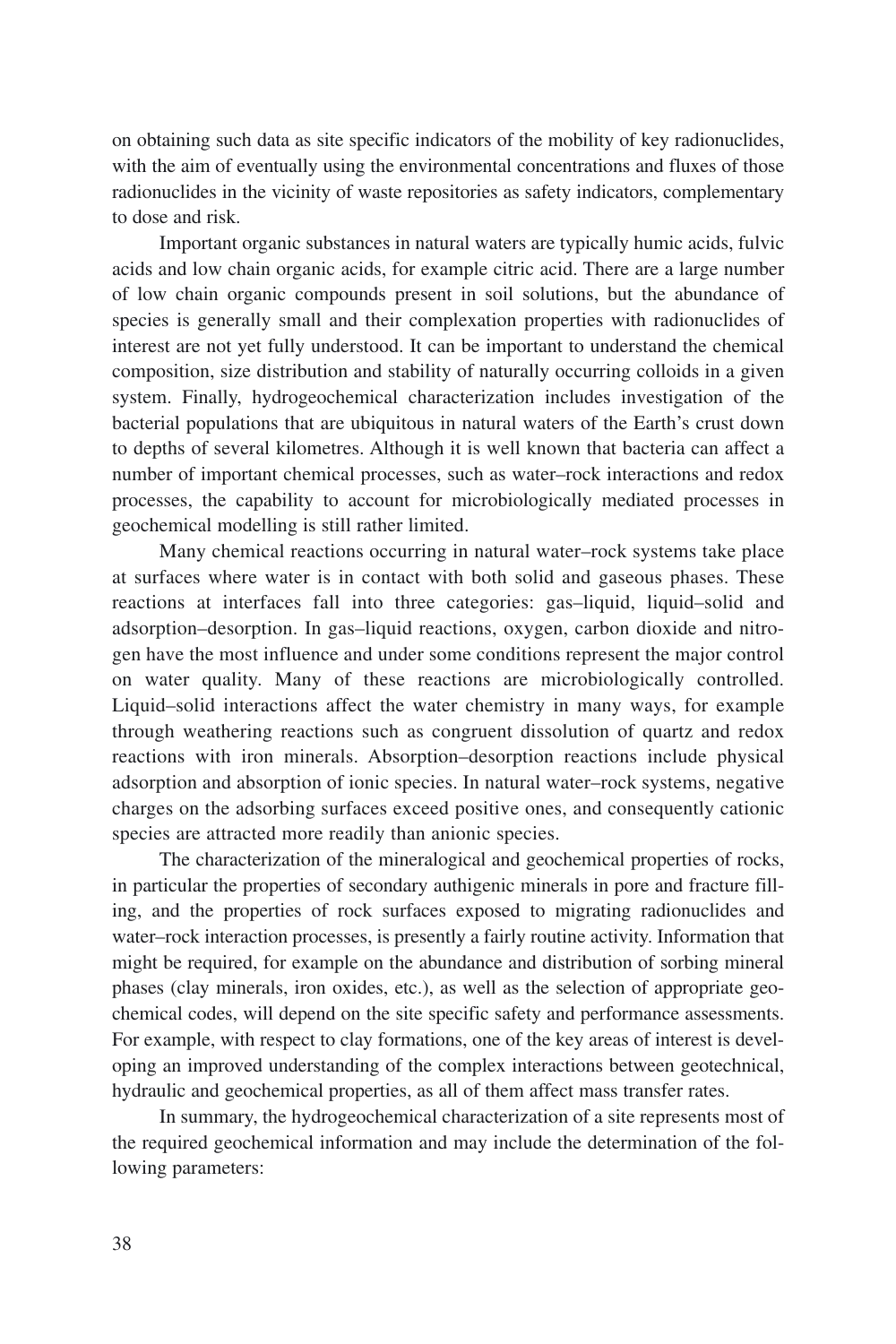- Variables: pH, Eh.
- Main components: Na, K, Ca, Mg, HCO<sub>3</sub>, SO<sub>4</sub>, Cl, Si and total dissolved solids (TDS), or the sum of the main components.
- Trace substances: Fe, Mn, U, Th, Ra, Al, Li, Cs, Sr, Ba, HS, I, Br, F, NO<sub>3</sub>, NO<sub>2</sub>,  $NH<sub>4</sub>$ , HPO<sub>4</sub>, rare earth elements, Cu, Zr.
- Dissolved gases:  $O_2$ ,  $N_2$ ,  $CO_2$ ,  $CH_4$ , CxHx,  $H_2$ , Ar, He.
- Stable isotopes: <sup>2</sup>H in H<sub>2</sub>O, <sup>18</sup>O in H<sub>2</sub>O and SO<sub>4</sub>, <sup>13</sup>C in dissolved inorganic carbon (DIC) and dissolved organic carbon (DOC),  $34S$  in SO<sub>4</sub> and HS, 86Sr/87Sr, 3He, 4He, Xe isotopes, Kr isotopes.
- Radioactive isotopes: 3H, 14C in DIC and DOC, 36Cl, 234U/238U, 226Ra, 222Rn.
- Others: DOC, humic acids, fulvic acids, colloids, bacteria.
- Pore and fracture filling minerals: <sup>18</sup>O, <sup>13</sup>C, <sup>86</sup>Sr/<sup>87</sup>Sr, <sup>235</sup>U/<sup>238</sup>U, mineralogy, texture and sorption properties of deposited authigenic minerals.

The collection of complex geological, hydrogeological and geochemical data can involve a variety of analytical techniques and approaches. Consideration needs to be given to whether such data can be used effectively in performance assessment modelling.

# 4.4. MIGRATION OF RADIONUCLIDES

Radionuclides are likely to migrate from the near field engineered system to the far field and subsequently to the accessible environment via two major pathways. The most significant pathway involves migration in groundwater in the far field by means of diffusion, advection and dispersion. The second potential pathway, gas phase transport, is a more rapid route for gaseous radionuclides that can be transported directly to the accessible environment, as discussed in Section 3.4. The present section describes the main factors and processes governing radionuclide migration in the far field.

The extent to which a given radionuclide can migrate in the geosphere depends, first of all, on its solubility and speciation (i.e. the physical and chemical state of the soluble species) as affected by groundwater chemistry. The solubility and speciation of radionuclides are usually predicted by using equilibrium thermodynamic geochemical codes. In addition, almost all relevant radionuclides (see Section 2.3), with the exception of transuranium actinides, can best be studied in nature using the corresponding stable isotopes.

The reactions accompanying the dissolution of metal compounds in natural waters involve primarily hydrolysis reactions that produce monomeric, polynuclear and colloidal species. In natural aquatic media of near neutral solutions ( $pH = 5-9$ ), many metal ions of higher oxidation state are very unstable to hydrolysis reactions and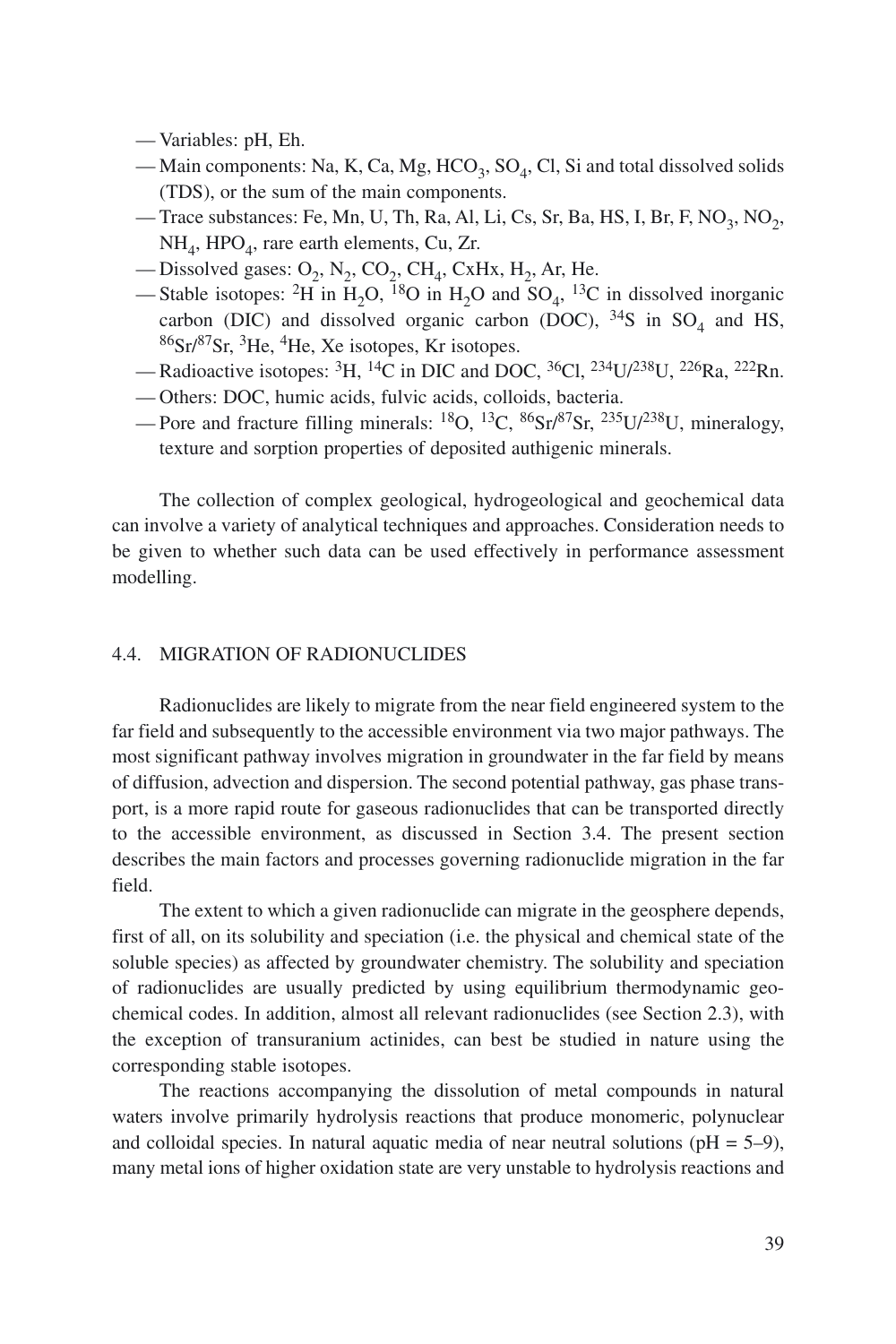as a consequence display a lower solubility range. Groundwater usually contains dissolved heavy metal elements in amounts near the solubility concentrations of transuranium elements and some fission products. This can give rise to multicomponent competition for chemical reactions. Complexing anions, for example carbonate, sulphate, humate and fulvate ions, stabilize some radionuclides as monomeric ions. Because of the omnipresence in nature of  $CO_3^{2-}$  and its strong complexation properties, the carbonate complexation of uranium and transuranium ions is considered to be an important chemical reaction in groundwaters.

Apart from the normal chemical reactions associated with the dissolution of radionuclides, colloid generation is considered to be an important process in natural systems. Through hydrolysis reactions, the metal ions of higher oxidation state may produce their own colloids (called real colloids), or they can interact with and be sorbed on natural water colloids and thereby produce pseudocolloids. Natural water colloids differ in size and chemical composition from one system to another, and they can change appreciably according to the ambient geochemical conditions. Particularly important colloids in natural waters are those composed of authigenic clay particles. They sorb efficiently not only metal ions but also their complexes. Carbonato, sulphato and hydroxo complexes tend to be adsorbed more strongly on clay surfaces than do metal ions. Whenever colloid generation is the dominant process, solubility controls are difficult to assess. To ascertain the solubility defined in thermodynamic terms, the separation of colloid species from solution is necessary. However, colloids of ultra-small size (less than 1 nm) are always present in the solution, so it is still difficult to determine universally applicable solubility data for natural waters.

The dissolved radionuclides migrate from the near field at a rate determined by processes that include advection and dispersion, diffusion and retardation. While the first three processes are related to the hydrogeological processes discussed earlier, retardation of radionuclides is due to the chemical and physical interactions with minerals both in the host geological environment and in surrounding formations. Retardation represents one of the major barriers to radionuclide migration. The basic retention mechanisms include sorption on and diffusion into solid surfaces (matrix diffusion) and chemical reactions (redox processes) that may produce precipitates or colloids (see Section 4.3). Although the need to identify, understand and model the retardation processes has led to extensive studies internationally, the nature of these processes in complex geological media remains poorly understood.

For estimating the migration of radionuclides in the far field, it is common practice to use the retardation factor, defined as the ratios of groundwater flow rate to radionuclide migration rates. The distribution coefficient of a radionuclide between water and the sorbent involved  $(K_d, m^3/kg)$  is an important physicochemical parameter used in the calculation of its retardation factor. Besides some fundamental thermodynamic equilibrium issues involved, a major problem in using the  $K_d$  concept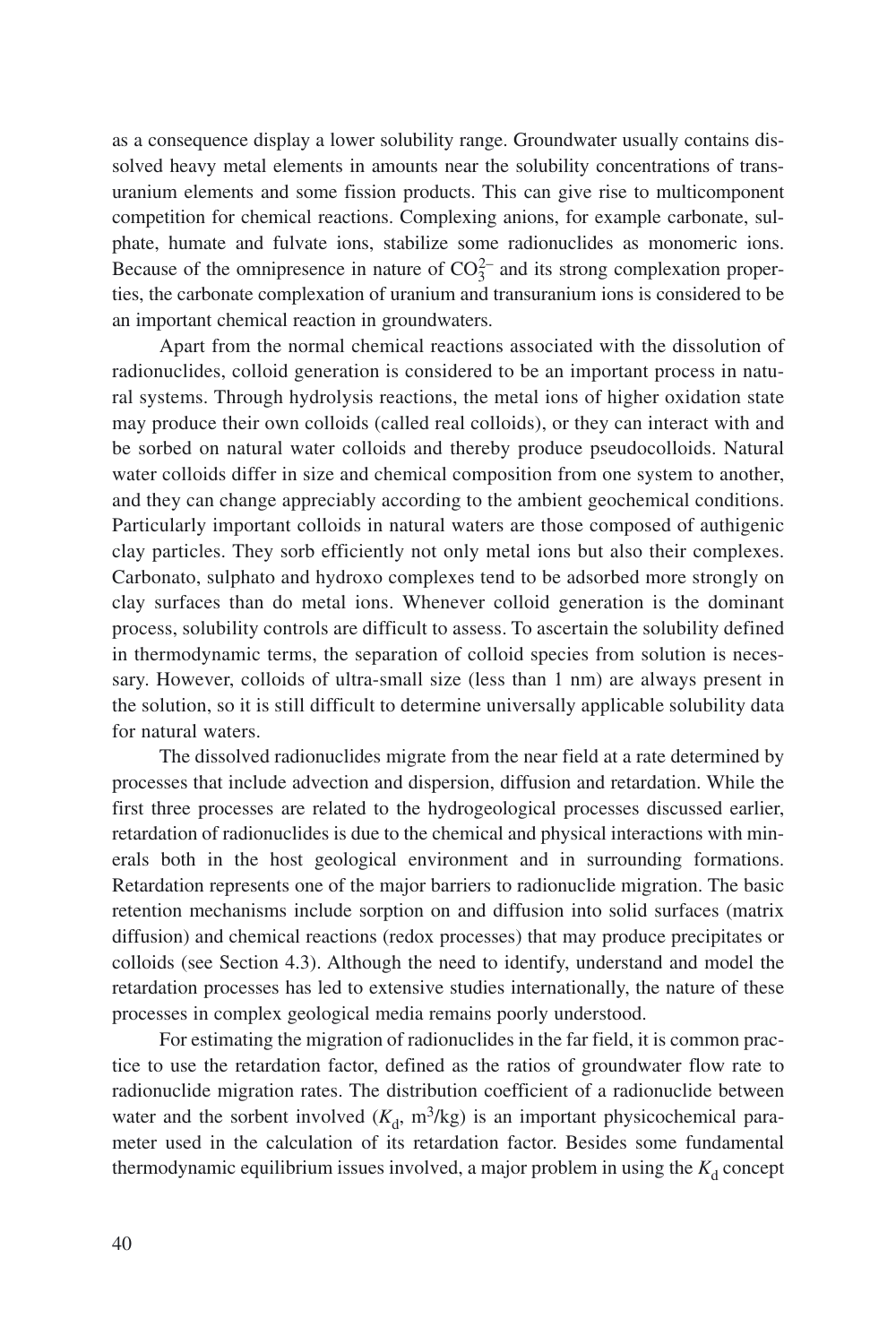is the presence of colloids, which can play an important role in radionuclide migration in the far field.

In general, the information needed for assessing radionuclide migration in the far field, as discussed in the preceding sections, can be summarized as follows:

- Groundwater flow, including advection and dispersion processes: groundwater flow rate and patterns, codes to model groundwater flow, groundwater flux and velocity, flow patterns and pathways, migration behaviour of radionuclides, geochemical codes.
- Fracture flow (preferential and faster pathways for radionuclide transport): nature, characteristics and distributions of fractures, water flow rates.
- Diffusion: characteristics of the host geological medium, radionuclide–host rock interactions, effective diffusion coefficients.
- Solubility: groundwater chemistry, Eh and pH, geochemical codes to calculate concentrations controlled by solubility limits.
- Complexation (both organic and inorganic): nature and type of complexes, groundwater chemistry, geochemical codes to model complex formation.
- Colloid formation: colloid characteristics, colloid–radionuclide interactions, groundwater flow rate and pattern (advective transport of radionuclides as colloids, enhanced migration).
- Chemical reactions in groundwater: Eh and pH of groundwater, chemical species in groundwater, chemical stability of precipitates that may result from interaction of these chemical species with radionuclides, rates of reactions.
- Sorption: sorption coefficients in site specific groundwater, mineralogy of sorbing phases, groundwater chemistry, geochemical codes to model sorption.
- Gas phase transport in the vadose zone: groundwater chemistry, degree of saturation in the vadose zone, partitioning of contaminant between gas and aqueous phase, geochemical codes to model partitioning and transport, groundwater flux.

Considerable effort has been devoted to studying the speciation and behaviour of radionuclides in natural water–rock systems, including inorganic and organic complexation, colloid generation, sorption, diffusion, etc. The data from sorption studies use batch and column experiments in the laboratory and also field studies. Current research is focused on methods to quantify the sorption process, for example surface complexation, instead of using the  $K_d$  concept in transport modelling.

# 4.5. POTENTIAL IMPACTS OF CLIMATE CHANGE ON THE FAR FIELD

Knowledge about the past climate has improved considerably during the last few decades, although not to the extent that future climate changes can be confidently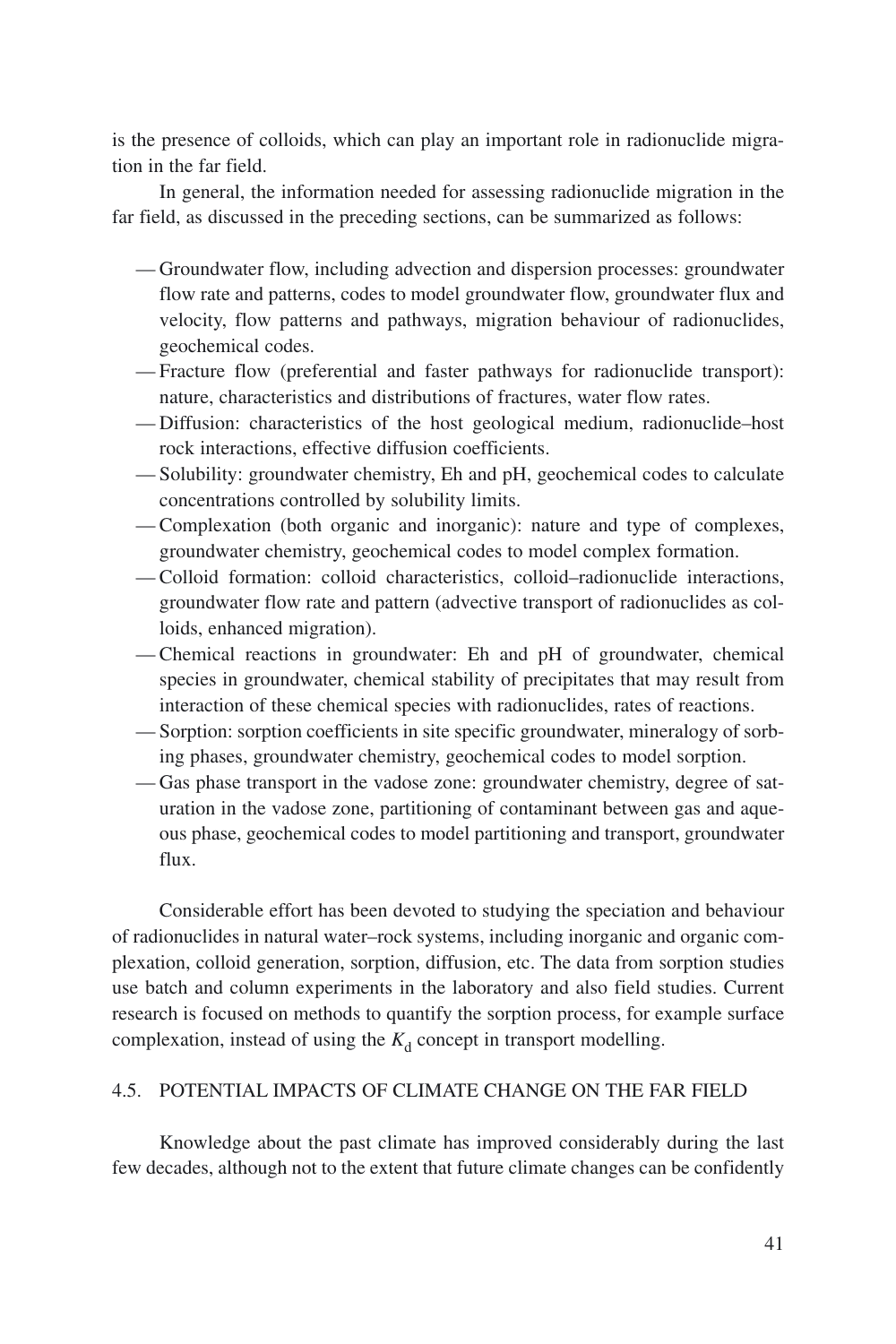predicted. Major short term variations, which are relevant to the subject of this report, are superimposed on the well known long term glacial–interglacial changes in climate. Shorter cycles can also be identified. In addition to the well established variations in temperature and precipitation linked to the 11 year solar activity cycle, historical records for the last millennium indicate a periodicity trend in climate variations with time intervals of between 100 and 300 years [116].

Factors affecting the climate on short timescales include: variations in solar radiation; atmospheric concentration of water vapour, methane and carbon dioxide; volcanic dust; and changes in atmospheric and oceanic circulation. A significant uncertainty is related to the effect of human activities, especially the postulated trend towards global warming due to the introduction of carbon dioxide and other greenhouse gases into the atmosphere.

Much has been learned about the effects of past climate changes on natural systems. The results of palaeoclimatological, palaeogeographical and palaeohydrogeological studies have provided information on the way in which climate change has affected surface temperatures, precipitation, vegetation, the hydrological balance of surface water bodies, sea level, groundwater flows and groundwater chemistry [88, 117].

Climate change can clearly affect the groundwater flow regime. Changes in boundary conditions due to climatic variations may cause changes in infiltration, recharge to the aquifer and discharge to surface locations. These changes may result in the draining or saturating of disposal units and in changes of groundwater flow rates in both the near field and the far field.

Climate is also one of the major controls on the geochemistry of natural water systems, as it affects the chemical and physical processes controlling rock weathering, which in turn controls the pH, oxygen content and redox potential of the water environment. A well known example is the greater capability of  $CO<sub>2</sub>$  to dissolve in cold water, which makes it more acidic, than in warm water.

It can be concluded that possible climate change induced variations in the groundwater flow regime, groundwater chemistry and discharge points that could affect exposure pathways and fluxes of radionuclides should be taken into account in assessment calculations, at least in setting the ranges for variability and sensitivity analyses.

# **5. BIOSPHERE**

The biosphere includes the atmosphere, soils, and surface water bodies, seas and oceans and their sediments, in which living organisms normally reside. The interface between the biosphere and the geosphere is often considered to be at the bottom of the near surface materials (soils, sediments and rocks) that are affected by human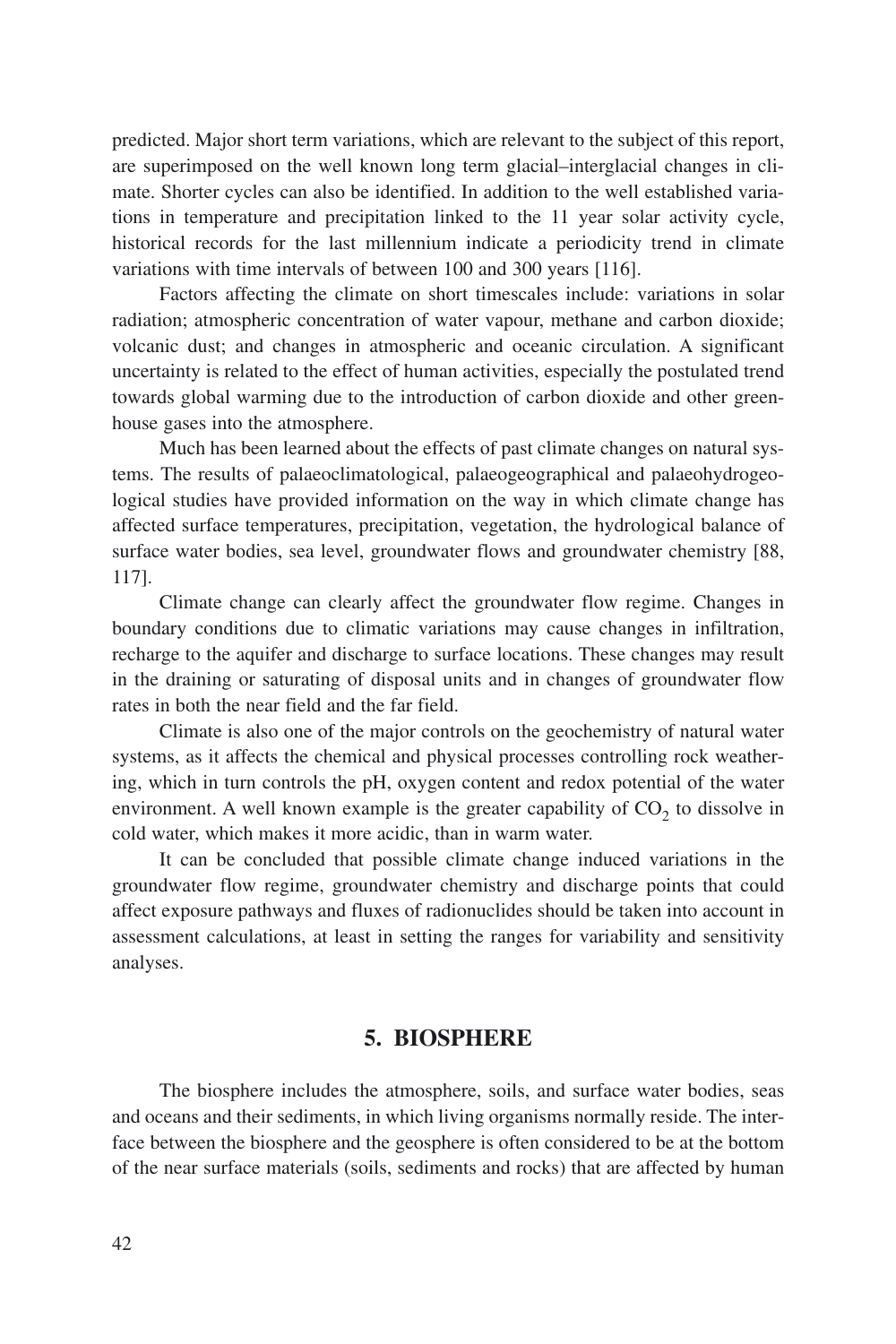activities such as farming. For near surface repositories, the distinction between the biosphere and the geosphere can be somewhat arbitrary, but it is often convenient to retain this distinction in safety assessments.

The biosphere can be viewed as the last barrier in the multiple barrier concept and the receptor of radionuclides released from the repository. The biosphere comprises the accessible environment where the radiological impacts of concern are actually incurred. Contaminants can move between, and be diluted and dispersed or concentrated in, a large number of different environmental media.

This section describes the reference biosphere approach that is currently being developed for the identification and justification of biosphere systems in safety assessments. This is followed by a discussion of the important processes of radionuclide migration, dispersion and accumulation in the biosphere.

Examples of the different types of biosphere that are considered in safety assessments include: (a) a temperate biosphere, such as a flat forest ecosystem with lakes, streams and marshy areas, with a population living on small farms, assumed to provide a range of exposure pathways; and (b) an arid biosphere, such as a relatively densely populated and urbanized region with a drinking water well intruding into an aquifer. Descriptions of example biosphere types can be found in Refs [22, 23, 39, 41, 94, 118–124].

Radiological impacts may need to be assessed for different types of exposure scenario. A typical scenario assumes that water enters the disposal units and that radionuclides are mobilized and transported by the water to a point of possible utilization by humans or other organisms. Such a scenario is the main focus of this report. However, other release scenarios, for example releases due to transport in gas or erosion of the ground surface, may also be important. An additional scenario that is particularly relevant for facilities where the waste is emplaced at a limited depth and that is generally considered in the assessment of safety after the end of institutional controls is inadvertent human intrusion. Various intrusion scenarios have been defined for this type of assessment, including construction activities at the repository site or a farming community becoming established above the disposal units. Assessing the radiological consequences of all these scenarios requires assumptions about the conditions of the biosphere and an adequate modelling capability [73–75, 125].

Results from the modelling of the biosphere can also provide important inputs to the preparation of the Environmental Impact Analysis (EIA) and the Environmental Impact Statement (EIS). In the compilation of the EIA and the EIS, non-radiological issues need to be addressed as well, but these are outside the scope of this report.

# 5.1. REFERENCE BIOSPHERE CONCEPT

Once in the biosphere, radionuclides can enter food chains (terrestrial or aquatic) and the water supply, can irradiate humans externally, and can also be inhaled and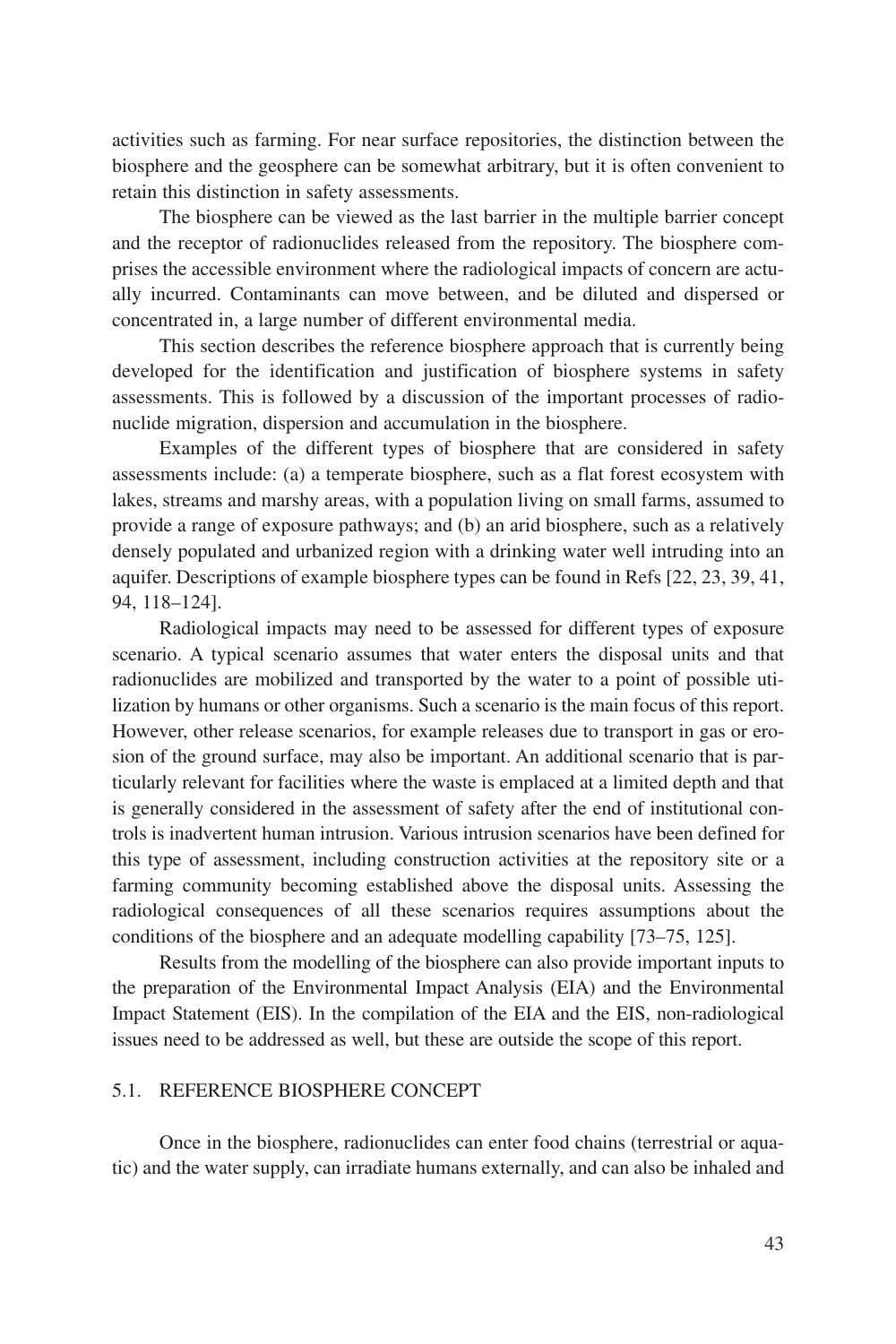ingested. Radionuclides released from near surface facilities may not enter the biosphere for a lengthy period, by which time the biosphere itself and the habits of humans living in it may have changed considerably. This represents a significant source of uncertainty in assessing radiological impacts and has been the primary motivation for developing stylized, reference biosphere concepts. The International Commission on Radiological Protection and the OECD Nuclear Energy Agency, as well as the IAEA through its Programme on Biosphere Modelling and Assessment Methods (BIOMASS) and the WASSC Sub-Group on Principles and Criteria for Radioactive Waste Disposal, are actively involved in this area [9, 11, 94, 118–124].

A stylized approach for describing biosphere systems for future situations, where human behaviour relevant to long term radiological safety assessment cannot be known with any certainty, is consistent with the approach adopted in other areas of radiological protection, for example where it is impracticable to establish the precise characteristics of exposed individuals. In fact, a stylized 'reference man' is used in calculating annual limits of intakes, and generic models of radionuclide behaviour are used to calculate dose coefficients. The concept of reference biospheres is intended to serve as a basis for the development of quantitative radiological assessments consistent with general safety principles and including, as one element, the definition of critical and other exposed groups.

In the reference biosphere methodology, the biosphere system is defined as a set of specific characteristics which describe the biotic and abiotic components of the accessible environment and their relationships that are relevant to safety assessment for radioactive waste disposal. The biosphere system, along with the associated chemical, physical and biological processes, forms the link between the geosphere system (and associated processes which affect radionuclide migration) and the ultimate radiological impact to be assessed. The boundary between the geosphere and the biosphere will be context specific and needs to be consistently defined within the assessment. Components of the biosphere system include human activities, climate, topography, site features (including location and geographical extent), flora and fauna, soils and near surface lithology, and water bodies [120]. Example reference biospheres that can be used as a basis for radiological impact assessments are currently being developed in international programmes.

Location, an important component of the biosphere system description, can be specified in relative terms. Thus, rather than specifying an exact geographical position, location may be expressed in terms of belonging to a certain climatic region, distance from the coast, altitude above mean sea level or some other factors that may be important in defining the biosphere system as it might exist now or in the future.

An example reference biosphere for a temperate location could be a biosphere system based on present day temperate conditions. Data for this type of environment represent the largest and most reliable database for radionuclide transport. The habits to be assumed for a hypothetical critical group of humans can be taken to be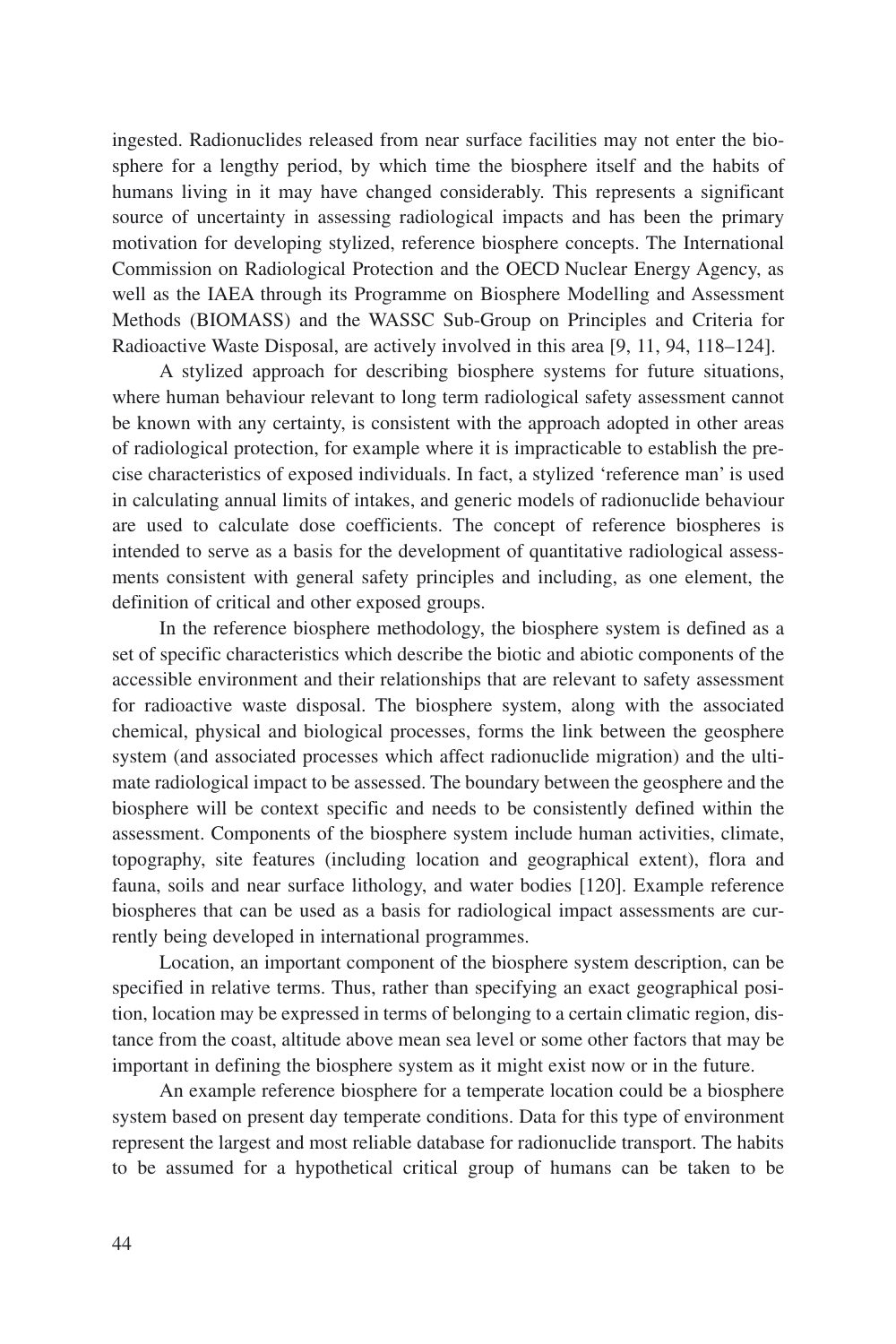representative of subsistence communities living in these conditions. The reference biosphere and subsistence community hypothetical critical group can be applied in the period from around 100 to 10 000 years after repository closure, but for the period up to 100 years after closure the present day biosphere and critical group at the site (as used when considering operational releases) are considered applicable [94].

# 5.2. MIGRATION AND ACCUMULATION OF RADIONUCLIDES

Radionuclides transported in groundwater can be considered to discharge into a biosphere receptor at a geosphere–biosphere interface (a discharge zone or discharge point). Many different types of biosphere receptor and geosphere–biosphere interface can be envisaged. Examples of such interfaces include discharge directly to a surface water body (a lake or river) or through layers of sediment, discharge to soils, and discharge to an aquifer that is used as a source of drinking water.

To assess the migration and accumulation of radionuclides in a particular biosphere compartment, information is required on the characteristics of the interface between the biosphere and the geosphere, which is site specific and may be time dependent. For example, in the case of a discharge to a surface water body, estimation of radionuclide concentrations and transport through bottom sediments could be important because of their direct bearing on the rate of release into the overlying water column and also because sediments may later be converted into a substrate on which crops and other plants can grow.

Radionuclide residence times in soil will depend on the rate at which radionuclides can be transferred from soil back to groundwater or to other parts of the biosphere. Processes such as the infiltration of water into soil and radionuclide sorption on soil particles will be relevant. In general, high sorption in the geosphere tends to reduce impacts, but the opposite can be true in the biosphere.

More generally, radionuclide migration and accumulation in the biosphere can involve a wide range of processes. Radionuclides can be considered to migrate from the point of origin in the biosphere to humans or other living organisms of concern through various biosphere components (air, water, soil, plants, animals, humans) by means of transfer processes such as deposition from water or air to soil or sediments, uptake by plants or animals, and ingestion by animals or humans. Along the pathways, radionuclide transfer rates can be affected by advection and dispersion in water bodies, leaching from and sorption in soils and sediments, wind and water erosion and other geomorphological processes, biological activity in soils and sediments, and human actions. Uptake of radionuclides by biota is particularly important when it comes to calculating radiological impacts.

How these processes need to be treated in a safety assessment depends on the objective of the assessment and the calculation end points of interest, such as effective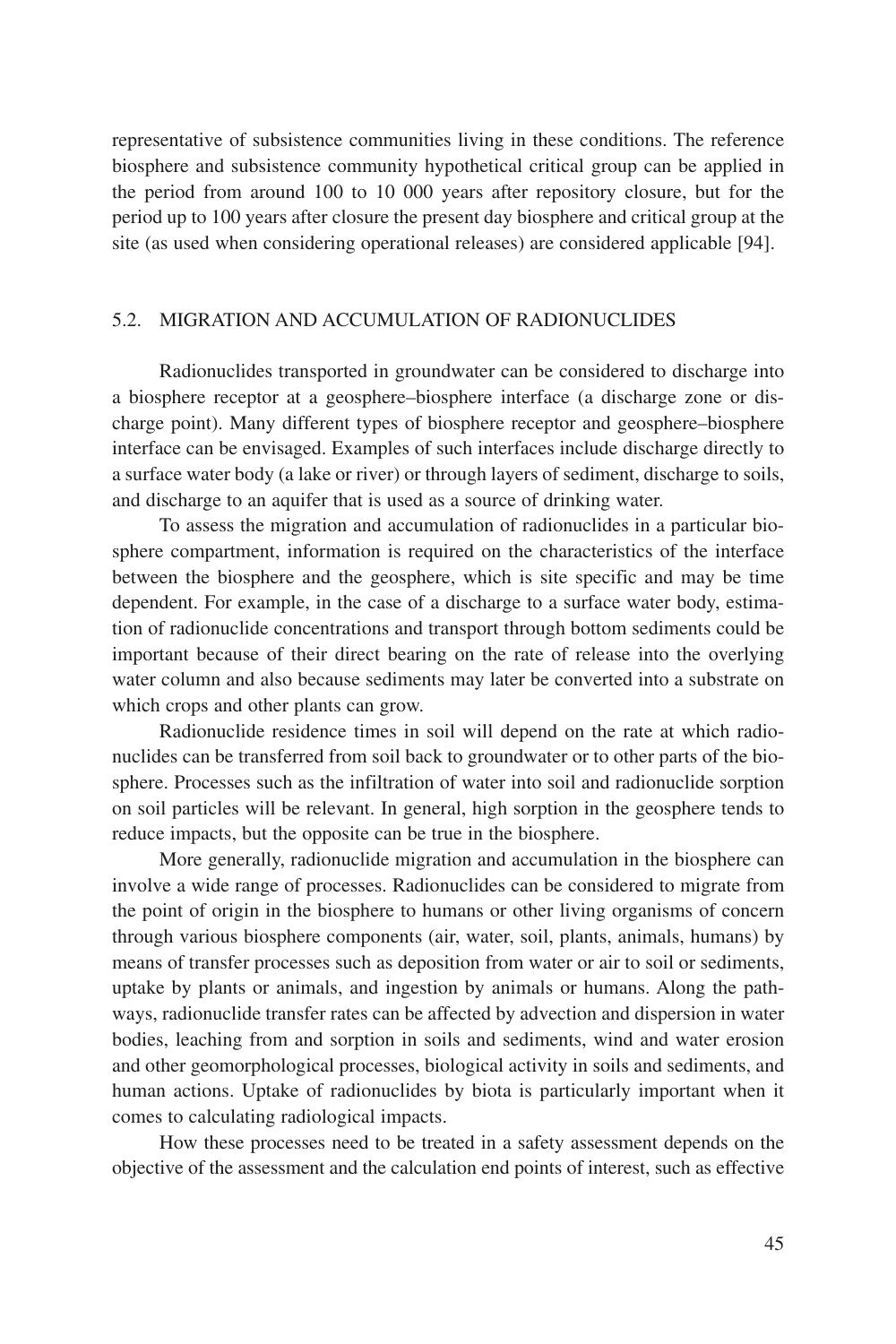dose to the average member of the critical group and concentrations of radionuclides in the environmental media. However, particularly for near surface disposal facilities, the assessment of the biosphere cannot be undertaken in isolation from the other subsystems of the disposal system.

# **6. CONFIDENCE IN REPOSITORY PERFORMANCE AND SAFETY**

The importance of the safety case in the development of a near surface repository has been emphasized in Section 2.5. To proceed with the disposal of radioactive waste in a near surface facility requires the confidence of many interested parties. Scientists, regulators, decision makers, concerned groups and the general public all need to have confidence in the safety of the disposal facility. Performance and safety assessments can play an important role in securing that confidence. This section deals with issues of confidence in the capability of near surface repositories to ensure the required level of isolation of the radionuclides from the accessible environment. The following discussion on building confidence in repository performance and safety assessments is based to a large extent on IAEA and other publications [4, 23, 36, 40, 44, 46, 48, 60, 75, 88, 126–135].

Performance and safety assessments generally imply estimating the evolution and performance of near field and far field barriers. The estimates, to be reliable and convincing, require an adequate scientific and technical basis, and satisfactory modelling capability.

It is also recognized that an important contribution to building confidence in a repository safety case comes from quality assurance programmes. A well designed and managed quality assurance programme is vital for developing a disposal facility, so it has been or is being introduced into many areas of radioactive waste management [46, 126, 127]. The content of a quality assurance programme that covers all activities related to the disposal of radioactive waste, from planning through siting, design, construction, operation and closure, including the various steps in the safety assessment process and institutional control activities associated with the repository, is described in Ref. [126].

# 6.1. CONFIDENCE IN WASTE ISOLATION

For the post-closure phase of disposal facilities, it is necessary to consider the protection of members of the public and the environment for as long as the radioactivity in the repository constitutes a significant hazard. Typically, for near surface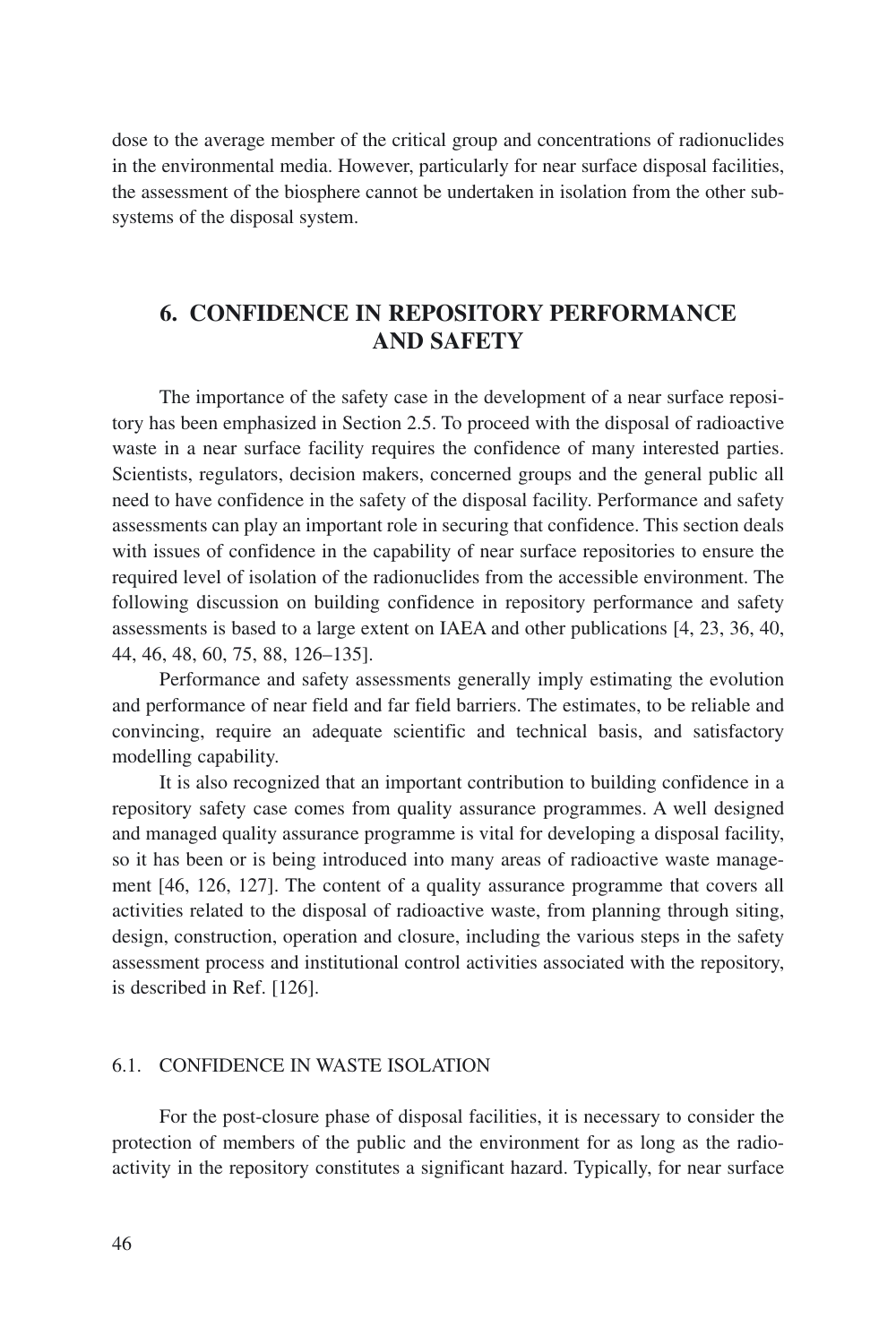repositories containing mainly short lived waste, the time to be considered is up to 300 or even 500 years. In some cases, even longer time periods may need to be considered. Requirements for safety and guidance on safety assessment for the postclosure phase of near surface repositories are given in Refs [4, 75]. Numerical safety criteria are usually expressed in terms of radiation dose or risk constraints and are intended to be applicable to assessments of both likely and unlikely events affecting a repository. Radiation exposure from such repositories is by no means certain to occur, since it is intended that the wastes will be adequately isolated from the biosphere, by a series of engineered and natural barriers, for a period allowing most of the radioactivity to decay.

As discussed in Section 2.6, monitoring of the site during operation and the post-closure period, when institutional control of the site is maintained, provides confidence that the radioactivity is adequately isolated.

This section discusses some of the key issues that provide confidence in the isolation of radioactive waste in near surface repositories, including the suitability of the site and the robustness of both the design and the safety assessment.

## **6.1.1. Suitability of the site**

Generally, on scientific and technical grounds, the suitability of a site is approved if the safety assessment provides reasonable assurance that, on the basis of the characteristics of the site, the engineered barriers and the waste, the disposal system will provide adequate isolation of the radionuclides.

Particular features and processes that contribute to the suitability of a site, as well as associated data acquisition requirements, have been discussed in Sections 3.1, 4 and 5. In summary, the methodologies for site selection and evaluation are well developed and provide confidence in the scientific and technical basis for these activities. The range of suitable geological environments is very broad, and the selection of a particular type of site depends on factors such as waste disposal policy, the local climate and the types of geological environment in the country concerned.

In addition to site specific assessments, considerable benefits can be gained from generic, process oriented assessments that identify general system characteristics that help to ensure safety. Such assessments help to identify some of the features and processes that are important to the safety of the overall system. For example, in cases where the repository is sited in the saturated zone, low groundwater flow and reducing geochemical conditions are generally beneficial in all media and for all concepts. Depending on the specific circumstances, highly permeable features surrounding the disposal facility can also be beneficial since they reduce the hydraulic gradient across the disposal zone. Choosing a site that incorporates generically favourable characteristics contributes to the confidence that can be placed in its suitability.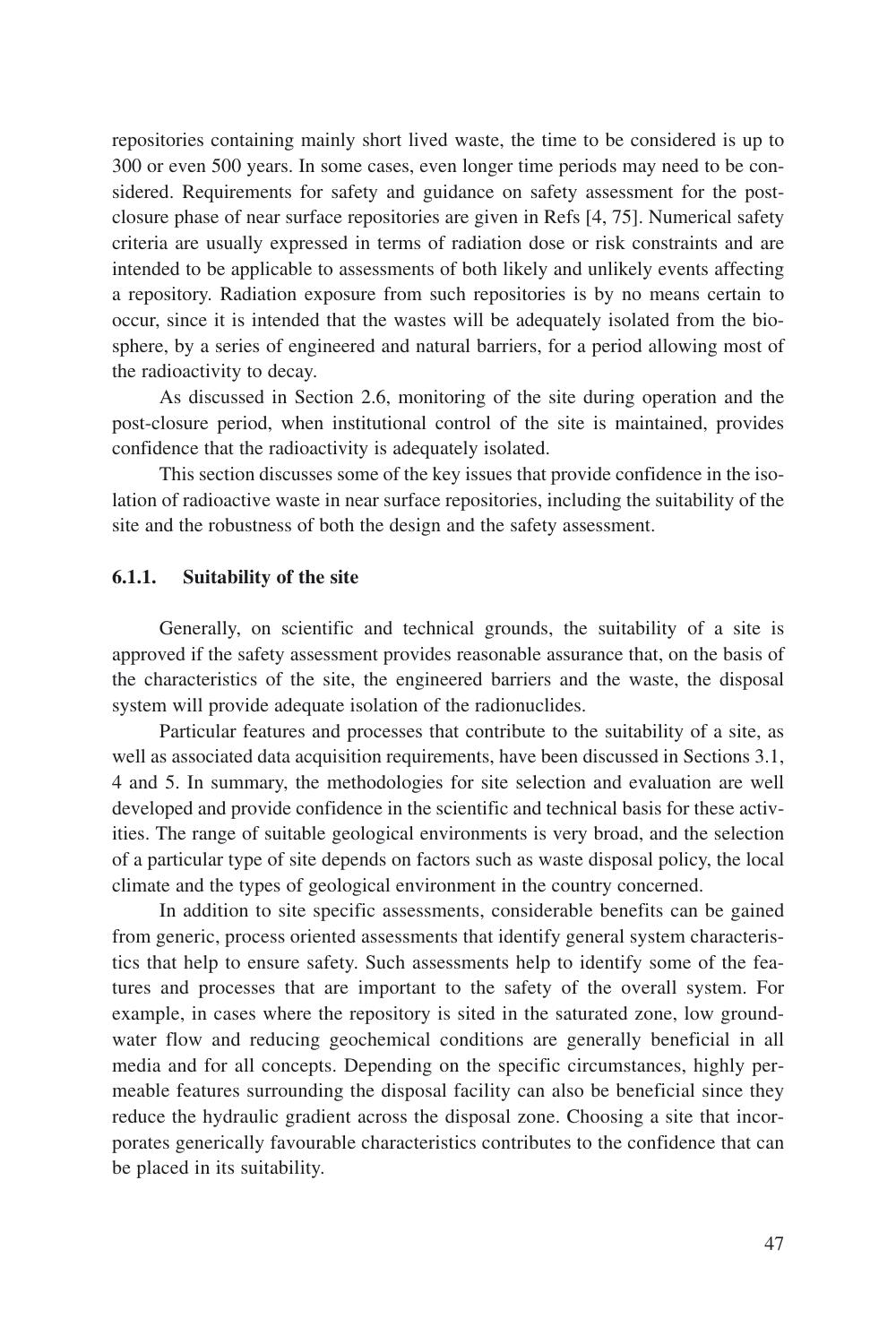## **6.1.2. Robustness of the design**

In general, the design of a facility is more robust if it is based on multiple barriers, engineered as well as natural, where it is possible to achieve reasonable assurance that the system performance will remain satisfactory even if one of the barriers fails to function as expected. The design of the engineered barrier system (see Sections 2.2, 3.2 and 3.3) provides confidence in the reliability of waste isolation through the uniformity and testability of individual and assembled components. Together these factors allow the performance of a robust engineered barrier system to be predicted with high reliability for the near field, i.e. they provide assurance that the actual performance of the system will be at least as good as predicted.

Some uncertainties, for example those associated with the long term degradation of the engineered barriers, are unavoidable. To accommodate such uncertainties, repository design may incorporate some degree of conservatism. This may imply making use of designs and materials that are known to be resistant to a wider range of conditions than are actually expected. The thickness of materials used could be made greater than considered necessary to meet basic performance specifications. Robust designs are generally more costly, however, and thus a balance will need to be struck between the increased cost and the advantages in demonstrating safety.

### **6.1.3. Robustness of the assessment**

Confidence in the isolation of the waste may be enhanced by incorporating some degree of robustness into performance and safety assessments. An assessment that demonstrates conformity with regulatory requirements and that is manifestly conservative would be regarded as robust. For example, reasonable conservatism built into models that can withstand scientific scrutiny would increase confidence in the safety assessment modelling. A simple modelling approach is likely to be efficient and transparent, and consequently more easily understandable and justified. Accordingly, assumptions should be formulated on the basis of available data and knowledge of the system or similar systems, taking uncertainties into account. An approach that balances simplicity, conservatism and realism is likely to be the best starting point for assessments [75]. Additional, more complex modelling for particular parts of the disposal system may provide useful supporting information.

# 6.2. BUILDING CONFIDENCE IN THE SAFETY CASE

The fundamental aim in the disposal of radioactive waste is to contain the radionuclides until they decay to an acceptable level or to limit their release so that the potential long term radiological impact on humans and the environment is within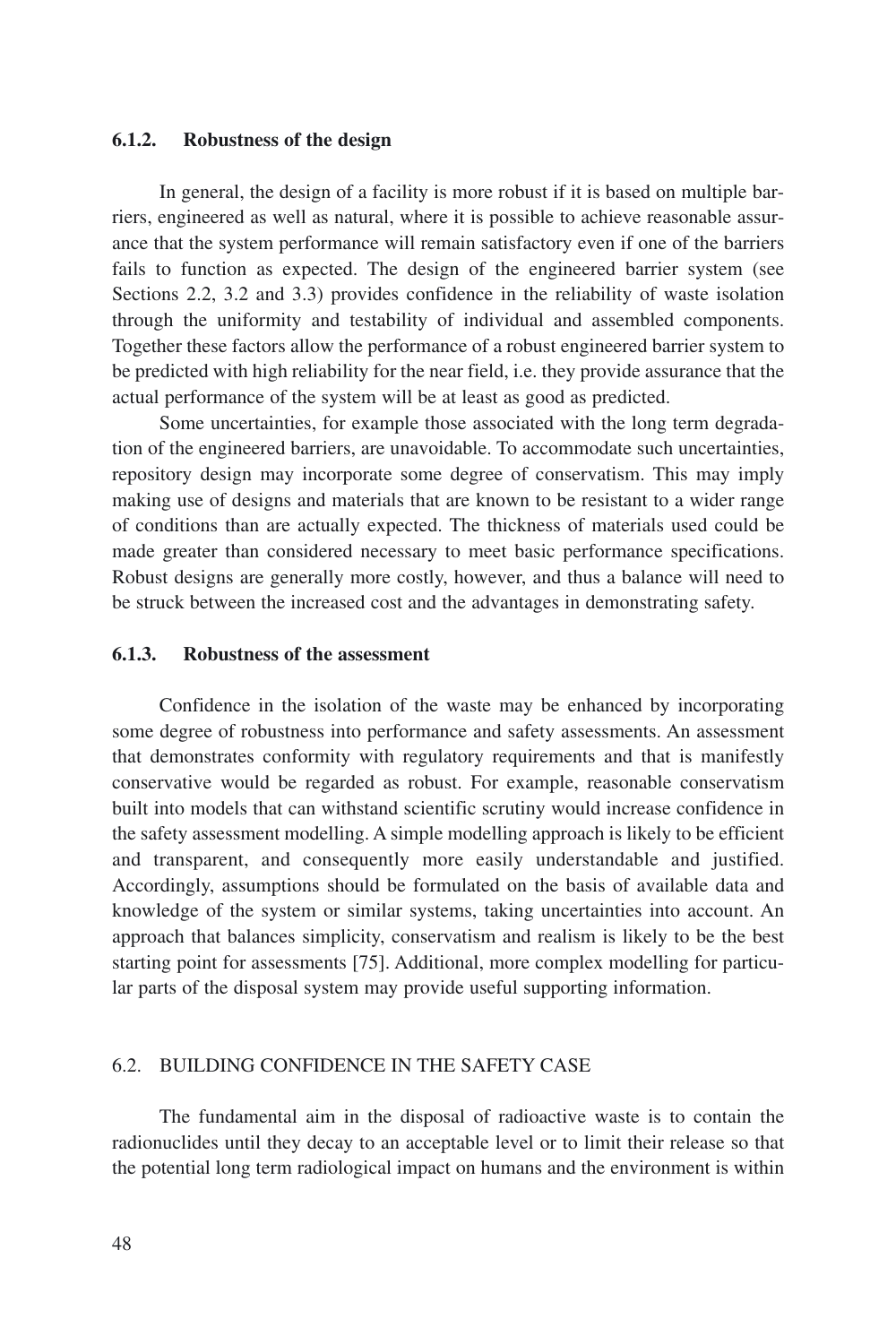acceptable limits. It is possible that radionuclides could be released into the biosphere as a result of abnormal events, such as inadvertent human intrusion into the waste, or owing to natural events that may disturb the repository. During the period of institutional controls, intrusion events are considered to be very unlikely and it is usually possible to remediate the impacts of natural disruptive events; nevertheless, both need to be considered in the safety assessment.

Safety assessments provide a basis for rational and technically sound decisions in developing a radioactive waste repository. As discussed in Section 2.5, assessments may be undertaken at different levels of detail and complexity at different stages in the programme. Safety assessments are vital for the definition of waste acceptance criteria on a repository specific basis. This section discusses the main scientific and technical considerations that contribute to building confidence in the safety case.

# **6.2.1. Structuring the safety assessment**

To ensure that all relevant features, events and processes (FEPs) have been properly considered and that the basis for the judgements that are made is clear and documented, the internationally recommended approach is to carry out a well structured, integrated performance assessment. This involves considering all relevant FEPs and analysing their combined impact on various components of the disposal system in an integrated manner. For the sake of transparency and flexibility, a modular system approach is used in the construction and application of models.

The modular approach is compatible with the multiple barrier concept that is fundamental to the repository design. Separate modules simulating the performance of different parts of the system will often correspond to or encompass identifiable engineered or natural components. For example, it is helpful to use a set of submodels to model the potential release and transport of radionuclides via selected environmental pathways to humans. This will ensure that individual submodels can be made available for inspection to assist in understanding how estimated impacts were determined.

The modular approach allows flexibility, and effort can be concentrated on those parts of the system that are most important for overall safety and that may require the most sophisticated modelling. The overall modelling of the system will include modules for radionuclide transport through the different parts of the system, together with one or more modules for radiological exposure calculations.

For each part of the system that is modelled, conceptual models of the relevant FEPs need to be developed into numerical models. Examples of commonly used models for the near field, far field and biosphere are included in some of the references cited in Sections 3–5. For example, methods that are currently being used for biosphere modelling are described in Refs [123–125].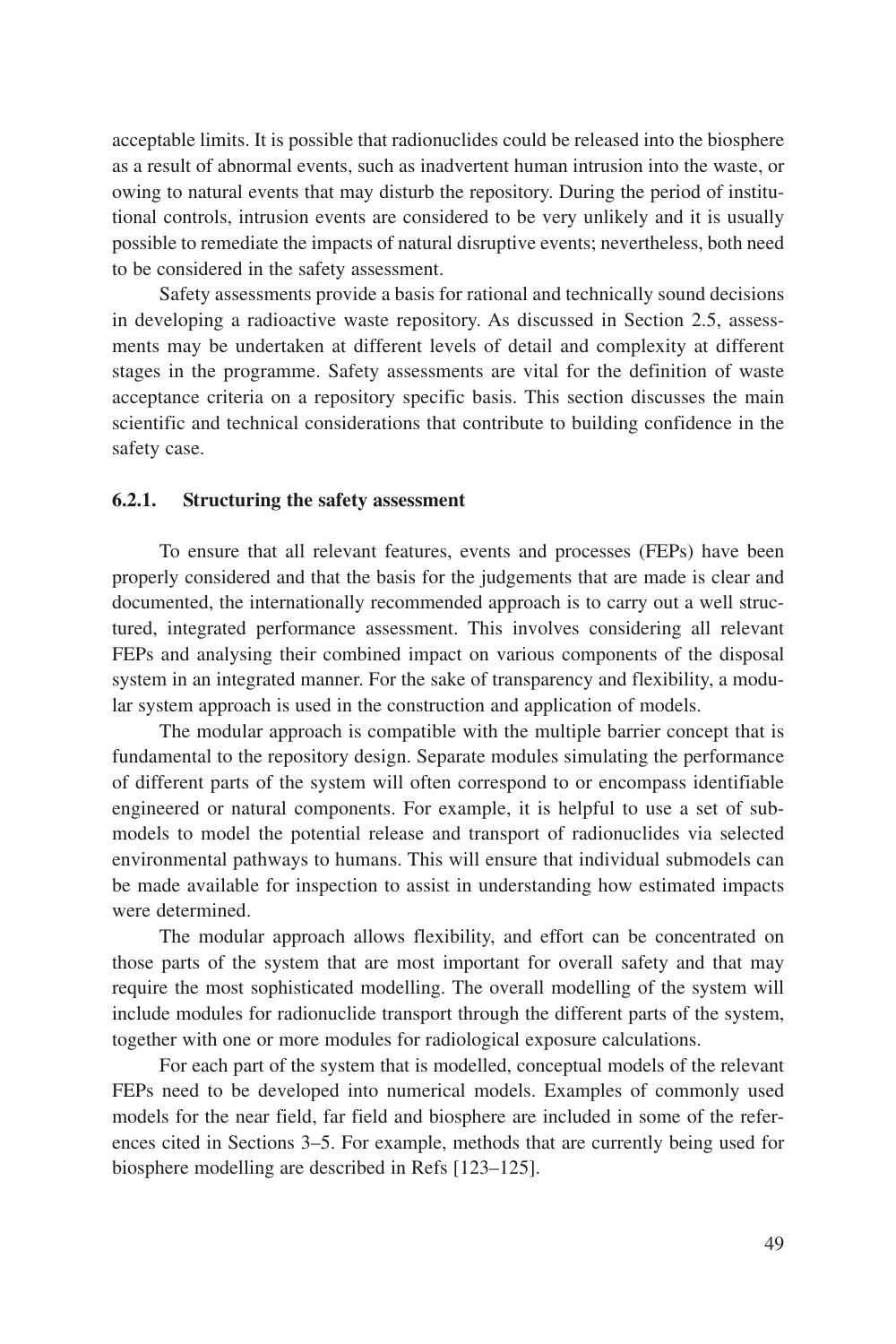# **6.2.2. Uncertainty management**

Sensitivity and uncertainty analyses are powerful tools for managing uncertainty. They can help improve understanding of the most important sources of uncertainty and direct attention to obtaining better information for key parameters. Sensitivity analysis is used to identify those parameters, system components or processes that produce significant effects on the predicted disposal system performance. Uncertainty analysis quantifies the uncertainties in the calculated impacts of interest that arise from the uncertainty in the models and parameters that are used. Sensitivity and uncertainty analyses are valuable not only for determining the significance of various uncertainties in any particular line of reasoning, but also for judging which are the most robust arguments in the overall process of gaining confidence in safety.

Sensitivity and uncertainty analyses determine how and to what degree the predicted behaviour of the near surface disposal facility depends on:

- The conceptual models used,
- The scenarios considered,
- The parameters used in the models.

Conceptual model uncertainty arises when there are alternative ways to represent a process. Typical examples of areas where alternative conceptual models can exist are the description of groundwater flow and the description of radionuclide sorption. An example of scenario uncertainty is the possibility that boundary conditions, as well as the driving forces, rates and mechanisms of some processes, or their relative importance, may change with time.

If the results are sensitive to initial and boundary conditions, then more extensive data may have to be generated. The process should look at the sensitivity of the model to different scenarios and exposure pathways. If it is determined that the assessment is sensitive to these parameters, further evaluation should be considered, assuming a greater degree of conservatism.

Another important approach to managing uncertainty and building confidence is peer review. Although peer review can be regarded as a part of quality assurance, it has its own scientific and technical value. Peer review is brought to bear on the areas of the work where an independent technical appraisal is judged to reduce uncertainty and confer significant added confidence. Efforts to find the best way of representing processes at different spatial scales may give rise to different modelling approaches. Identifying alternatives is a matter of expert judgement and it is thus important for a safety case to include a wide range of expert input and peer reviews.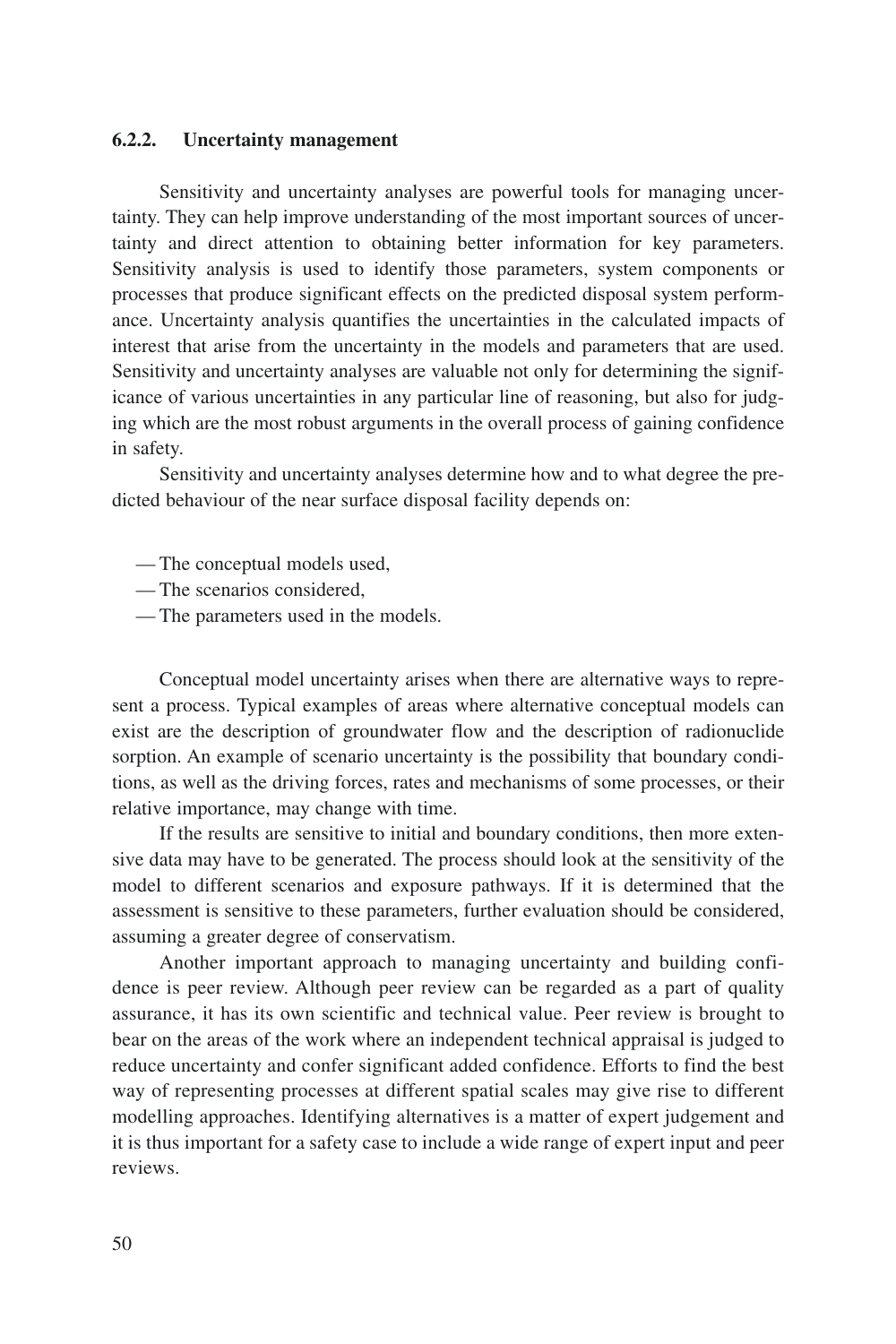## **6.2.3. Testing models**

During the development of conceptual models, in the transition from conceptual models to numerical models, and finally in their application, errors and uncertainties may be introduced that are due to the modelling assumptions, simplifications, approximations and/or mathematical approaches used. Therefore models used in a performance assessment need to be tested, and if necessary updated, to remove any errors and to increase their accuracy. For example, in the early stages of a site specific performance assessment, there may be many alternative conceptual models identified for different parts of the system, and it is normal practice to reduce these options through an iterative process of model testing.

As far as possible, modelling output should correspond to quantities that can be measured. Therefore, wherever possible, model testing should not be restricted to verification, but should include calibration and validation processes. A judgement will eventually have to be made about when it is sensible to stop the process of data collection and model testing.

Verification is used to address the question of whether the method of calculation solves accurately the mathematical equations that constitute the model. This can be achieved by solving test problems. Calibration and validation based on different data sets are used to address the question of whether the model can reproduce field and/or experimental results with sufficient accuracy. Calibration aims at reducing uncertainty by comparing model calculations with field observations or experimental measurements, whereby a set of site specific input data is used to compare predictions and observations at the site. In contrast to calibration, which is a site specific model adjustment process, validation is concerned with producing credible results at a variety of different sites or under a wide range of conditions. Although full validation of models for the long term evolution of a specific site is not possible over the relevant timescales, limited validation may be achieved through the use of data from natural analogues or by addressing specific aspects of the assessment. Model testing can in most cases help to define the limits of validity (conceptual or numerical) of the models used.

Models used in performance assessment can be tested and updated not only on the basis of comparisons of their outputs with empirical data, but also through peer review, inter-code comparisons, comparisons with other performance assessments, using results of experiments carried out to test specific aspects of conceptual and numerical models, and comparisons with cases for which analytical solutions exist.

# **6.2.4. Natural and archaeological analogues**

Natural systems where processes occur that are assumed to be similar to those in a repository environment are generally termed natural analogues. Numerous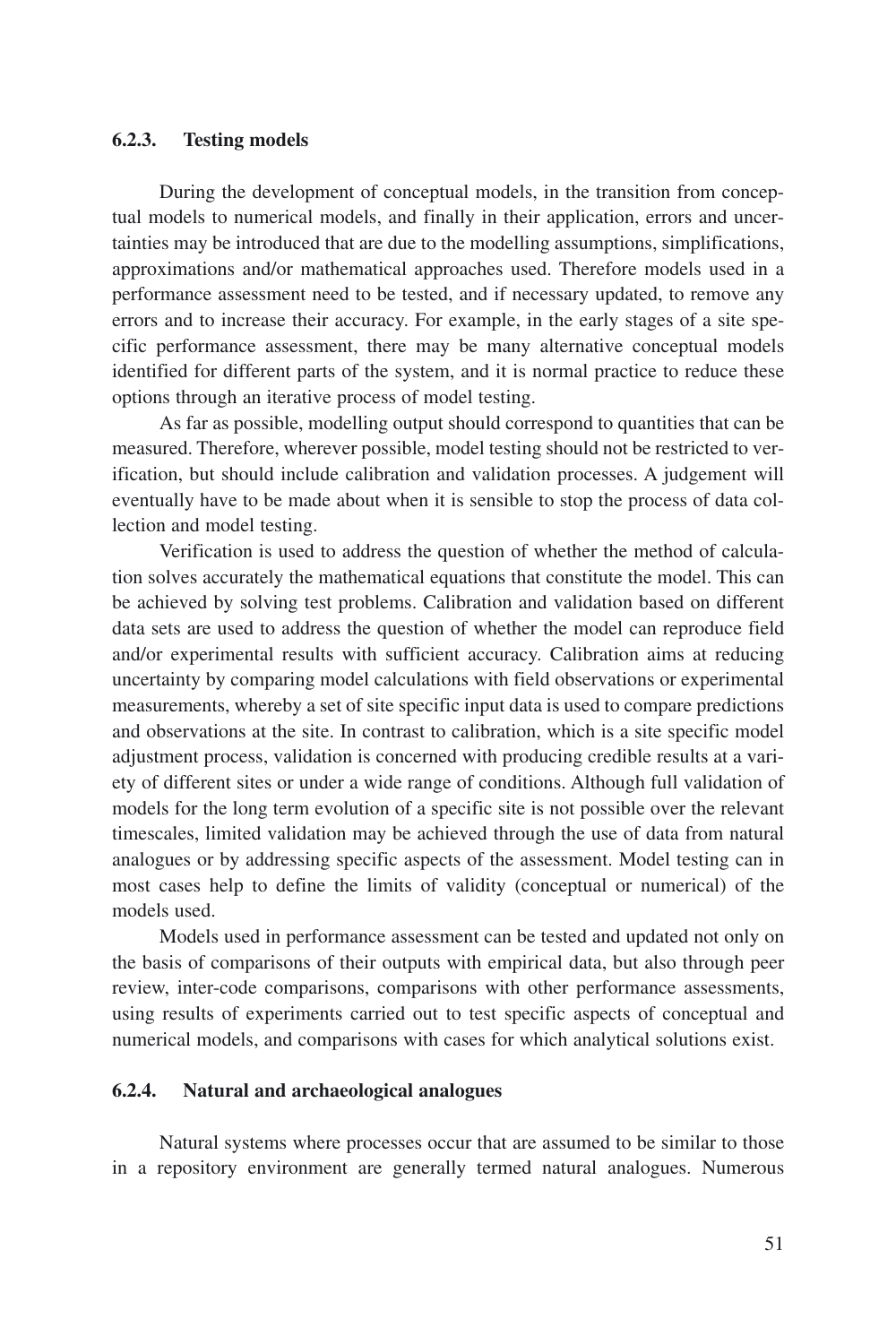publications are available and the scope of the studies is so broad that natural analogues can be used alongside other methods, such as field and laboratory experiments, which are designed to provide data and to increase confidence in the validity of a safety case. Closely linked to the studies of natural analogues are studies of ancient human made materials, provided the processes and conditions to which they have been subjected are natural. Studies of archaeological and historical artefacts, ancient buildings and anthropogenic sources of radionuclides such as nuclear weapons fallout can all be included in the field of analogue studies. Detailed information on analogue studies can be found in Refs [130–133] and the publications referred to therein.

Analogies between natural or archaeological systems and a radioactive waste repository are inevitably imperfect and consequently it is difficult to apply the results of analogue studies directly in a quantitative way, for example to perform quantitative validation of models or to provide values for parameters used in these models. However, some processes, such as degradation of waste package materials, radionuclide transport by groundwater and the transfer of elements from soil to biota, can be investigated using suitable analogues. Analogues can therefore play a useful role in building confidence in the understanding of processes and material properties relevant to disposal systems.

As indicated in Section 4.5, palaeohydrogeological analysis is conceptually similar to natural analogue studies. Groundwater flow patterns and groundwater chemistry have been affected by climate change and tectonic movements at many sites [117, 134, 135]. While palaeohydrogeological analysis is generally applied to the characterization of the long term evolution of groundwater systems and is thus potentially useful in the assessment of geological disposal systems, valuable data in support of water flow interpretations regarding near surface disposal systems have been obtained in some cases.

# **6.2.5. Documentation and maintenance of records**

The need to generate confidence in the safety of LILW disposal requires that all activities in the development, operation and closure of near surface repositories be adequately documented. Records will include documents with safety implications, such as design and construction documentation, operating records, radionuclide inventories, closure data and documentation of the quality assurance programme. This information may be supported by a variety of other records and regulations, including site investigation and monitoring data, laws and criteria governing waste disposal, licensing documentation, safety assessment results and land use controls.

The long term maintenance of records in a manner consistent with regulatory and other applicable requirements represents a significant technical challenge. Records need to be stored in a suitable form under appropriate environmental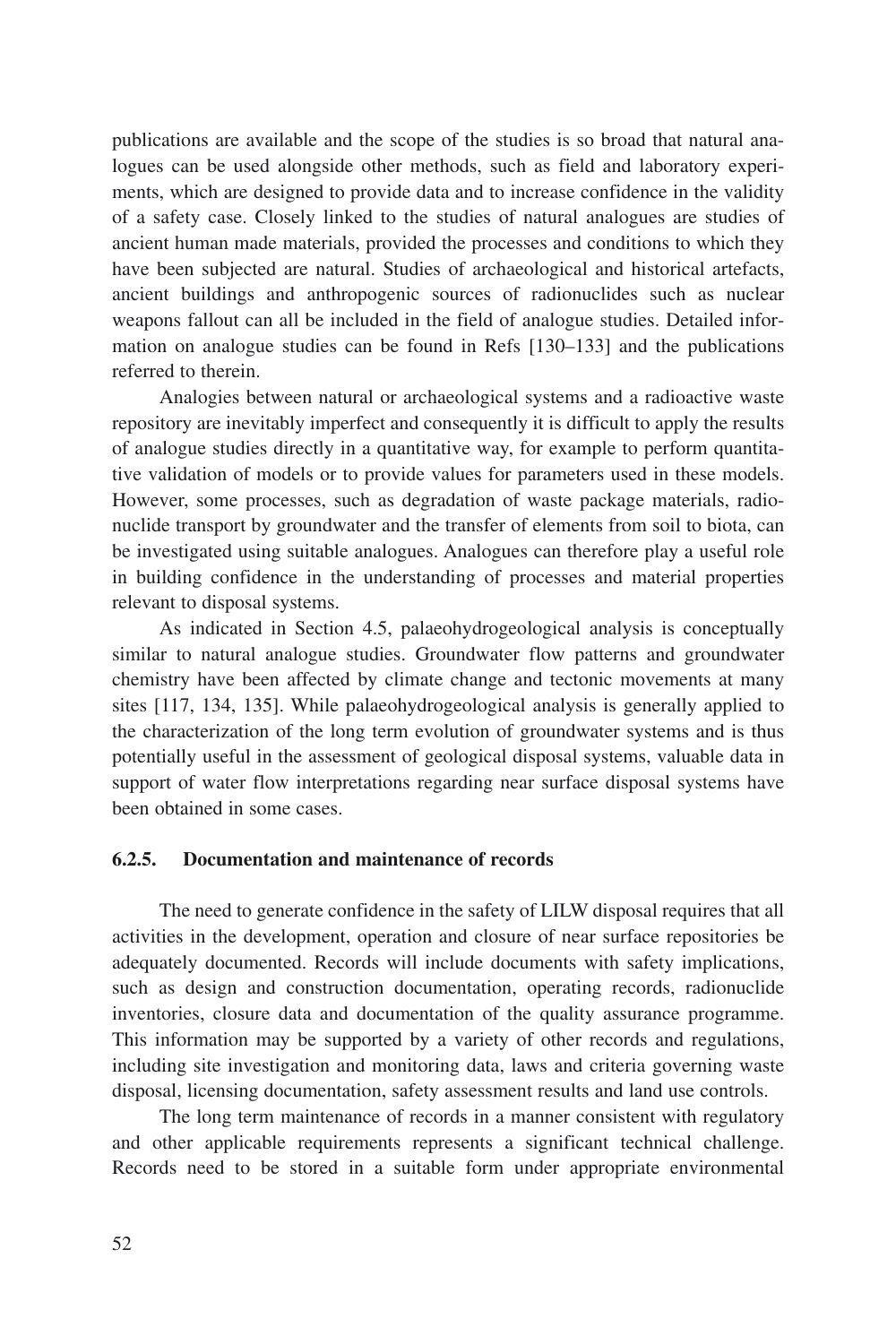conditions and in a safe place, and to be protected, in particular, from fire, flood and theft. Records need to be readily retrievable.

Some of the technical problems for different storage media are the following. In the case of paper and microfilm media, for a records management system to be effective, there will be a need to develop a database containing details of all the documents and their locations. In the case of records existing only in digital form, the system will be completely reliant on the use of electronic tools for the management of records that will need to be maintained over long periods of time. These and other technical issues of record keeping for radioactive waste disposal are further discussed in Ref. [129]. Because of the need for long term record keeping, participation in international co-operative activities for maintaining duplicate records in diverse locations may be beneficial.

# **7. SUMMARY AND CONCLUSIONS**

Low and intermediate level radioactive waste is being generated in increasing quantities in many countries as the demand for nuclear applications in medicine, research and industry, including nuclear power, is continually increasing. In countries with reactor operations, waste arisings from that source are generally greater than those from institutional producers. Decommissioning of nuclear facilities is another potential source of large volumes of LILW.

Near surface disposal is an option suitable for short lived LILW that contains mainly radionuclides which decay to radiologically insignificant levels within a few decades or a few centuries. Limited concentrations of long lived radionuclides may also be present in LILW placed in near surface disposal facilities.

Near surface disposal of LILW has been practised for over half a century, and there are more than 80 near surface repositories around the world. During the past 50 years, there have been many examples of successful repository development and operation, but also of failures in repository performance. The lessons learned from these experiences have led to the adoption of improved concepts and technologies. It is anticipated that many new near surface facilities will be constructed and many existing facilities will be upgraded in the next few decades, especially in developing countries, eastern European countries and the Newly Independent States of the former USSR.

Disposal options include shallow facilities, with disposal units located either above or below the original ground surface, and facilities where the waste is emplaced at greater depths in rock cavities or boreholes. In the first case, the thickness of the cover over the waste is typically a few metres; in the second case the layer of rock above the waste can be some tens of metres thick. Rock cavities can be either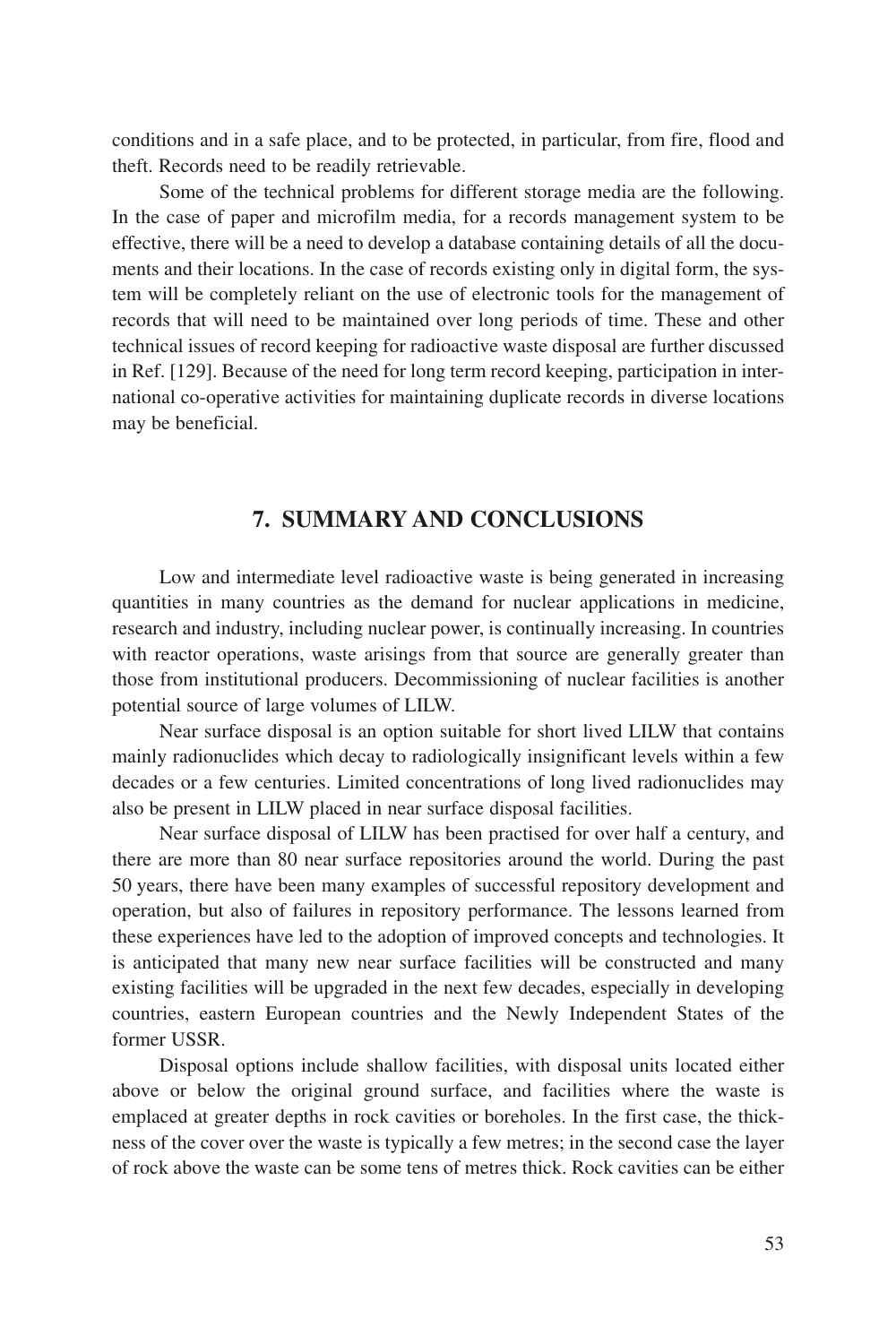natural or excavated in various geological formations. The borehole concept has been developed for the disposal of disused sealed radioactive sources and LILW exceeding waste acceptance criteria for shallow disposal.

In shallow facilities, the basic disposal units, typically trenches or vaults, are often located in the vadose zone, i.e. above the water table. However, in some countries, local conditions require the disposal units to be constructed in the saturated zone. In both cases, the disposal units have to be designed, constructed and maintained to limit the flow of water through the waste.

This report discusses, in a generic sense, the scientific and technical knowledge considered to be relevant for the design and safe operation of a near surface disposal facility, and for providing a convincing safety case that also covers the periods following repository closure and the end of institutional controls. As a result of the generic nature of the discussion, the described scientific and technical basis is quite comprehensive. For a specific repository, depending on the quantities and characteristics of the waste, the nature of the engineered barriers and the features of the site, the relative importance of the different scientific and technical elements is subject to change. As a consequence, the detailed scientific and technical basis relative to a specific repository depends on the various features of the disposal system.

The fundamental safety concept for the near surface disposal of radioactive waste is to isolate the waste from the accessible environment for a period sufficiently long to allow substantial decay of the shorter lived radionuclides and, in the longer term, to limit releases of residual radionuclides into the accessible environment by relying on multiple barriers.

For shallow repositories, a period of institutional control is needed after repository closure to provide assurance of waste isolation. The duration of post-closure institutional controls can be expected to be up to a few hundred years; a period of 300 years, for example, would correspond to around ten half-lives of radionuclides such as  $137Cs$  and  $90Sr$ . The anticipated duration of institutional control is an important strategic decision, since it affects both the definition of waste acceptance criteria and the required planning for surveillance, maintenance and monitoring of the disposal facility. If disposal takes place at greater depths, in rock cavity repositories or boreholes, less reliance may be placed on institutional controls.

Engineered barriers are features of the disposal system, made or altered by humans during construction, operation and closure of a repository. Because engineered barriers may play an important role in the performance of near surface repositories, many Member States are now considering the use of engineered barriers in the development of new repositories. Even after engineered barriers have degraded, they can continue to limit radionuclide releases through physicochemical processes such as sorption and solubility limitation.

The development of a near surface repository requires that a safety case be produced. Scientists, regulators, decision makers, concerned groups and the general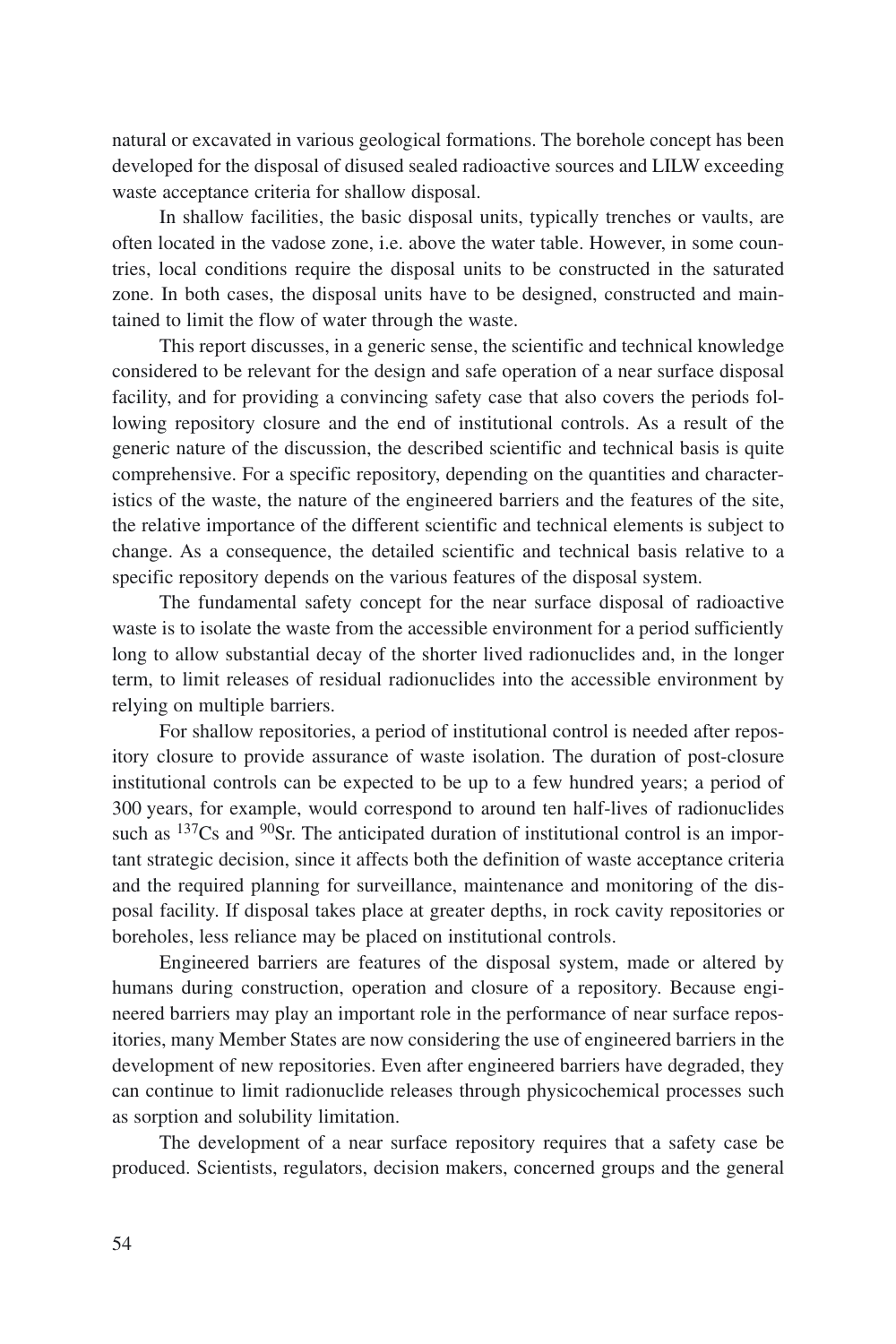public all need to have confidence in the isolation of the radioactive waste, and safety assessments can play an important role in demonstrating how the scientific and technical issues have been managed in order to ensure safety. The safety case can be developed as the repository programme proceeds, and it plays a key role in determining the types of waste that can be disposed of in any particular near surface facility.

The definition and effective application of waste acceptance criteria constitute an essential prerequisite for the safety of the repository. Waste acceptance criteria need to be based on considerations addressing the safety of the repository during the operational phase and in the post-closure period, both when institutional controls are still in effect and after their termination. For the period following the end of institutional controls, waste acceptance criteria address mainly the levels of long lived radionuclides that would be compatible with the safety targets even in the event of degradation of the isolation barriers or inadvertent human intrusion. Consequently, rationally justified waste acceptance criteria are important elements of a successful safety case.

Because of the extensive experience that has been gathered from operational near surface facilities, there is a wealth of information available on the key processes affecting the evolution of disposal systems and the behaviour of radionuclides in respect of their mobilization and subsequent migration through both engineered and natural barriers. This understanding is reflected in models for system performance.

A modular approach to system modelling is compatible with a multiple barrier design concept. Separate modules simulating the performance of different parts of the system can correspond to or encompass identifiable engineered or natural components of the disposal system. The modular approach allows flexibility, and effort can be concentrated on those parts of the system that are most important for the overall safety of the system. The overall modelling of the system needs to include modules for radionuclide transport through the different parts of the system, together with one or more modules for radiological exposure calculations. A simple modelling approach is likely to be efficient and transparent, and consequently more easily understandable and justified.

All activities in the development, operation and closure of a near surface repository should be adequately documented. The long term maintenance of records during the institutional control period in a manner consistent with regulatory and other applicable requirements represents a major technical challenge.

Key contributions to confidence in the safety of a near surface repository come from:

— A repository design based on the use of multiple barriers, engineered as well as natural, where it is possible to obtain reasonable assurance that the system performance can remain satisfactory even if any single barrier fails to function as expected.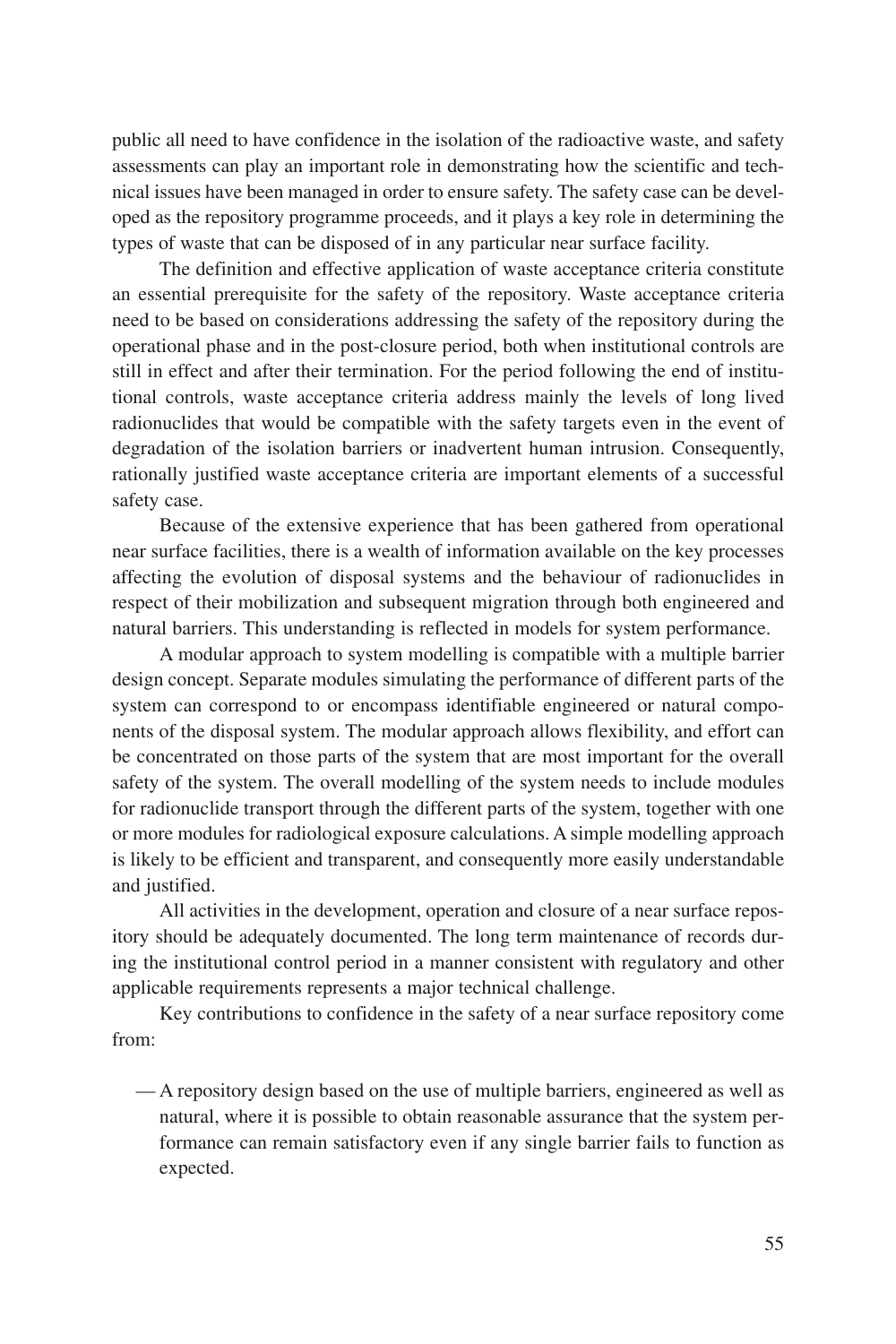- A well designed and managed quality assurance programme that covers all activities related to the disposal of the waste, from planning through siting, design, construction, operation, the various steps in the safety assessment process, closure and institutional control activities, including the maintenance of records.
- Studies of natural systems and of archaeological and historical artefacts, ancient buildings and anthropogenic sources of radionuclides such as nuclear weapons fallout. Such studies can all play a useful role in building confidence in the understanding of processes and material properties relevant to disposal systems.
- A well structured safety case that uses multiple lines of evidence as well as performance and safety assessments incorporating sensitivity and uncertainty analyses to address the inevitable uncertainties inherent in the representation of the evolution of the disposal system and the resulting potential radiological impacts.
- Monitoring and surveillance of the site as a part of active controls after repository closure.

Finally, there must be a long term commitment of Member States and international organizations to the demonstration and transfer of suitable technologies, to support for research and development, and to the exchange of scientific and technical information and expertise related to the near surface disposal of radioactive waste.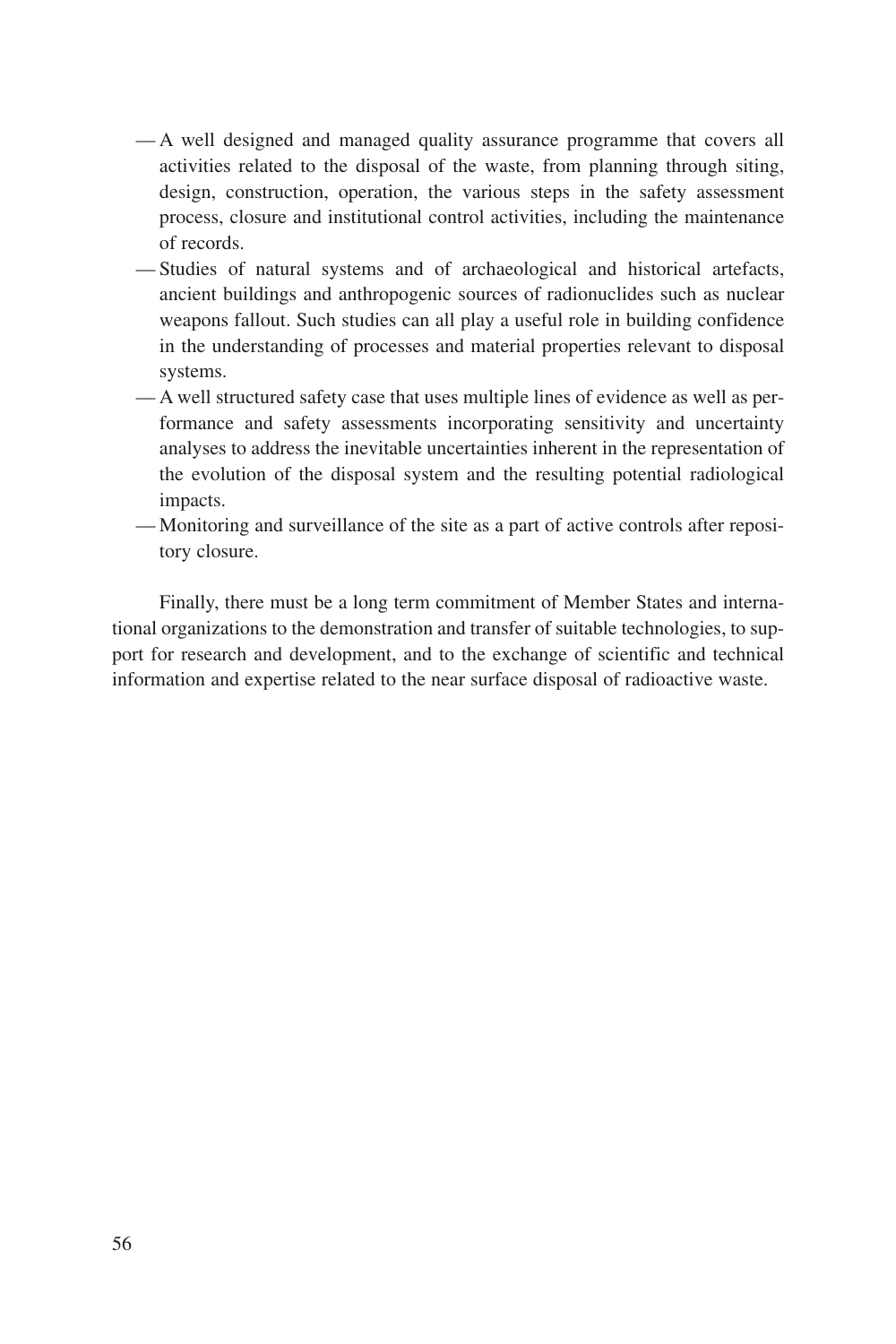# **REFERENCES**

- [1] INTERNATIONAL ATOMIC ENERGY AGENCY, The Principles of Radioactive Waste Management, Safety Series No. 111-F, IAEA, Vienna (1995).
- [2] FOOD AND AGRICULTURE ORGANIZATION OF THE UNITED NATIONS, INTERNATIONAL ATOMIC ENERGY AGENCY, INTERNATIONAL LABOUR ORGANISATION, OECD NUCLEAR ENERGY AGENCY, PAN AMERICAN HEALTH ORGANIZATION, WORLD HEALTH ORGANIZATION, International Basic Safety Standards for Protection against Ionizing Radiation and for the Safety of Radiation Sources, Safety Series No. 115, IAEA, Vienna (1996).
- [3] INTERNATIONAL ATOMIC ENERGY AGENCY, Joint Convention on the Safety of Spent Fuel Management and on the Safety of Radioactive Waste Management, GOV/INF/821-GC(41)/INF/12, IAEA, Vienna (1997).
- [4] INTERNATIONAL ATOMIC ENERGY AGENCY, Near Surface Disposal of Radioactive Waste, Safety Standards Series No. WS-R-1, IAEA, Vienna (1999).
- [5] INTERNATIONAL ATOMIC ENERGY AGENCY, Predisposal Management of Radioactive Waste, Including Decommissioning, Safety Standards Series No. WS-R-2, IAEA, Vienna (2000).
- [6] INTERNATIONAL ATOMIC ENERGY AGENCY, Legal and Governmental Infrastructure for Nuclear, Radiation, Radioactive Waste and Transport Safety, Safety Standards Series No. GS-R-1, IAEA, Vienna (2000).
- [7] INTERNATIONAL ATOMIC ENERGY AGENCY, Regulatory Control of Radioactive Discharges to the Environment, Safety Standards Series No. WS-G-2.3, IAEA, Vienna (2000).
- [8] INTERNATIONAL COMMISSION ON RADIOLOGICAL PROTECTION, Radiation Protection Principles for the Disposal of Solid Radioactive Waste, Publication 46, Pergamon Press, Oxford and New York (1985).
- [9] INTERNATIONAL COMMISSION ON RADIOLOGICAL PROTECTION, Radiological Protection Policy for the Disposal of Radioactive Waste, Publication 77, Pergamon Press, Oxford and New York (1997).
- [10] INTERNATIONAL COMMISSION ON RADIOLOGICAL PROTECTION, Protection of the Public in Situations of Prolonged Radiation Exposure, Publication 82, Pergamon Press, Oxford and New York (1999).
- [11] INTERNATIONAL COMMISSION ON RADIOLOGICAL PROTECTION, Radiation Protection Recommendations as Applied to the Disposal of Long-lived Solid Radioactive Waste, Publication 81, Pergamon Press, Oxford and New York (2000).
- [12] INTERNATIONAL ATOMIC ENERGY AGENCY, Shallow Ground Disposal of Radioactive Wastes: A Guidebook, Safety Series No. 53, IAEA, Vienna (1981).
- [13] INTERNATIONAL ATOMIC ENERGY AGENCY, Site Investigations for Repositories for Solid Radioactive Wastes in Shallow Ground Disposal, Technical Reports Series No. 216, IAEA, Vienna (1982).
- [14] INTERNATIONAL ATOMIC ENERGY AGENCY, Operational Experience in Shallow Ground Disposal of Radioactive Wastes, Technical Reports Series No. 253, IAEA, Vienna (1985).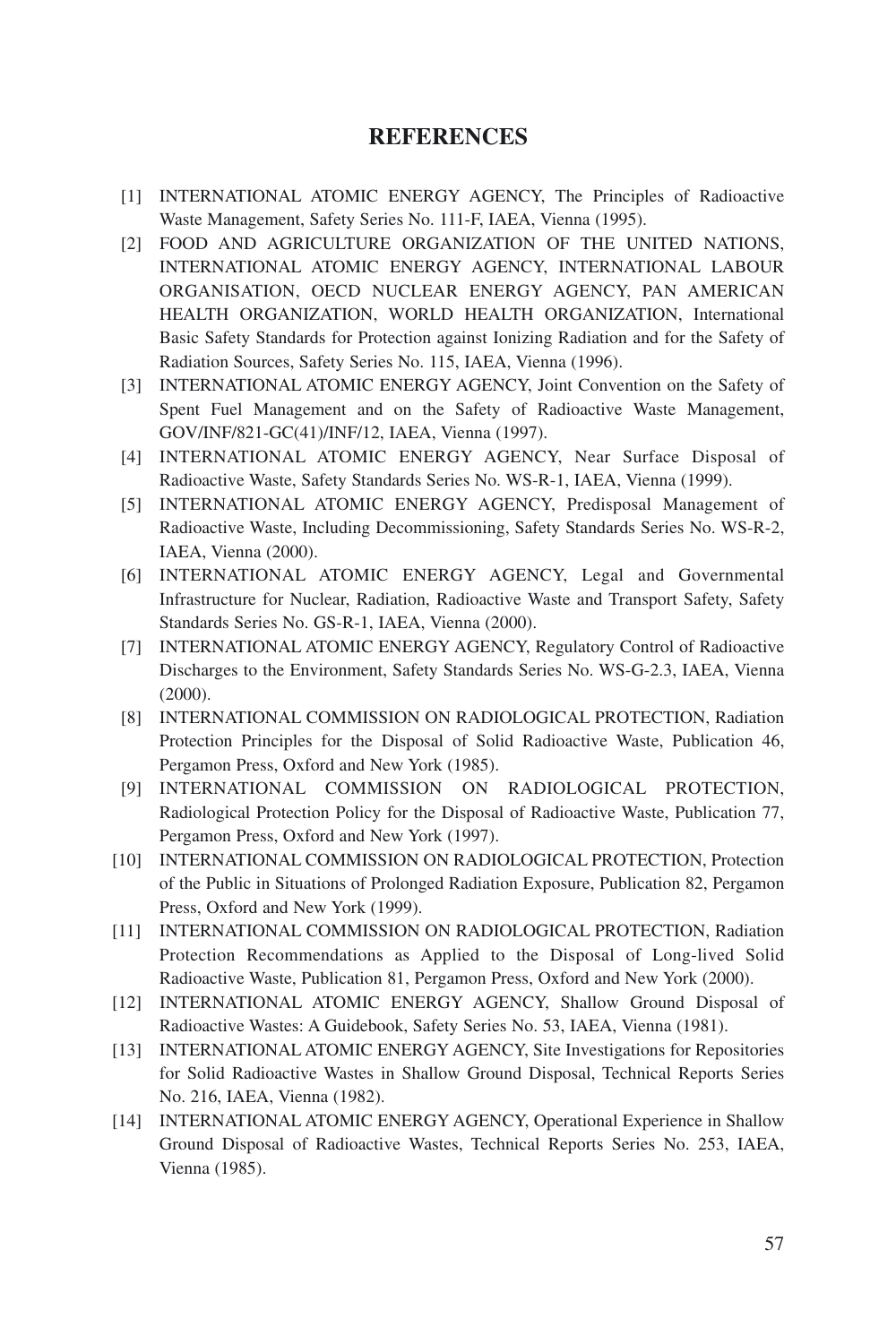- [15] INTERNATIONAL ATOMIC ENERGY AGENCY, Review of Available Options for Low Level Radioactive Waste Disposal, IAEA-TECDOC-661, Vienna (1992).
- [16] INTERNATIONAL ATOMIC ENERGY AGENCY, Radioactive Waste Management: An IAEA Source Book, IAEA, Vienna (1992).
- [17] INTERNATIONAL ATOMIC ENERGY AGENCY, Report on Radioactive Waste Disposal, Technical Reports Series No. 349, IAEA, Vienna (1993).
- [18] INTERNATIONAL ATOMIC ENERGY AGENCY, Issues Relating to Safety Standards on the Geological Disposal of Radioactive Waste, IAEA-TECDOC-1282, Vienna (2002).
- [19] INTERNATIONAL ATOMIC ENERGY AGENCY, Requirements for the Safe Management of Radioactive Waste (Proc. Seminar, Vienna, 1995), IAEA-TECDOC-853, Vienna (1995).
- [20] INTERNATIONAL ATOMIC ENERGY AGENCY, Planning and Operation of Low Level Waste Disposal Facilities (Proc. Int. Symp. Vienna, 1996), IAEA, Vienna (1997).
- [21] INTERNATIONAL ATOMIC ENERGY AGENCY, Technical, Institutional and Economic Factors Important for Developing a Multinational Radioactive Waste Repository, IAEA-TECDOC-1021, Vienna (1998).
- [22] CHAPMAN, N.A., McKINLEY, I.G., HILL, M.D., The Geological Disposal of Nuclear Waste, Wiley, Chichester (1987).
- [23] SAVAGE, D., Ed., The Scientific and Regulatory Basis for the Geological Disposal of Radioactive Waste, Wiley, Chichester (1995).
- [24] OECD NUCLEAR ENERGY AGENCY, Low-Level Radioactive Waste Repositories: An Analysis of Costs, OECD, Paris (1999).
- [25] EUROPEAN COMMISSION, Management of Sealed Radioactive Sources Produced and Sold in the Russian Federation, Rep. EUR 18191 EN, EC, Luxembourg (1999).
- [26] EUROPEAN COMMISSION, Management and Disposal of Disused Sealed Radioactive Sources in the European Union, Rep. EUR 18186 EN, EC, Luxembourg (2000).
- [27] INTERNATIONAL ATOMIC ENERGY AGENCY, Safety of Radioactive Waste Management (Proc. Int. Conf. Cordoba, 2000), IAEA, Vienna (2000).
- [28] UNITED KINGDOM NIREX LIMITED, The Scientific Foundations of Deep Geological Disposal, Rep. N/016, Nirex, Didcot (2001).
- [29] MATERIALS RESEARCH SOCIETY, Scientific Basis for Nuclear Waste Management XXIII (Proc. Symp. Boston, 1999), Vol. 608, MRS, Warrendale, PA (2000).
- [30] HAN, Kyong Won, HEINONEN, J., BONNE, A., Radioactive waste disposal: Global experience and challenges, Int. At. Energy Agency Bull. **39** 1 (1997) 33.
- [31] INTERNATIONAL ATOMIC ENERGY AGENCY, Classification of Radioactive Waste: A Safety Guide, Safety Series No. 111-G-1.1, IAEA, Vienna (1994).
- [32] DAYAL, R., The IAEA's current activities in low- and intermediate-level radioactive waste disposal, Radwaste Solutions **9** 3 (2002) 10.
- [33] INTERNATIONAL ATOMIC ENERGY AGENCY, Acceptance Criteria for Disposal of Radioactive Wastes in Shallow Ground and Rock Cavities, Safety Series No. 71, IAEA, Vienna (1985).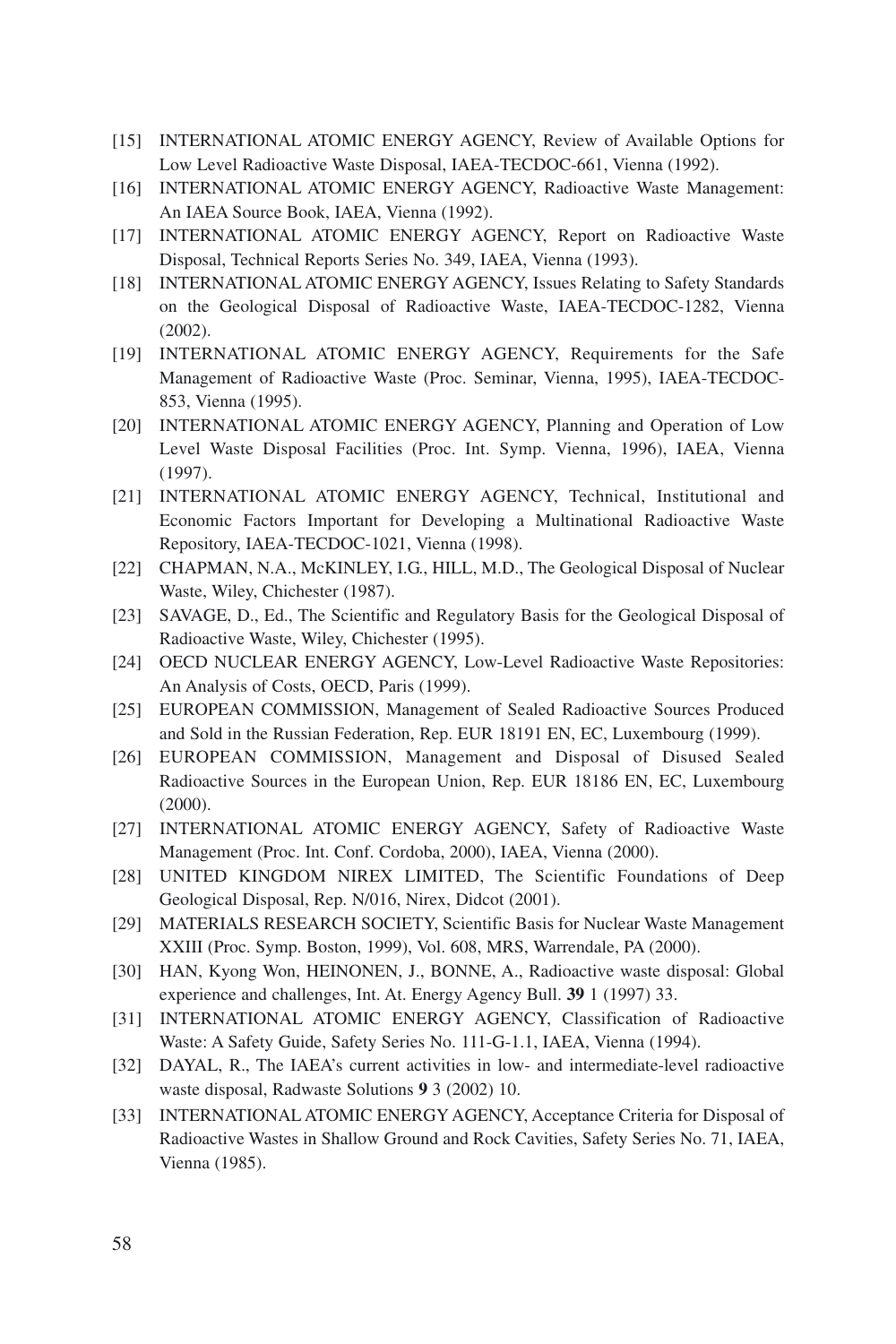- [34] OECD NUCLEAR ENERGY AGENCY, Shallow Land Disposal of Radioactive Waste: Reference Levels for the Acceptance of Long Lived Radionuclides, OECD, Paris (1987).
- [35] INTERNATIONAL ATOMIC ENERGY AGENCY, Derivation of Activity Limits for Disposal of Radioactive Waste to Near Surface Facilities, Working Material, IAEA, Vienna (2001).
- [36] INTERNATIONAL ATOMIC ENERGY AGENCY, Scientific and Technical Basis for Geological Disposal of Radioactive Waste, Technical Reports Series No. 413, IAEA, Vienna (in press).
- [37] INTERNATIONAL ATOMIC ENERGY AGENCY, Performance of Engineered Barrier Materials in Near Surface Disposal Facilities for Radioactive Waste, IAEA-TECDOC-1255, Vienna (2001).
- [38] INTERNATIONAL ATOMIC ENERGY AGENCY, Technical Considerations in the Design of Near Surface Disposal Facilities for Radioactive Waste, IAEA-TECDOC-1256, Vienna (2001).
- [39] ATOMIC ENERGY OF CANADA LIMITED, An International Comparison of Disposal Concepts and Post-closure Assessments for Nuclear Waste Disposal, Rep. TR-M-43, AECL, Winnipeg, Manitoba (1996).
- [40] OECD NUCLEAR ENERGY AGENCY, Geologic Disposal of Radioactive Waste in Perspective, OECD, Paris (2000).
- [41] ATOMIC ENERGY OF CANADA LIMITED, Preliminary Safety Analysis Report (PSAR) for the Intrusion Resistant Underground Structure (IRUS), Rep. AECL-MISC-295, Chalk River, Ontario (1996).
- [42] INTERNATIONAL ATOMIC ENERGY AGENCY, Site Investigations, Design, Construction, Operation, Shutdown and Surveillance of Repositories for Low- and Intermediate-Level Radioactive Wastes in Rock Cavities, Safety Series No. 62, IAEA, Vienna (1984).
- [43] DAYAL, R., MOGHISSI, A.A., Eds, Cementitious Materials in Radioactive Waste Management, Special Issue, Waste Manag. **12** 2/3 (1992).
- [44] INTERNATIONAL ATOMIC ENERGY AGENCY, Characterization of Radioactive Waste Forms and Packages, Technical Reports Series No. 383, IAEA, Vienna (1997).
- [45] INTERNATIONAL ATOMIC ENERGY AGENCY, Containers for Packaging of Solid Low and Intermediate Level Radioactive Wastes, Technical Reports Series No. 355, IAEA, Vienna (1993).
- [46] INTERNATIONAL ATOMIC ENERGY AGENCY, Quality Assurance for Radioactive Waste Packages, Technical Reports Series No. 376, IAEA, Vienna (1995).
- [47] INTERNATIONAL ATOMIC ENERGY AGENCY, Requirements and Methods for Low and Intermediate Level Waste Package Acceptability, IAEA-TECDOC-864, Vienna (1996).
- [48] INTERNATIONAL ATOMIC ENERGY AGENCY, Inspection and Verification of Waste Packages for Near Surface Disposal, IAEA-TECDOC-1129, Vienna (1999).
- [49] INTERNATIONAL ATOMIC ENERGY AGENCY, Review of the Factors Affecting the Selection and Implementation of Waste Management Technologies, IAEA-TECDOC-1096, IAEA, Vienna (1999).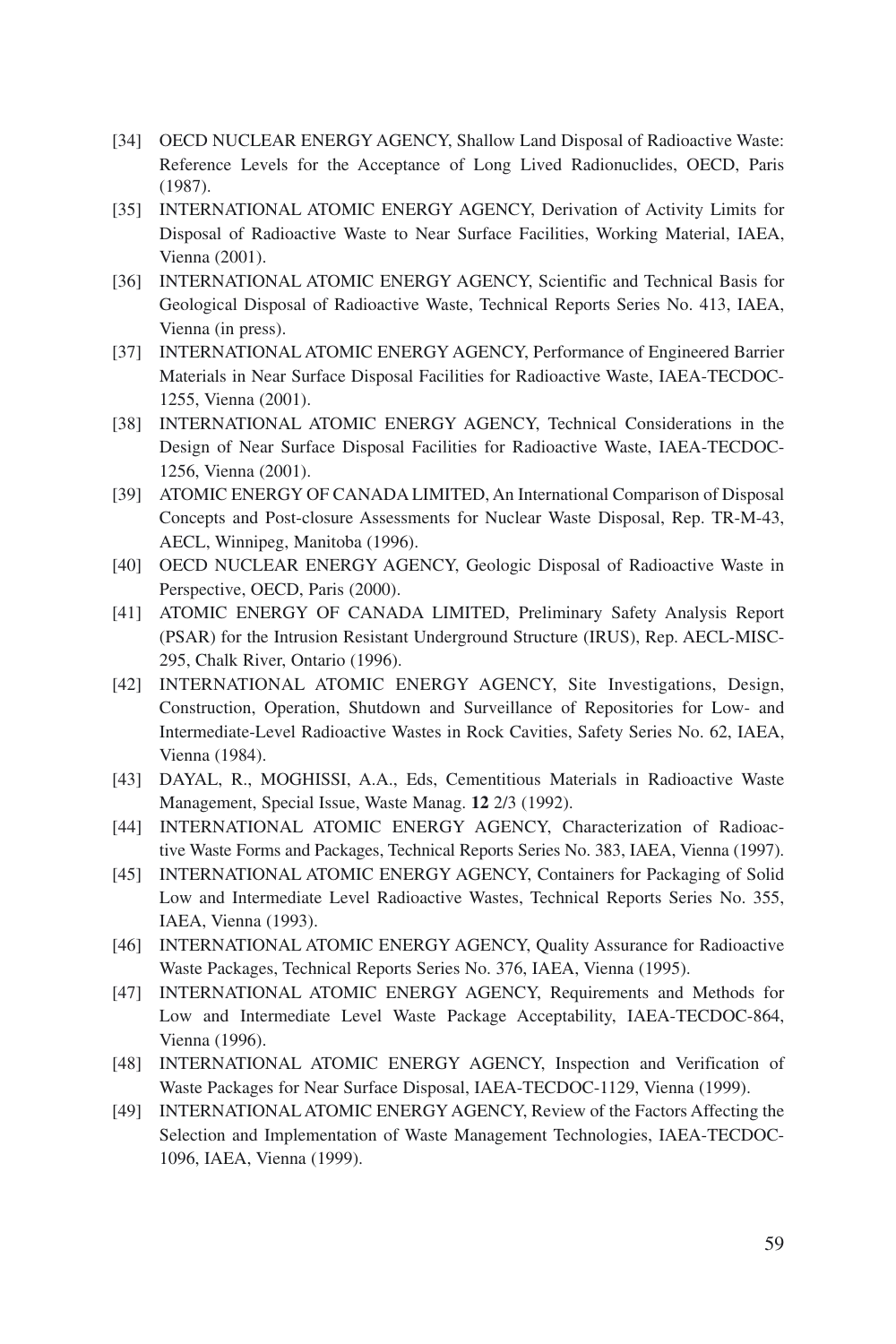- [50] INTERNATIONAL ATOMIC ENERGY AGENCY, Design, Construction, Operation, Shutdown and Surveillance of Repositories for Solid Radioactive Wastes in Shallow Ground, Safety Series No. 63, IAEA, Vienna (1984).
- [51] INTERNATIONAL ATOMIC ENERGY AGENCY, Siting, Design and Construction of Underground Repositories for Radioactive Wastes (Proc. Int. Symp. Hannover, 1986), IAEA, Vienna (1986).
- [52] INTERNATIONAL ATOMIC ENERGY AGENCY, Sealing of Underground Repositories for Radioactive Wastes, Technical Reports Series No. 319, IAEA, Vienna (1990).
- [53] UK ENVIRONMENT AGENCY, US DEPARTMENT OF ENERGY, International Workshop on the Uses of Backfill in Nuclear Waste Repositories, Carlsbad, NM, 1998, R&D Tech. Rep. P178, US Dept of Energy, Carlsbad Area Office, NM (1998).
- [54] INTERNATIONAL ATOMIC ENERGY AGENCY, Siting of Near Surface Disposal Facilities, Safety Series No. 111-G-3.1, IAEA, Vienna (1994).
- [55] INTERNATIONAL ATOMIC ENERGY AGENCY, Considerations in the Development and Implementation of Near Surface Repositories for Radioactive Waste, Technical Reports Series, IAEA, Vienna (in press).
- [56] INTERNATIONAL ATOMIC ENERGY AGENCY, Issues in Radioactive Waste Disposal, IAEA-TECDOC-909, Vienna (1996).
- [57] UK ENVIRONMENT AGENCY, Interpretation of Optimisation in the Context of a Disposal Facility for Long-Lived Radioactive Waste, R&D Tech. Rep. P259, Environment Agency, Bristol (1999).
- [58] INTERNATIONAL ATOMIC ENERGY AGENCY, Monitoring and Surveillance of Near Surface Disposal Facilities, Safety Report, IAEA, Vienna (in preparation).
- [59] OECD NUCLEAR ENERGY AGENCY, Disposal of Radioactive Waste: Can Long-Term Safety Be Evaluated? An International Collective Opinion, OECD, Paris (1991).
- [60] INTERNATIONAL ATOMIC ENERGY AGENCY, Regulatory Decision Making in the Presence of Uncertainty in the Context of the Disposal of Long Lived Radioactive Wastes, IAEA-TECDOC-975, Vienna (1997).
- [61] INTERNATIONAL ATOMIC ENERGY AGENCY, Safety Assessment for the Underground Disposal of Radioactive Wastes, Safety Series No. 56, IAEA, Vienna (1981).
- [62] INTERNATIONAL ATOMIC ENERGY AGENCY, Safety Analysis Methodologies for Radioactive Waste Repositories in Shallow Ground, Safety Series No. 64, IAEA, Vienna (1984).
- [63] INTERNATIONAL ATOMIC ENERGY AGENCY, Performance Assessment for Underground Radioactive Waste Disposal Systems, Safety Series No. 68, IAEA, Vienna (1985).
- [64] OECD NUCLEAR ENERGY AGENCY, Safety Assessment of Radioactive Waste Repositories (Proc. Joint CEC/IAEA/NEA Int. Symp. Paris, 1989), OECD, Paris (1990).
- [65] OECD NUCLEAR ENERGY AGENCY, Review of Safety Assessment Methods, OECD, Paris (1991).
- [66] OECD NUCLEAR ENERGY AGENCY, Systematic Approaches to Scenario Development, OECD, Paris (1992).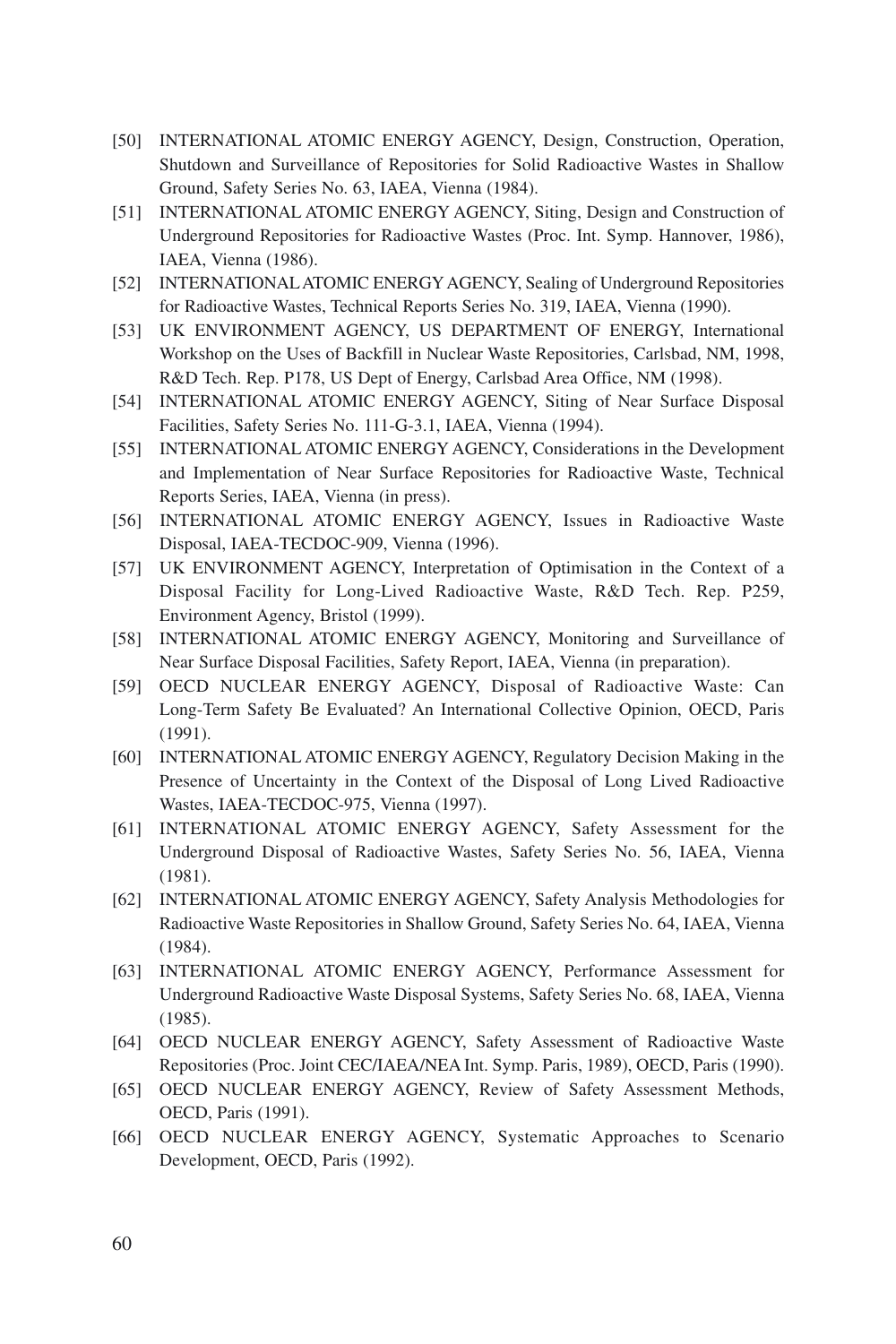- [67] INTERNATIONAL ATOMIC ENERGY AGENCY, Safety Indicators in Different Timeframes for the Safety Assessment of Underground Radioactive Waste Repositories, IAEA-TECDOC-767, Vienna (1994).
- [68] INTERNATIONAL ATOMIC ENERGY AGENCY, Preparation of Safety Analysis Reports (SARs) for Near Surface Radioactive Waste Disposal Facilities, IAEA-TECDOC-789, Vienna (1995).
- [69] INTERNATIONAL ATOMIC ENERGY AGENCY, Safety Assessment of Near Surface Radioactive Waste Disposal Facilities: Model Intercomparison Using Simple Hypothetical Data (Test Case 1), IAEA-TECDOC-846, Vienna (1995).
- [70] OECD NUCLEAR ENERGY AGENCY, Safety Assessment of Radioactive Waste Repositories. Future Human Actions at Disposal Sites, OECD, Paris (1995).
- [71] EUROPEAN COMMISSION, Everest Project: Evaluation of Elements Responsible for Effective Engaged Dose Rates Associated with Final Storage of Radioactive Waste, Summary Report, EUR 17122 EN, EC, Luxembourg (1996).
- [72] OECD NUCLEAR ENERGYAGENCY, Disposal of Radioactive Waste. The Probabilistic System Assessment Group: History and Achievements (1985–1994), OECD, Paris (1997).
- [73] INTERNATIONAL ATOMIC ENERGY AGENCY, ISAM, The International Programme for Improving Long Term Safety Assessment Methodologies for Waste Disposal Facilities: Objectives, Content and Work Programme, Working Material, IAEA, Vienna (1997).
- [74] INTERNATIONAL ATOMIC ENERGY AGENCY, ISAM, Development of an Information System for Features, Events and Processes (FEPs) and Generic Scenarios for the Safety Assessment of Near Surface Radioactive Waste Disposal Facilities, Working Material, ISAM/SWG/0298, IAEA, Vienna (1999).
- [75] INTERNATIONAL ATOMIC ENERGY AGENCY, Safety Assessment for Near Surface Disposal of Radioactive Waste: Safety Guide, Safety Standards Series No. WS-G-1.1, IAEA, Vienna (1999).
- [76] US NUCLEAR REGULATORY COMMISSION, A Performance Assessment Methodology for Low-Level Radioactive Waste Disposal Facilities. Recommendations of NRC's Performance Assessment Working Group, Rep. NUREG-1573, NRC, Washington, DC (2000).
- [77] US DEPARTMENT OF ENERGY, Environment Monitoring Report for Commercial Low-Level Radioactive Waste Disposal Sites (1960 through 1990's), Dept. of Energy, Washington, DC (1996).
- [78] INTERNATIONAL ATOMIC ENERGY AGENCY, Monitoring of Geological Repositories for High Level Radioactive Waste, IAEA-TECDOC-1208, Vienna (2001).
- [79] INTERNATIONAL ATOMIC ENERGY AGENCY, Safety Indicators, Complementary to Dose and Risk, for the Assessment of Radioactive Waste Disposal, Working Material, IAEA, Vienna (1999).
- [80] INTERNATIONAL ATOMIC ENERGY AGENCY, Safe Disposal of Disused Radioactive Sources in Boreholes, IAEA-TECDOC, Vienna (in preparation).
- [81] UNITED NATIONS EDUCATIONAL, SCIENTIFIC AND CULTURAL ORGANIZA-TION, Hydrologic Aspects of Land Disposal of Radioactive Waste, IHP Technical Documents in Hydrology, UNESCO, Paris (1987).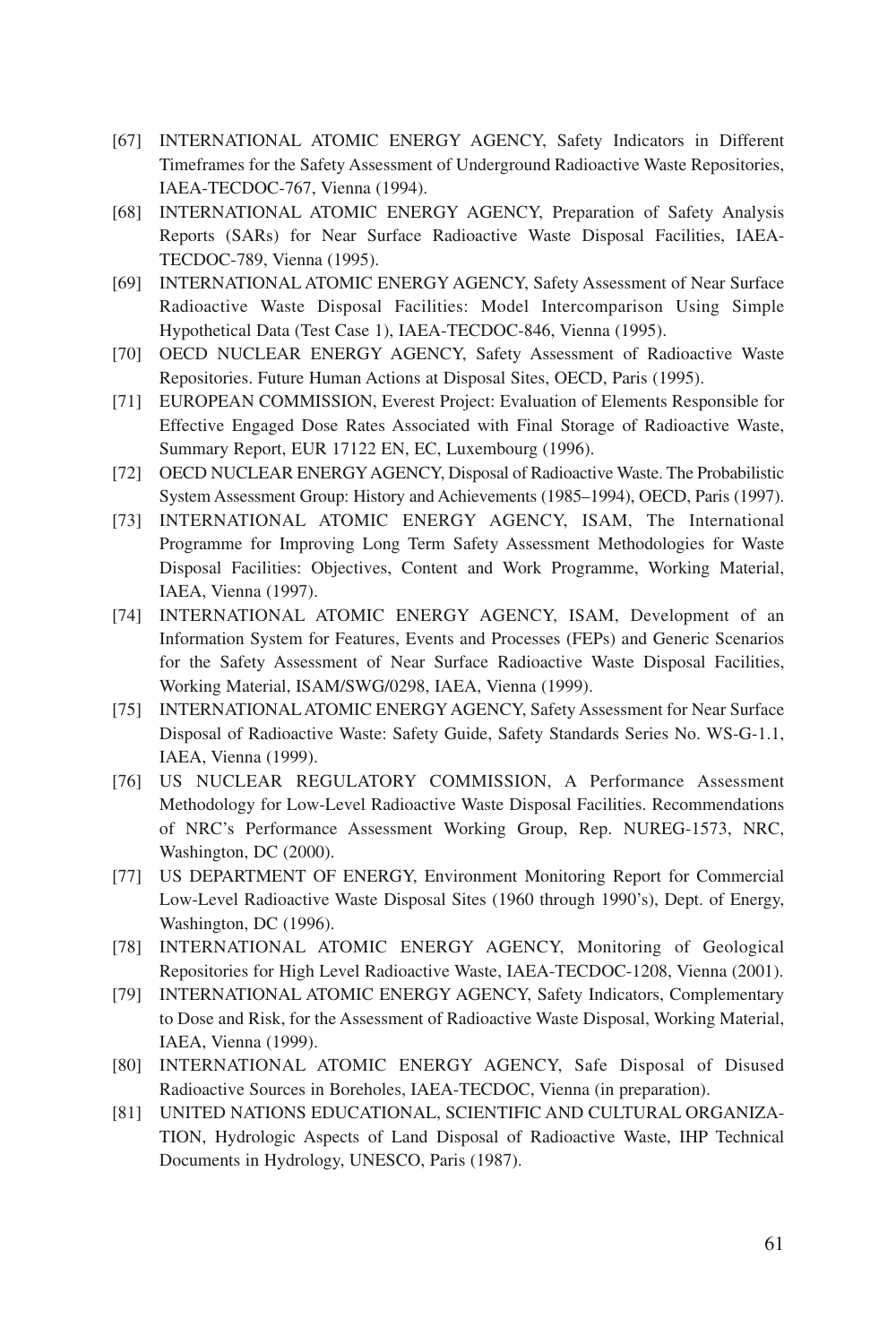- [82] OECD NUCLEAR ENERGY AGENCY, Near Field Assessment of Repositories for Low and Medium Level Radioactive Waste (Proc. NEA Workshop, Baden, Switzerland, 1987), OECD, Paris (1988).
- [83] INTERNATIONAL ASSOCIATION OF HYDROGEOLOGISTS, Hydrogeology and Safety of Radioactive and Industrial Hazardous Waste Disposal (Proc. Int. Symp. Orleans, 1988),Vols 1 and 2, IAH-BRGM, Orleans (1988).
- [84] OECD NUCLEAR ENERGY AGENCY, Heterogeneity of Groundwater Flow and Site Evaluation (Proc. NEA Workshop, Paris, 1990), OECD, Paris (1991).
- [85] US GEOLOGICAL SURVEY, Water-Resources Investigations Report 95-4015 (Proc. Joint US Geological Survey/US Nuclear Regulatory Commission Workshop on Research Related to Low-Level Radioactive Waste Disposal, Reston, 1993), USGS, Reston, VA (1996).
- [86] INTERNATIONAL ATOMIC ENERGY AGENCY, Hydrogeological Investigation of Sites for Geological Disposal of Radioactive Waste, Technical Reports Series No. 391, IAEA, Vienna (1999).
- [87] OECD NUCLEAR ENERGY AGENCY, Characterisation of Water-Conducting Features and Their Representation in Models of Radionuclide Migration (Synthesis and Proc. Workshop, Barcelona, 1998), OECD, Paris (1999).
- [88] OECD NUCLEAR ENERGY AGENCY, Palaeohydrogeological Methods and Their Applications (Proc. Workshop, Paris, 1992), OECD, Paris (1993).
- [89] OECD NUCLEAR ENERGY AGENCY, Fluid Flow Through Faults and Fractures in Argillaceous Formations (Proc. Joint NEA/EC Workshop, Berne, 1996), OECD, Paris (1998).
- [90] SWEDISH NUCLEAR FUEL AND WASTE MANAGEMENT COMPANY, Deep Repository for Long Lived Low and Intermediate Level Waste: Preliminary Safety Assessment, Rep. TR-99-28, SKB, Stockholm (1999).
- [91] INTERNATIONAL ATOMIC ENERGY AGENCY, Characterization of Groundwater Flow for Near Surface Disposal Facilities, IAEA-TECDOC-1199, Vienna (2001).
- [92] SWEDISH NUCLEAR FUEL AND WASTE MANAGEMENT COMPANY, Microbial Processes in Radioactive Waste Disposal, Rep. TR-00-04, SKB, Stockholm (2000).
- [93] SWEDISH NUCLEAR FUEL AND WASTE MANAGEMENT COMPANY,  $O<sub>2</sub>$ Depletion in Granitic Media: The REX Project, Rep. TR-01-05, SKB, Stockholm (2001).
- [94] INTERNATIONAL ATOMIC ENERGY AGENCY, Critical Groups and Biospheres in the Context of Radioactive Waste Disposal, IAEA-TECDOC-1077, Vienna (1999).
- [95] OECD NUCLEAR ENERGY AGENCY, Status of Near-Field Modelling (Proc. Tech. Workshop, Cadarache, 1993), OECD, Paris (1993).
- [96] AMERICAN NUCLEAR SOCIETY, AMERICAN NATIONAL STANDARDS INSTI-TUTE, American National Standard for Measurement of the Leachability of Solidified Low Level Radioactive Wastes by a Short Term Procedure, ANS/ANSI 16.1-1986, La Grange Park, IL (1986).
- [97] INTERNATIONAL ATOMIC ENERGY AGENCY, Long Term Behaviour of Low and Intermediate Waste Packages Under Repository Conditions, IAEA-TECDOC, Vienna (in preparation).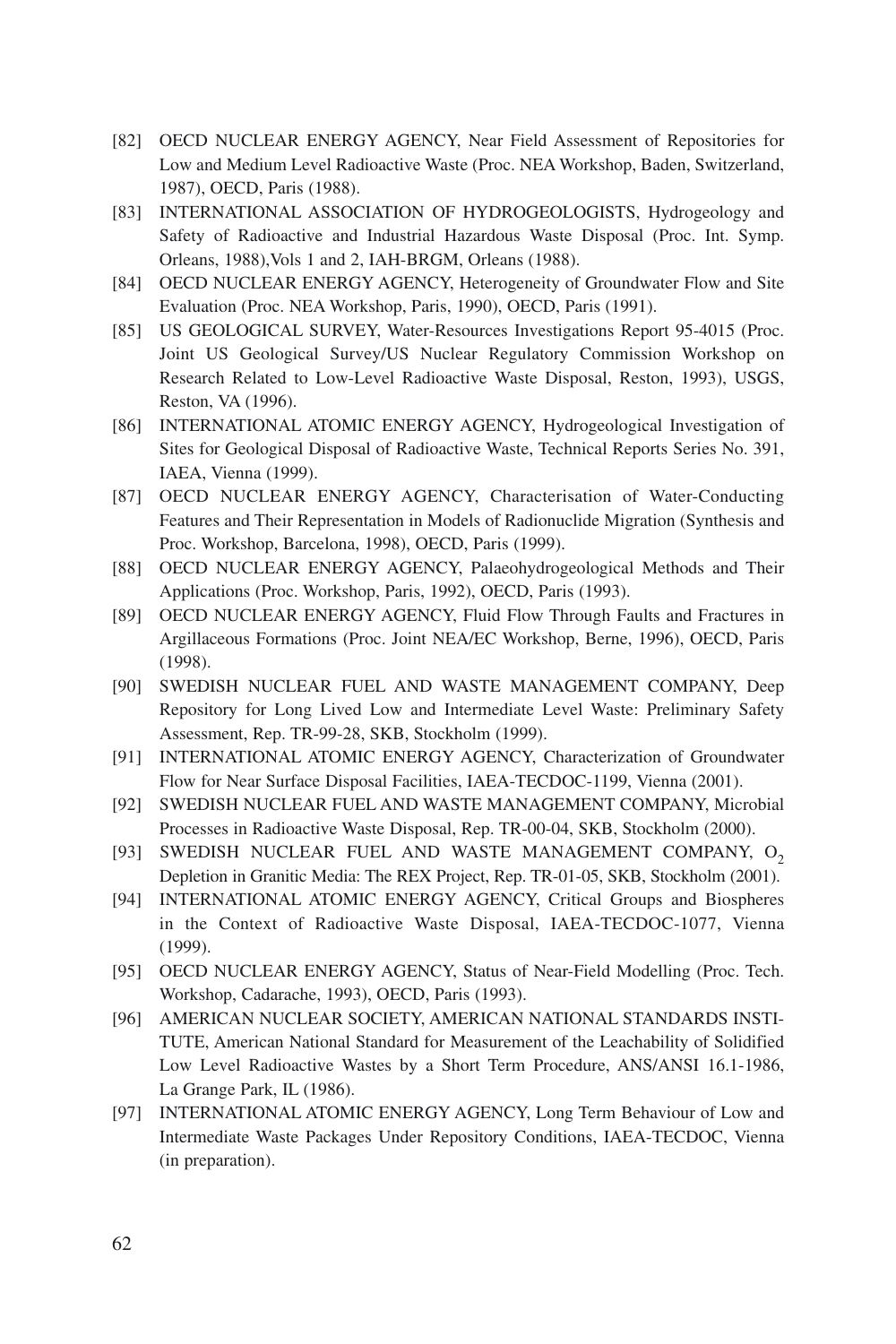- [98] US NUCLEAR REGULATORY COMMISSION, Models for Estimation of Service Life of Concrete Barriers in Low-Level Radioactive Waste Disposal, Rep. NUREG/CR-5542, NRC, Washington, DC (1990).
- [99] NATIONAL CO-OPERATIVE FOR THE DISPOSAL OF RADIOACTIVE WASTE, Sorption Databases for the Cementitious Near Field of a L/ILW Repository for Performance Assessment, Rep. 93-08, NAGRA, Wettingen, Switzerland (1994).
- [100] OECD NUCLEAR ENERGY AGENCY, Gas Generation and Release from Radioactive Waste Repositories (Proc. Workshop, Aix-en-Provence, 1991), OECD, Paris (1992).
- [101] UK NUCLEAR INDUSTRY RADIOACTIVE WASTE EXECUTIVE LIMITED, Nirex Gas Generation and Migration Research: Report on Current Status in 1994, Rep. S/96/002, Nirex, Harwell (1996).
- [102] US NUCLEAR REGULATORY COMMISSION, Microbial Degradation of Low-Level Radioactive Waste, Rep. NUREG/CR-6341, NRC, Washington, DC (1996).
- [103] ONTARIO POWER GENERATION, Impacts of Gas Generation in Ontario Power Generation's Low Level Wastes, Rep. 05386-REP-034693-0015-R00, OPG, Toronto (1999).
- [104] EUROPEAN COMMISSION, Research into Gas Generation and Migration in Radioactive Waste Repository Systems, Rep. EUR 19133 EN, EC, Luxembourg (2000).
- [105] OECD NUCLEAR ENERGY AGENCY, Gas Generation and Migration in Radioactive Waste Disposal (Proc. Workshop, Reims, France, 2000), OECD, Paris (2000).
- [106] SWEDISH NUCLEAR FUEL AND WASTE MANAGEMENT COMPANY, Geoscientific Programme for Investigation and Evaluation of Sites for the Deep Repository, Rep. TR-00-20, SKB, Stockholm (2000).
- [107] US NATIONAL RESEARCH COUNCIL, Research Needs in Subsurface Science US Department of Energy's Environmental Management Program, National Academy Press, Washington, DC (2000).
- [108] OECD NUCLEAR ENERGY AGENCY, The International HYDROCOIN Project: Groundwater Hydrology Modelling Strategies for Performance Assessment of Nuclear Waste Disposal, Summary Report, OECD, Paris (1992).
- [109] INTERNATIONAL ATOMIC ENERGY AGENCY, Migration and Biological Transfer of Radionuclides from Shallow Land Burial, IAEA-TECDOC-579, Vienna (1990).
- [110] INTERNATIONAL ATOMIC ENERGY AGENCY, Geochemistry of Long Lived Transuranic Actinides and Fission Products, IAEA-TECDOC-637, Vienna (1992).
- [111] EUROPEAN COMMISSION, Radionuclide Transport Through the Geosphere and Biosphere, Review Study of the Project MIRAGE, Rep. EUR 16489 EN, EC, Luxembourg (1995).
- [112] OECD NUCLEAR ENERGY AGENCY, The International INTRAVAL Project: Developing Groundwater Flow and Transport Models for Radioactive Waste Disposal, Final Results, OECD, Paris (1996).
- [113] OECD NUCLEAR ENERGY AGENCY, Field Tracer Experiments: Role in the Prediction of Radionuclide Migration (Synthesis and Proc. 1st Workshop, NEA GEO-TRAP Project on Radionuclide Migration in Geologic Heterogeneous Media, Cologne, 1996), OECD, Paris (1997).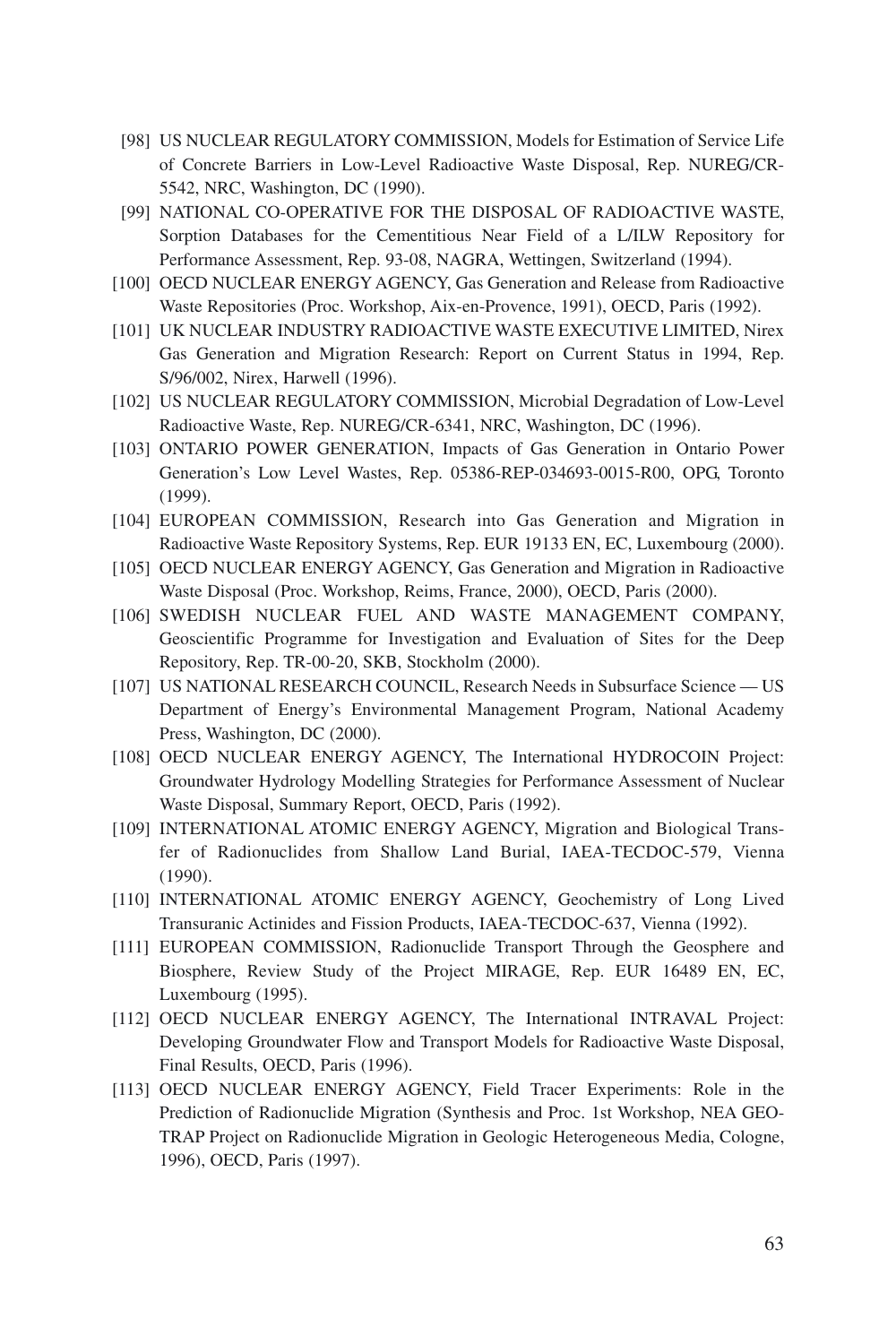- [114] OECD NUCLEAR ENERGY AGENCY, Modelling the Effects of Spatial Variability on Radionuclide Migration (Synthesis and Proc. 2nd Workshop, NEA GEOTRAP Project on Radionuclide Migration in Geologic Heterogeneous Media, Paris, 1997), OECD, Paris (1998).
- [115] US NUCLEAR REGULATORY COMMISSION, The Role of Organic Complexants and Colloids in the Transport of Radionuclides by Groundwater, Rep. NUREG/CR-6627, NRC, Washington, DC (2000).
- [116] SWEDISH NUCLEAR FUEL AND WASTE MANAGEMENT COMPANY, Late Quaternary Changes in Climate, Rep. TR-98-13, SKB, Stockholm (1998).
- [117] INTERNATIONAL ATOMIC ENERGY AGENCY, Isotope Techniques in the Study of Environmental Change (Proc. Int. Symp. Vienna, 1997), IAEA, Vienna (1998).
- [118] SWEDISH RADIATION PROTECTION INSTITUTE, Development of the Reference Biosphere Methodology for Radioactive Waste Disposal, BIOMOVS II Tech. Rep. 6, SSI, Stockholm (1996).
- [119] OECD NUCLEAR ENERGY AGENCY, The Case for Benchmark Biospheres and Decoupling of Biosphere and EBS/Geosphere Analysis, NEA/PAAG/DOC (98)6, OECD, Paris (1998).
- [120] INTERNATIONAL ATOMIC ENERGY AGENCY, BIOMASS, Long Term Release from Solid Waste Disposal Facilities: The Reference Biosphere Concept, Working Material, BIOMASS/T1/WD01, IAEA, Vienna (1999).
- [121] INTERNATIONAL ATOMIC ENERGY AGENCY, BIOMASS, Alternative Assessment Contexts: Implication for Development of Reference Biospheres and Biosphere Modelling, Working Material, BIOMASS/T1/WD02, IAEA, Vienna (1999).
- [122] INTERNATIONAL ATOMIC ENERGY AGENCY, BIOMASS, Guidance on the Definition of Critical and Other Hypothetical Exposed Groups for Solid Radioactive Waste Disposal, Working Material, BIOMASS/T1/WD03, IAEA, Vienna (1999).
- [123] INTERNATIONAL ATOMIC ENERGY AGENCY, BIOMASS, Biosphere System Description and Radionuclide Transport Modelling, Working Material, BIOMASS/T1/ WD07, IAEA, Vienna (2000).
- [124] INTERNATIONAL ATOMIC ENERGY AGENCY, BIOMASS, Example Reference Biosphere 2A: Agricultural Well, Constant Biosphere, Working Material, BIOMASS/ T1/WD08, IAEA, Vienna (2000).
- [125] INTERNATIONAL ATOMIC ENERGY AGENCY, The Use of Reference Human Intrusion Scenarios in Safety Assessment of Radioactive Waste Disposal, IAEA-TECDOC, Vienna (in preparation).
- [126] INTERNATIONAL ATOMIC ENERGY AGENCY, Application of Quality Assurance to Radioactive Waste Disposal Facilities, IAEA-TECDOC-895, Vienna (1996).
- [127] NEYAMA, A., ISHIHARA, Y., FUSAEDA, S., "Quality assurance program with computer-oriented management system for performance assessment", High-Level Radioactive Waste Management (Proc. 8th Int. Conf. Las Vegas, 1998), American Nuclear Society, La Grange Park, IL (1998).
- [128] INTERNATIONAL ATOMIC ENERGY AGENCY, Maintenance of Records for Radioactive Waste Disposal, IAEA-TECDOC-1097, Vienna (1999).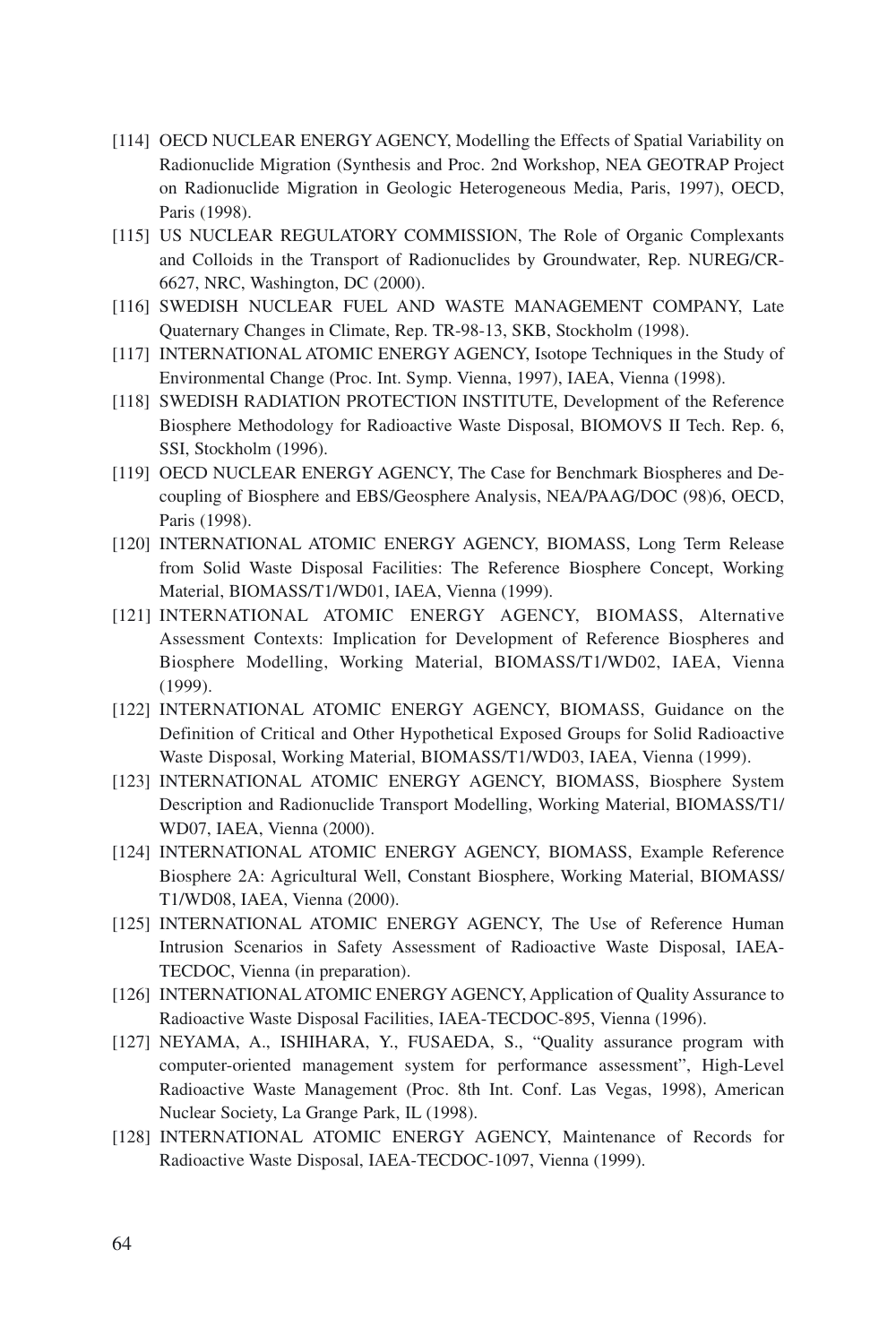- [129] INTERNATIONAL ATOMIC ENERGY AGENCY, Confidence building in the Safety Assessment of Near Surface Radioactive Waste Disposal Facilities, ISAM/ CBWG/WD01, IAEA, Vienna (2000).
- [130] COMMISSION OF THE EUROPEAN COMMUNITIES, Natural Analogues in Radioactive Waste Disposal (Proc. Int Symp. Brussels, 1987), Rep. EUR 11037 EN, CEC, Luxembourg (1987).
- [131] INTERNATIONAL ATOMIC ENERGY AGENCY, Natural Analogues in Performance Assessments for the Disposal of Long Lived Radioactive Wastes, Technical Reports Series No. 304, IAEA, Vienna (1989).
- [132] EUROPEAN COMMISSION, Proc. 8th Int. Natural Analogue Working Group Meeting, Strasbourg, 1999, Rep. EUR 19118 EN, EC, Luxembourg (2000).
- [133] SMELLIE, J.A.T., GRUNDFELT, B., KARLSSON, F., "Natural analogues (NA) approach: Have they provided quantitative data applicable to repository performance assessment (PA) and contributed to a better public perception of radioactive waste disposal?", Euradwaste '99: Radioactive Waste Management Strategies and Issues (Proc. 5th Conf. on Radioactive Waste Management and Disposal and Decommissioning, Luxembourg, 1999), Rep. EUR 19143 EN, EC, Luxembourg (2000).
- [134] OECD NUCLEAR ENERGYAGENCY, Porewater Extraction from Argillaceous Rocks for Geochemical Characterisation: Methods and Interpretation, OECD, Paris (2000).
- [135] BATH, A., BOULTON, G., MARIVOET, J., BLOMQVIST, R., "What approach and tools do we have for understanding the past evolution of groundwater systems as a guide to future evolution for repository performance assessment?", Euradwaste '99: Radioactive Waste Management Strategies and Issues (Proc. 5th Conf. on Radioactive Waste Management and Disposal and Decommissioning, Luxembourg, 1999), Rep. EUR 19143 EN, EC, Luxembourg (2000).